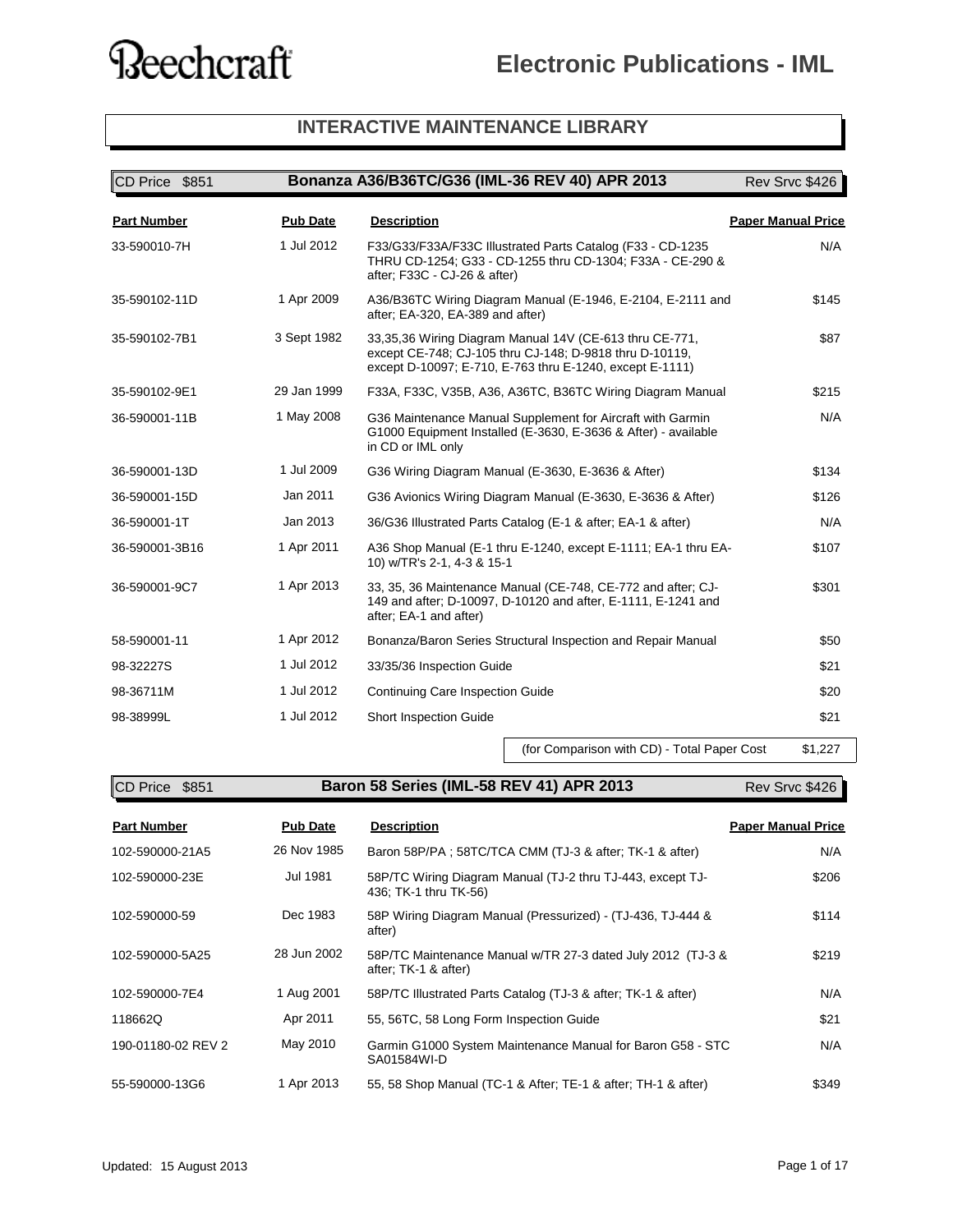### **Electronic Publications - IML**

| 58-590000-19R  | 1 Jan 2013  | 58 Illustrated Parts Catalog (TC-1608 & After, TE-938, TE-943 &<br>After, TH-1 & After)             | N/A   |
|----------------|-------------|-----------------------------------------------------------------------------------------------------|-------|
| 58-590001-11   | 1 Apr 2012  | Bonanza/Baron Structural Inspection and Repair Manual                                               | \$50  |
| 58-590001-1C   | 1 May 2008  | Maintenance Manual Supplement (TH-2125 & after) - not<br>available in paper                         | N/A   |
| 58-590001-3D   | Apr 2013    | Wiring Diagram Manual - Electrical (TH-2125 & after)                                                | \$145 |
| 58-590001-5C   | Jan 2011    | Wiring Diagram Manual - Avionics (TH-2125 & after)                                                  | \$127 |
| 96-590010-13B3 | 1 Aug 2001  | B55/E55 Illustrated Parts Catalog (TC-1 thru TC-1607; TE-1 thru<br>TE-937, TE-939 thru TE-942)      | N/A   |
| 96-590010-15D1 | 9 Dec 1983  | E55/58 Wiring Diagram Manual (TE-1064 & after; TH-598, TH-<br>648 thru TH-1395, except TH-1389)     | \$189 |
| 96-590010-39   | Dec 2006    | 55/58 Wiring Diagram Manual (TC-1 thru TC-1935, TE-1 thru TE-<br>1063, TH-1 thru 647 except TH-598) | \$101 |
| 96-590011-15C  | 19 Mar 1982 | Baron B55 Wiring Diagram Manual (TC-1913, TC-1936 & after)                                          | \$171 |
| 96-590011-29C  | 1 Apr 2009  | 58 Electrical Wiring Diagram Manual (TH-1389, TH-1396 thru TH-<br>2124)                             | \$149 |
| 98-36712H      | Apr 2011    | 55, 58 Continuing Care Inspection Guide                                                             | \$21  |
| 98-39097J      | Apr 2011    | 55, 56TC, 58 Short Form Inspection Guide                                                            | \$24  |

(for Comparison with CD) - Total Paper Cost \$1,886

| CD Price \$1,458 | IML-36/58 Series (IML-36/58) (SEE INDIVIDUAL P/N) | Rev Srvc \$729 |
|------------------|---------------------------------------------------|----------------|
|                  |                                                   |                |

**Part Number Pub Date Description**

**Paper Manual Price**

(All publications listed in IML-36 and IML-58) N/A

(for Comparison with CD) - Total Paper Cost

| King Air 90 Series (IML-90 REV 44A) JUL 2013<br>CD Price \$1,579 |                 |                                                                                          | Rev Srvc \$790            |
|------------------------------------------------------------------|-----------------|------------------------------------------------------------------------------------------|---------------------------|
| <b>Part Number</b>                                               | <b>Pub Date</b> | <b>Description</b>                                                                       | <b>Paper Manual Price</b> |
| 101-590097-13B6                                                  | 1 Nov 2011      | King Air Component Maintenance Manual (All King Airs) - not<br>available in paper        | N/A                       |
| 109-590010-19B6                                                  | 1 Nov 2012      | F90 Maintenance Manual - IML-90 Rev 42 adds TR 27-2 (LA-2 &<br>after)                    | \$301                     |
| 109-590010-21C2                                                  | 2 Feb 1996      | F90 Wiring Diagram Manual (LA-2 thru LA-225)                                             | \$264                     |
| 109-590010-23E1                                                  | 28 May 1993     | F90 Illustrated Parts Catalog (LA-2 & After)                                             | N/A                       |
| 109-590010-79                                                    | 30 Nov 1984     | F90 Wiring Diagram Manual (LA-226 & after)                                               | \$189                     |
| 65-590016-3F9                                                    | 27 Mar 1998     | 90/A90/B90/C90/C90A/E90 Illustrated Parts Catalog (LJ-1 thru LJ-<br>501)                 | \$176                     |
| 90-590012-13B28                                                  | 1 May 2013      | 90/A90/B90/C90/E90 Maintenance Manual (LJ-1 thru LJ-75; LJ-<br>77 & after; LW-1 & After) | \$562                     |
| 90-590012-15E                                                    | 6 Jul 1984      | 90/A90/B90/C90/E90 Wiring Diagram Manual (LJ-1 thru LJ-1062;<br>$LW-1$ & after)          | \$629                     |
| 90-590012-17R                                                    | 1 May 2013      | C90/E90 Illustrated Parts Catalog (LJ-502 & after; LW-1 & after)                         | N/A                       |
| 90-590024-11H                                                    | 1 May 2013      | C90 Wiring Diagram Manual (LJ-1063 & after)                                              | \$389                     |
| 90-590024-173J                                                   | 1 May 2013      | C90GTi Illustrated Parts Catalog (LJ-1769, LJ-1847, LJ-1853 &<br>after)                  | N/A                       |

Updated: 15 August 2013 Page 2 of 17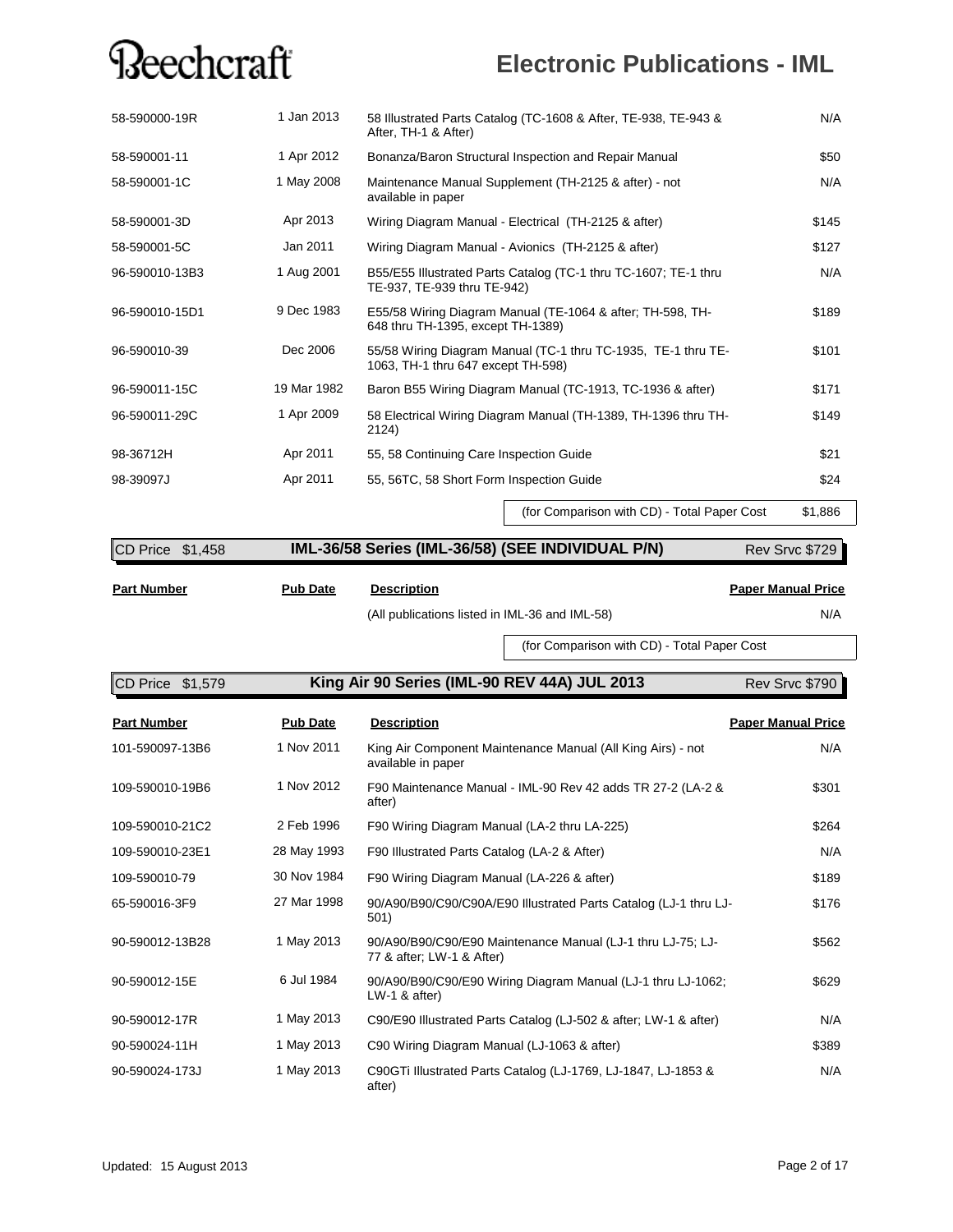### **Electronic Publications - IML**

| 90-590024-175C | 1 Nov 2012 | C90GTi Avionics Wiring Diagram Manual (LJ-1847, LJ-1853 &<br>after)                                                                                                 | \$171 |
|----------------|------------|---------------------------------------------------------------------------------------------------------------------------------------------------------------------|-------|
| 90-590024-187  | Dec 2011   | King Air 90 Series Airworthiness Limitations Manual (LJ-1 & after:<br>$LW-1$ & after)                                                                               | N/A   |
| 98-39006C9     | 1 May 2013 | King Air Structural Inspection Repair Manual (B300 Series, 300,<br>200 Series, 100 Series, 99 Airliner Series, 90 Series, F90, 88, 65,<br>70, 80 Series, 50 Series) | \$702 |
| 98-39117J      | 1 Nov 2012 | King Air/1900 Series Printed Circuit Board Manual (All King Air<br>and Airliner Series)                                                                             | \$559 |

(for Comparison with CD) - Total Paper Cost \$3,942

#### **King Air 100 Series (IML-100 REV 14) MAY 2013 King Air 100 Series** CD Price \$1,579 Rev Srvc \$790

| <b>Part Number</b> | <b>Pub Date</b> | <b>Description</b>                                                                                                                                                  | <b>Paper Manual Price</b> |
|--------------------|-----------------|---------------------------------------------------------------------------------------------------------------------------------------------------------------------|---------------------------|
| 100-590027-3B7     | 27 Mar 1998     | King Air 100 Illustrated Parts Catalog (B-1 & After: BE-1 & After)                                                                                                  | N/A                       |
| 100-590038-17A31   | 1 May 2013      | King Air 100 Maintenance Manual (B-1 & After: BE-1 & After)                                                                                                         | \$1.041                   |
| 100-590038-25B2    | 5 Feb 1982      | King Air 100 Series Wiring Diagram Manual (B-1 & after: BE-1 &<br>after)                                                                                            | \$429                     |
| 101-590097-13B6    | Nov 2011        | King Air Component Maintenance Manual (All King Airs) - not<br>available in paper                                                                                   | \$105                     |
| 98-39006C9         | 1 May 2013      | King Air Structural Inspection Repair Manual (B300 Series, 300,<br>200 Series, 100 Series, 99 Airliner Series, 90 Series, F90, 88, 65,<br>70, 80 Series, 50 Series) | \$702                     |
| 98-39117J          | 1 Nov 2012      | King Air/1900 Series Printed Circuit Board Manual (All King Air<br>and Airliner Series)                                                                             | \$559                     |

(for Comparison with CD) - Total Paper Cost \$2,836

| CD Price \$1,579 | King Air 200 Series (IML-200 REV 47) MAY 2013 | Rev Srvc \$790 |
|------------------|-----------------------------------------------|----------------|

| <b>Part Number</b> | <b>Pub Date</b> | <b>Description</b>                                                                                                                                                                                                      | <b>Paper Manual Price</b> |
|--------------------|-----------------|-------------------------------------------------------------------------------------------------------------------------------------------------------------------------------------------------------------------------|---------------------------|
| 101-590010-133E6   | 31 Oct 2003     | 200C/CT, B200C/CT Wiring Diagram Manual (BL-1 & after; BN-1<br>& after)                                                                                                                                                 | \$550                     |
| 101-590010-159S    | 1 May 2013      | B200 Illustrated Parts Catalog (BB-734, BB-793, BB-829, BB-854<br>thru BB-870, BB-874 thru BB-891, BB-894 thru BB-911, BB-913 &<br>After: BT-23 thru BT-27, BT-29 & after: BL-37 & after: BN-2 &<br>after)              | N/A                       |
| 101-590010-161G    | 1 Nov 2008      | B200 Wiring Diagram Manual (BB-734, BB-793, BB-829, BB-854<br>thru BB-870, BB-874 thru BB-891, BB-894, BB-896 thru BB-911,<br>BB-913 & after: BT-23 & after)                                                            | \$562                     |
| 101-590010-17F     | 31 Oct 2003     | King Air 200 Illustrated Parts Catalog (BB-2 thru BB-733, BB-735<br>thru BB-792, BB-794 thru BB-828, BB-830 thru BB-853, BB-871<br>thru BB-873, BB-892, BB-893, BB-912; BT-1 thru BT-22; BL-1<br>thru BL-36; BN-1 only) | N/A                       |
| 101-590010-19C13   | 1 May 2013      | 200 Series Maintenance Manual (BB-2 & after; BL-1 & after; BT-<br>1 & after; BN-1 & after; BY-1 & after; BZ-1 & after)                                                                                                  | \$657                     |
| 101-590010-39D4    | 26 Feb 1999     | King Air 200/200T Wiring Diagram Manual (BB-2, BB-6 thru BB-<br>733. BB-735 thru BB-792. BB-794 thru BB-828. BB-830 thru BB-<br>853, BB-871 thru BB-873, BB-892, BB-893, BB-912; BT-1 thru BT-<br>(22)                  | \$449                     |
| 101-590010-433E    | 1 Feb 2012      | King Air B200/T/C/CT Wiring Diagram Manual (BB-1834, BB-<br>1843 & after; BT-47 & after; BL-148 & after; BN-10 & after; BY-1<br>& after; BZ-1 & after)                                                                  | \$292                     |
| 101-590010-453C    | 1 May 2011      | Airworthiness Limitations Manual                                                                                                                                                                                        | N/A                       |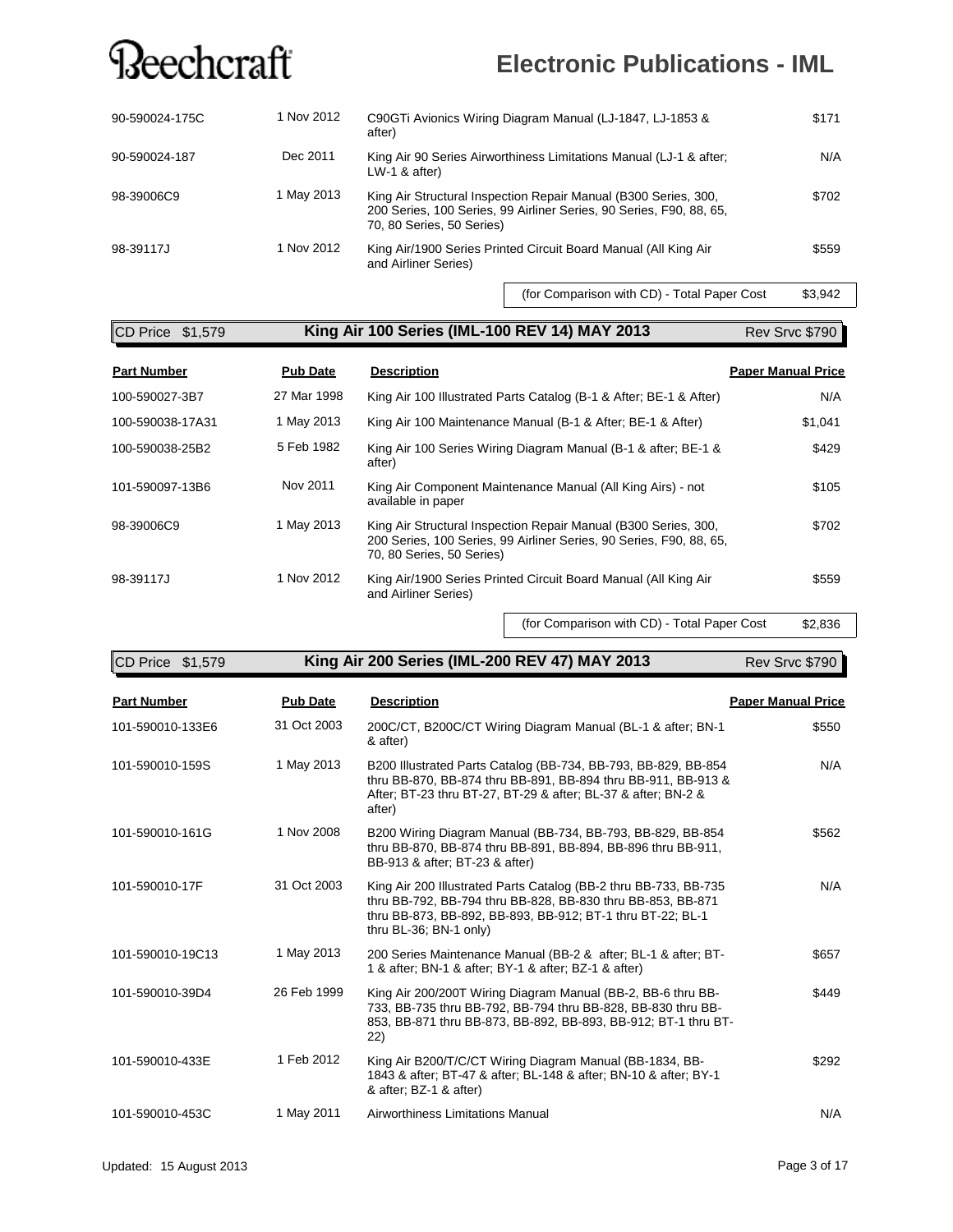### **Electronic Publications - IML**

| 101-590097-13B6  | 1 Nov 2011 | King Air Component Maintenance Manual (All King Airs) - not<br>available in paper                                                                                   | \$105 |
|------------------|------------|---------------------------------------------------------------------------------------------------------------------------------------------------------------------|-------|
| 101-590168-15L   | 1 May 2013 | B200GT/CGT Illustrated Parts Catalog (BY-1 & after; BZ-1 & after)                                                                                                   | N/A   |
| 98-39006C9       | 1 May 2013 | King Air Structural Inspection Repair Manual (B300 Series, 300,<br>200 Series, 100 Series, 99 Airliner Series, 90 Series, F90, 88, 65,<br>70, 80 Series, 50 Series) | \$702 |
| 98-39117J        | 1 Nov 2012 | King Air/1900 Series Printed Circuit Board Manual (All King Air<br>and Airliner Series)                                                                             | \$559 |
| <b>RVSM-B200</b> |            | RVSM Data Package                                                                                                                                                   | N/A   |
|                  |            |                                                                                                                                                                     |       |

(for Comparison with CD) - Total Paper Cost \$3,876

**King Air 300 Series (IML-300 REV 49) MAY 2013 King Air 300 Series** CD Price \$1,579 Rev Srvc \$790

| <b>Part Number</b> | <b>Pub Date</b> | <b>Description</b>                                                                                                                                                                                                                       | <b>Paper Manual Price</b> |
|--------------------|-----------------|------------------------------------------------------------------------------------------------------------------------------------------------------------------------------------------------------------------------------------------|---------------------------|
| 101-590097-13B6    | 1 Nov 2011      | King Air Component Maintenance Manual (All King Airs) - not<br>available in paper                                                                                                                                                        | N/A                       |
| 101-590097-15D1    | 18 Dec 1992     | King Air 300 Wiring Diagram Manual (FA-2 & After)                                                                                                                                                                                        | \$273                     |
| 101-590097-161     | 1 May 2011      | 300/300LW Airworthiness Limitations Manual                                                                                                                                                                                               | N/A                       |
| 101-590097-7C      | 30 Jun 2004     | King Air 300/300W Illustrated Parts Catalog (FA-1 & after)                                                                                                                                                                               | N/A                       |
| 101-590097-9A35    | 1 Nov 2012      | Model 300/300LW Maintenance Manual FA-2 & after)                                                                                                                                                                                         | \$376                     |
| 130-590031-11A35   | 1 May 2013      | B300 (350) Maintenance Manual (FL-1 & after; FM-1 & after)                                                                                                                                                                               | \$487                     |
| 130-590031-197D    | 1 Aug 2010      | Avionics Wiring Diagram Manual B300/B300C (FL-381, FL-383 &<br>after; FM-12 & after)                                                                                                                                                     | \$420                     |
| 130-590031-205A4   | 14 Sept 2007    | 350ER Maintenance Manual, Illustrated Parts Catalog and Wiring<br>Diagram Manual Supplement (airplanes w/ Collins HF-9000 (W/<br>SELCAL), Collins FMS-3000 (with 4 search patterns) and<br>Honeywell LaserRef V Inertial Reference Unit) | \$128                     |
| 130-590031-211C    | 1 May 2011      | Airworthiness Limitations Manual (FL-1 & after; FM-1 & after)                                                                                                                                                                            | N/A                       |
| 130-590031-247     | 1 May 2012      | 350ER/CER Supplements (AMM, IPC, and WDM) - The -247<br>manual has been superseded and all information transferred to<br>the B300 AMM, WDM, IPC and 350i WDM and IPC.                                                                    | N/A                       |
| 130-590031-315H    | 1 May 2013      | Super King Air 350i/350C Illustrated Parts Catalog (FL-601, FL-<br>672, FL-688 & after with Cabin Management System installed;<br>FM-36 & after)                                                                                         | N/A                       |
| 130-590031-317F    | 1 May 2013      | Super King 350i Wiring Diagram Manual (Interiors) (FL-601, FL-<br>672, FL-688 & after)                                                                                                                                                   | \$291                     |
| 130-590031-401     | Oct 2010        | King Air 350/350C Instructions for Continued Airworthiness for the<br>Zero Interior Configuration                                                                                                                                        | \$105                     |
| 130-590031-7G      | 1 Nov 2012      | B300 Wiring Diagram Manual (FL-1 & after: FM-1 & after)                                                                                                                                                                                  | \$620                     |
| 130-590031-9N      | 1 May 2013      | B300 Illustrated Parts Catalog (FL-1 & after; FM-1 & after)                                                                                                                                                                              | N/A                       |
| 98-39006C9         | 1 May 2013      | King Air Structural Inspection Repair Manual (B300 Series, 300,<br>200 Series, 100 Series, 99 Airliner Series, 90 Series, F90, 88, 65,<br>70, 80 Series, 50 Series)                                                                      | \$702                     |
| 98-39117J          | 1 Nov 2012      | KingAir/1900 Series Printed Circuit Board Manual (All King Air<br>and Airliner Series)                                                                                                                                                   |                           |
| <b>RVSM-B300</b>   |                 | RVSM Data Package                                                                                                                                                                                                                        | N/A                       |
|                    |                 | (for Comparison with CD) - Total Paper Cost                                                                                                                                                                                              | \$3,961                   |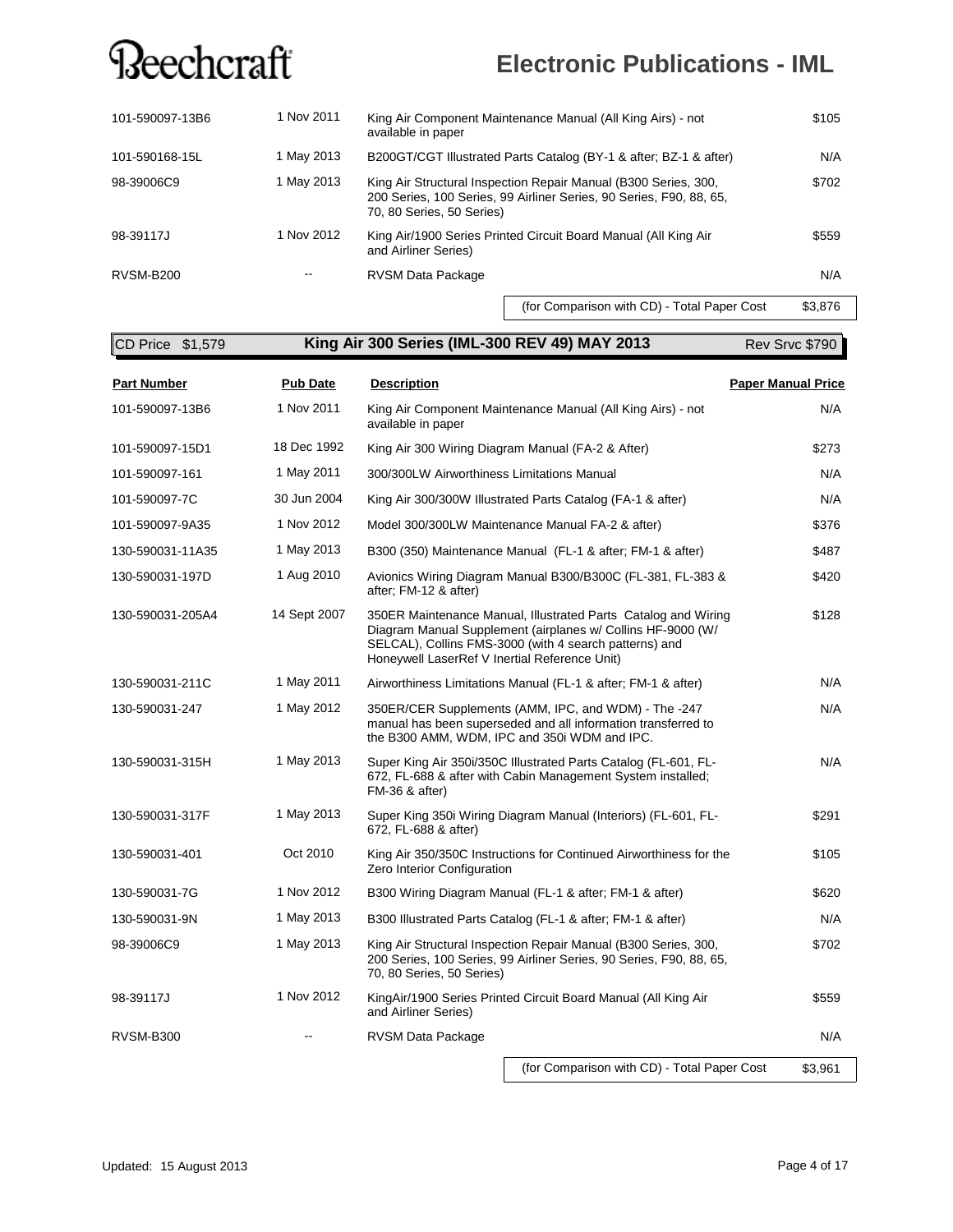### **Electronic Publications - IML**

| CD Price \$2,528     |                 |                                     | King Air 90/100 Series (IML-90/100) (SEE INDIVIDUAL P/N)         | <b>Rev Srvc \$1264</b>    |
|----------------------|-----------------|-------------------------------------|------------------------------------------------------------------|---------------------------|
| <b>Part Number</b>   | <b>Pub Date</b> | <b>Description</b>                  |                                                                  | <b>Paper Manual Price</b> |
|                      |                 | listings for rev status)            | (All publications listed in IML-90 and IML-100 - see individual  | N/A                       |
|                      |                 |                                     | (for Comparison with CD) - Total Paper Cost                      |                           |
| CD Price \$2,528     |                 |                                     | King Air 90/200 Series (IML-90/200) SEE INDIVIDUAL P/N           | <b>Rev Srvc \$1264</b>    |
| <b>Part Number</b>   | <b>Pub Date</b> | <b>Description</b>                  |                                                                  | <b>Paper Manual Price</b> |
|                      |                 | listings for rev status)            | (All publications listed in IML-90 and IML-200 - see individual  | N/A                       |
|                      |                 |                                     | (for Comparison with CD) - Total Paper Cost                      |                           |
| CD Price \$2,528     |                 |                                     | King Air 90/300 Series (IML-90/300) SEE INDIVIDUAL P/N           | <b>Rev Srvc \$1264</b>    |
| <b>Part Number</b>   | <b>Pub Date</b> | <b>Description</b>                  |                                                                  | <b>Paper Manual Price</b> |
|                      |                 | listings for rev status)            | (All publications listed in IML-90 and IML-300 - see individual  | N/A                       |
|                      |                 |                                     | (for Comparison with CD) - Total Paper Cost                      |                           |
| $ CD$ Price $$2,528$ |                 |                                     | King Air 100/200 Series (IML-100/200) (SEE INDIVIDUAL P/N)       | <b>Rev Srvc \$1264</b>    |
| <b>Part Number</b>   | <b>Pub Date</b> | <b>Description</b>                  |                                                                  | <b>Paper Manual Price</b> |
|                      |                 | listings for rev status)            | (All publications listed in IML-100 and IML-200 - see individual | N/A                       |
|                      |                 |                                     | (for Comparison with CD) - Total Paper Cost                      |                           |
| CD Price \$2,528     |                 |                                     | King Air 100/300 Series (IML-100/300) (SEE INDIVIDUAL P/N)       | <b>Rev Srvc \$1264</b>    |
| <b>Part Number</b>   | <b>Pub Date</b> | <b>Description</b>                  |                                                                  | <b>Paper Manual Price</b> |
|                      |                 | listings for rev status)            | (All publications listed in IML-100 and IML-300 - see individual | N/A                       |
|                      |                 |                                     | (for Comparison with CD) - Total Paper Cost                      |                           |
| CD Price<br>\$2,528  |                 |                                     | King Air 200/300 Series (IML-200/300) SEE INDIVIDUAL P/N         | <b>Rev Srvc \$1264</b>    |
| <b>Part Number</b>   | <b>Pub Date</b> | <u>Description</u>                  |                                                                  | <b>Paper Manual Price</b> |
|                      |                 | listings for rev status)            | (All publications listed in IML-200 and IML-300 - see individual | N/A                       |
|                      |                 |                                     | (for Comparison with CD) - Total Paper Cost                      |                           |
| CD Price<br>\$3,318  |                 |                                     | King Air 90/100/200 Series (IML-90/100/200) (SEE INDIVIDUAL P/N) | <b>Rev Srvc \$1658</b>    |
| <b>Part Number</b>   | <b>Pub Date</b> | <b>Description</b>                  |                                                                  | <b>Paper Manual Price</b> |
|                      |                 | individual listings for rev status) | (All publications listed in IML-90, IML-100 and IML-200 - see    | N/A                       |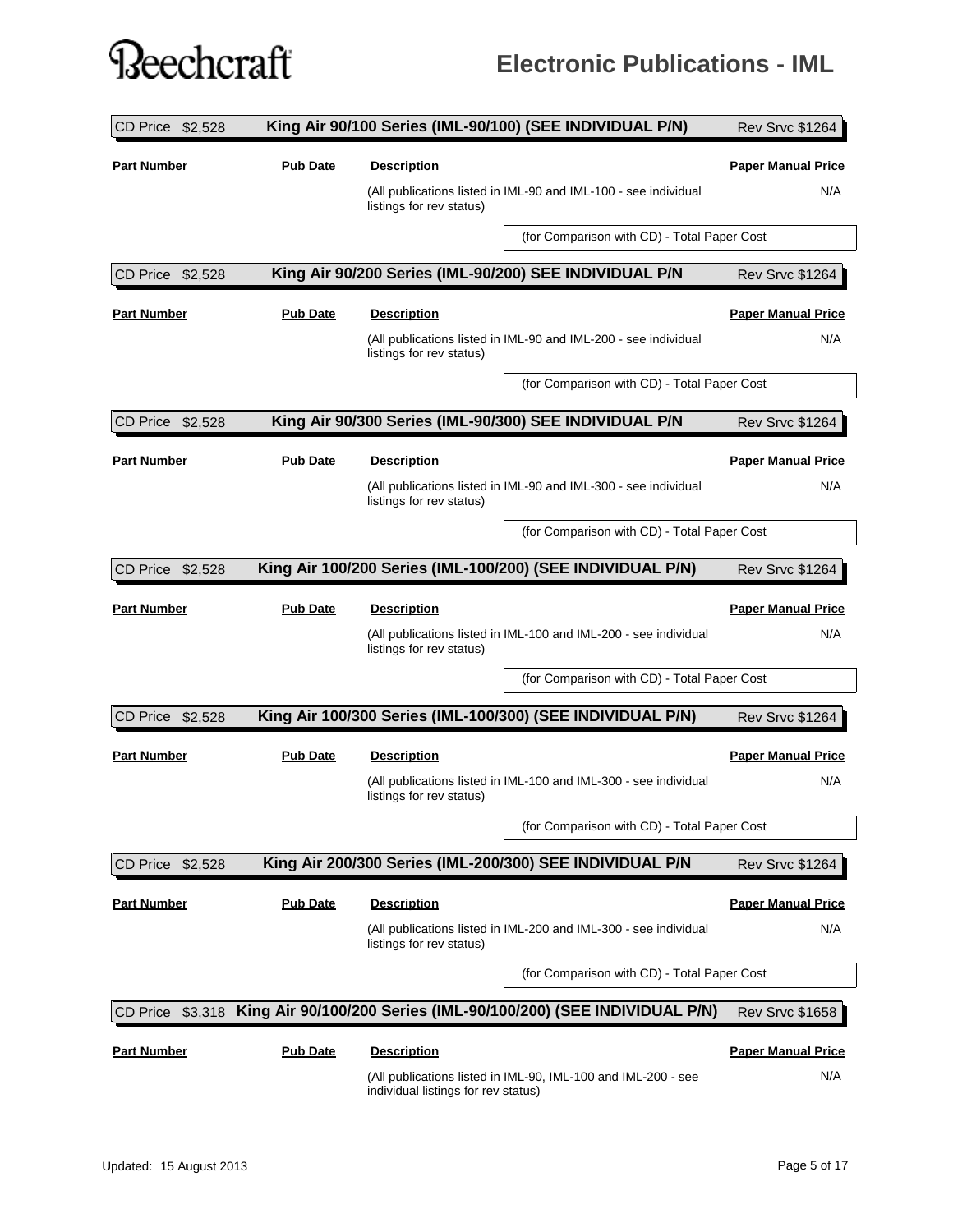#### **Electronic Publications - IML**

(for Comparison with CD) - Total Paper Cost

| CD Price           |                 | \$3,318 King Air 90/100/300 Series (IML-90/100/300) (SEE INDIVIDUAL P/N)                                                                                            | <b>Rev Srvc \$1658</b>           |
|--------------------|-----------------|---------------------------------------------------------------------------------------------------------------------------------------------------------------------|----------------------------------|
| <b>Part Number</b> | <b>Pub Date</b> | <b>Description</b><br>(All publications listed in IML-90, IML-100 and IML-300 - see<br>individual listings for rev status)                                          | <b>Paper Manual Price</b><br>N/A |
|                    |                 | (for Comparison with CD) - Total Paper Cost                                                                                                                         |                                  |
|                    |                 |                                                                                                                                                                     |                                  |
| CD Price \$3,318   |                 | King Air 90/200/300 Series (IML-90/200/300) SEE INDIVIDUAL P/N                                                                                                      | <b>Rev Srvc \$1658</b>           |
| <b>Part Number</b> | <b>Pub Date</b> | <b>Description</b>                                                                                                                                                  | <b>Paper Manual Price</b>        |
|                    |                 | (All publications listed in IML-90, IML-200 and IML-300 - see<br>individual listings for rev status)                                                                | N/A                              |
|                    |                 | (for Comparison with CD) - Total Paper Cost                                                                                                                         |                                  |
|                    |                 | CD Price \$3,318 King Air 100/200/300 Series (IML-100/200/300) (SEE INDIVIDUAL P/N) Rev Srvc \$1658                                                                 |                                  |
| <b>Part Number</b> | <b>Pub Date</b> | <b>Description</b>                                                                                                                                                  | <b>Paper Manual Price</b>        |
|                    |                 | (All publications listed in IML-100, IML-200 and IML-300 - see<br>individual listings for rev status)                                                               | N/A                              |
|                    |                 | (for Comparison with CD) - Total Paper Cost                                                                                                                         |                                  |
| CD Price \$4,107   |                 | 90/100/200/300 Series (IML-90/100/200/300) (SEE INDIVIDUAL P/N)                                                                                                     | <b>Rev Srvc \$2054</b>           |
|                    |                 |                                                                                                                                                                     |                                  |
| <b>Part Number</b> | <b>Pub Date</b> | <b>Description</b>                                                                                                                                                  | <b>Paper Manual Price</b>        |
|                    |                 | (All publications listed in IML-90, IML-100, IML-200 and IML-300 -<br>see individual listings for rev status)                                                       | N/A                              |
|                    |                 | (for Comparison with CD) - Total Paper Cost                                                                                                                         |                                  |
| CD Price \$579     |                 | Airliner 99 Series (IML-99 REV 15) MAY 2013                                                                                                                         | Rev Srvc \$290                   |
| <b>Part Number</b> | <b>Pub Date</b> | <b>Description</b>                                                                                                                                                  | <b>Paper Manual Price</b>        |
| 98-30131A3         | 1 May 2008      | 99 Continued Airworthiness Inspection Manual                                                                                                                        | \$107                            |
| 98-39006C9         | 1 May 2013      | King Air Structural Inspection Repair Manual (B300 Series, 300,<br>200 Series, 100 Series, 99 Airliner Series, 90 Series, F90, 88, 65,<br>70, 80 Series, 50 Series) | \$702                            |
| 98-39117J          | 1 Nov 2012      | King Air/1900 Series Printed Circuit Board Manual (All King Air<br>and Airliner Series)                                                                             | \$559                            |
| 99-590014K         | 1 Nov 2012      | Illustrated Parts Catalog (99, 99A, A99A, B99)                                                                                                                      | N/A                              |
| 99-590015-1C3      | 1 May 2013      | 99 Maintenance Manual (U-1 & after)                                                                                                                                 | \$485                            |
| 99-590028A5        | 4 Apr 2000      | Wiring Diagram Manual (99, 99A, A99A, B99)                                                                                                                          | \$132                            |
| 99-590030-5B2      | 13 Feb 1987     | Wiring Diagram Manual (C99)                                                                                                                                         | \$206                            |
| 99-590031-1F       | 1 Nov 2012      | Illustrated Parts Catalog (C99)                                                                                                                                     | N/A                              |
| CD990015-5B4       | 27 Sept 2002    | 99 Series Component Maintenance Manual (not available in<br>paper)                                                                                                  | N/A                              |
|                    |                 |                                                                                                                                                                     |                                  |

(for Comparison with CD) - Total Paper Cost \$2,191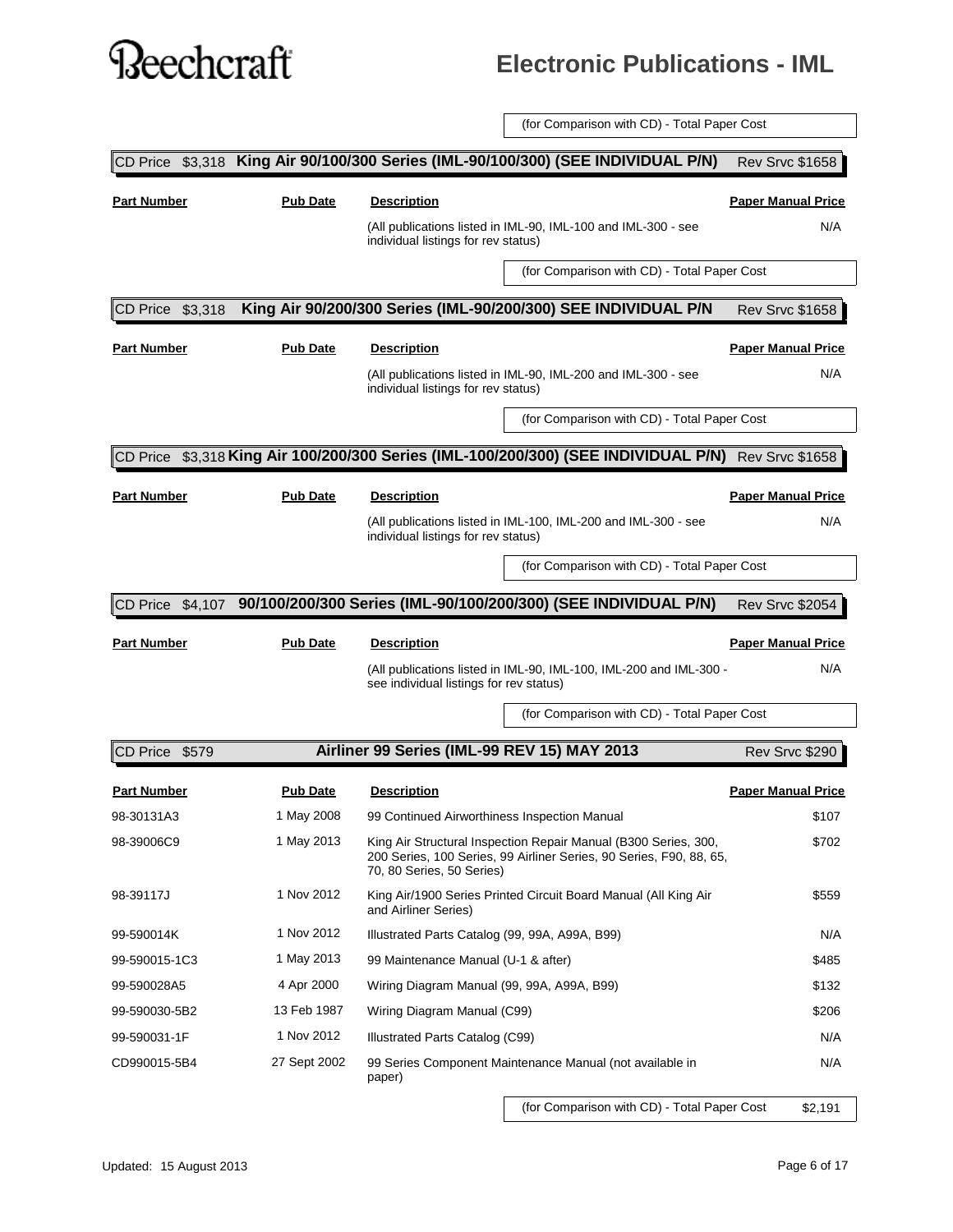| CD Price \$1,579   |                 | Commuter 1900/1900C (IML-1900/C REV 49) MAY 2013                                                                                               | Rev Srvc \$790            |
|--------------------|-----------------|------------------------------------------------------------------------------------------------------------------------------------------------|---------------------------|
| <b>Part Number</b> | <b>Pub Date</b> | <b>Description</b>                                                                                                                             | <b>Paper Manual Price</b> |
| 114-590021-11B19   | May 2011        | 1900 Series Component Maintenance Manual with TR 21-1 (UA-1)<br>& after; UB-1 & after; UC-1 & after, UE-1 & after) - not available in<br>paper | \$105                     |
| 114-590021-13H     | 1 Nov 2012      | 1900C Wiring Diagram Manual (UB-1 thru UB-74)                                                                                                  | \$347                     |
| 114-590021-197A6   | 1 May 2010      | <b>Corrosion Control Manual</b>                                                                                                                | \$274                     |
| 114-590021-59L     | 1 Nov 2012      | 1900C Illustrated Parts Catalog (UC-1 and after)                                                                                               | N/A                       |
| 114-590021-5N      | 1 Nov 2012      | 1900C Illustrated Parts Catalog (UA-1 and after; UB-1 and after)                                                                               | N/A                       |
| 114-590021-61F     | 1 Nov 2012      | 1900C Wiring Diagram Manual (UC-1 and after)                                                                                                   | \$303                     |
| 114-590021-7C9     | 1 Nov 2012      | 1900/C Maintenance Manual (UA-1 & after; UB-1 & after; UC-1 &<br>after)                                                                        | \$801                     |
| 114-590021-9C1     | 1 May 2011      | 1900 Series Structural Repair Manual                                                                                                           | \$412                     |
| 129-590000-131G    | 1 Nov 2012      | 1900/C/D Kit Supplement Illustrated Parts Catalog (UA-1 and<br>after; UB-1 and after; UC-1 and after; UE-1 and after)                          | N/A                       |
| 129-590000-133B    | 1 Oct 2012      | 1900 Airliner Series Airworthiness Limitations Manual (UA-1 &<br>after; UB-1 & after; UC-1 & after; UE-1 & after)                              | N/A                       |
| 98-30937G2         | May 2013        | 1900C Structural Inspection Manual                                                                                                             | \$67                      |
| 98-39117J          | 1 Nov 2012      | King Air/1900 Series Printed Circuit Board Manual (All King Air<br>and Airliner Series)                                                        | \$559                     |

(for Comparison with CD) - Total Paper Cost \$2,868

| CD Price \$1,579   |                 | Commuter 1900D (IML-1900D REV 50) MAY 2013                                                                                                     | Rev Srvc \$790            |
|--------------------|-----------------|------------------------------------------------------------------------------------------------------------------------------------------------|---------------------------|
| <b>Part Number</b> | <b>Pub Date</b> | <b>Description</b>                                                                                                                             | <b>Paper Manual Price</b> |
| 114-590021-11B19   | May 2011        | 1900 Series Component Maintenance Manual - not available in<br>paper                                                                           | \$105                     |
| 114-590021-197A6   | 1 May 2010      | <b>Corrosion Control Manual</b>                                                                                                                | \$274                     |
| 114-590021-9C1     | 1 May 2011      | 1900 Series Structural Repair Manual                                                                                                           | \$412                     |
| 129-590000-109A2   | 30 Apr 2004     | 1900D Airliner Maintenance Manual Supplement for Airplanes<br>with the FA2100 Flight Data Recorder Installed (Applicable to 129-<br>590000-15) | \$84                      |
| 129-590000-11L     | 1 Nov 2012      | 1900D Illustrated Parts Catalog (UE-1 and after) - not available in<br>paper                                                                   | \$100                     |
| 129-590000-131G    | 1 Nov 2012      | 1900/C/D Kit Supplement Illustrated Parts Catalog (UA-1 and<br>after; UB-1 and after; UC-1 and after; UE-1 and after)                          | N/A                       |
| 129-590000-133B    | 1 Oct 2012      | 1900 Airliner Series Airworthiness Limitations Manual (UA-1 &<br>after; UB-1 & after; UC-1 & after; UE-1 & after)                              | \$84                      |
| 129-590000-13G     | 1 Nov 2012      | 1900D Wiring Diagram Manual (UE-2 and after)                                                                                                   | \$471                     |
| 129-590000-15B8    | 1 Nov 2012      | 1900D Maintenance Manual (UE-1 and after)                                                                                                      | \$1,026                   |
| 129-590000-65E5    | 1 May 2013      | 1900D Structural Inspection Manual                                                                                                             | \$83                      |
| 98-39117J          | 1 Nov 2012      | King Air/1900 Series Printed Circuit Board Manual (All King Air<br>and Airliner Series)                                                        | \$559                     |
|                    |                 |                                                                                                                                                |                           |

**Commuter 1900D (IML-1900D REV 50) MAY 2013 Commuter 1900D**

(for Comparison with CD) - Total Paper Cost \$3,198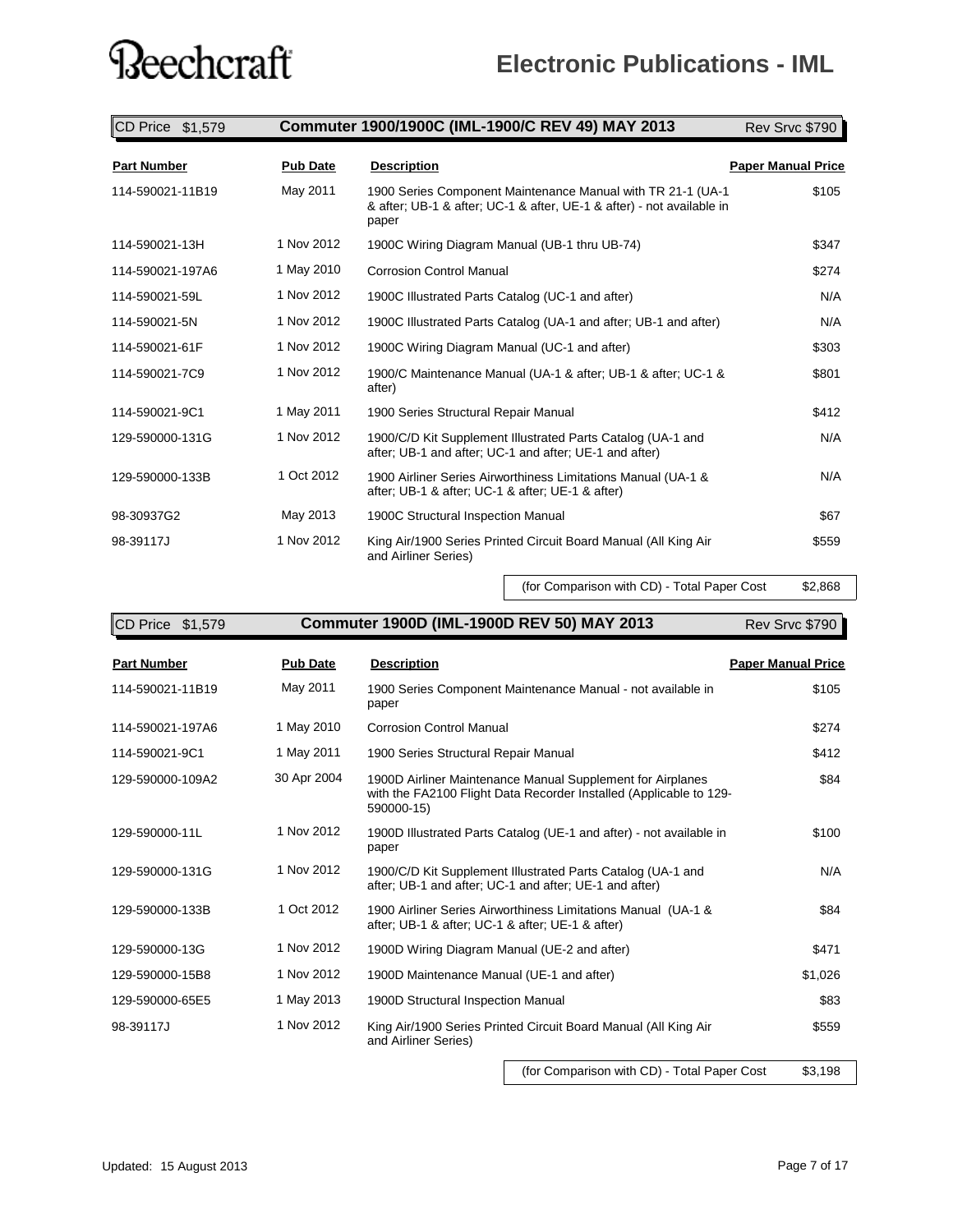### ?eechcraft

### **Electronic Publications - IML**

CD Price \$2,528 **Commuter 1900/C/D Series (IML-1900/C/D) SEE INDIVIDUAL P/N** Rev Srvc \$1264 **Part Number Pub Date Description Paper Manual Price** (All publications listed in IML-1900/C and IML-1900D) N/A (for Comparison with CD) - Total Paper Cost CD Price \$1,823 **Beechjet/Hawker 400XP (IML-400/A REV 47B) APR 2013** Rev Srvc \$912 **Part Number Pub Date Description Paper Manual Price** 128-590001-11P Beechjet 400/A/Hawker 400XP Illustrated Parts Catalog (RJ-1 & 1 Jan 2013 N/A after; RK-1 & after) 128-590001-147C1 1 Dec 2007 Beechjet 400/A/Hawker 400XP Wiring Diagram Manual (RK-45, \$748 RK-49 and after) 128-590001-17C12 1 Jan 2011 400/A Structural Repair Manual \$310 128-590001-183B 1 Jul 2007 400A Printed Circuit Board Manual (RK-1 & after) - applies to \$57 400XP 128-590001-19B1 20 Dec 1999 400 Wiring Diagram Manual (RJ-1 thru RJ-65) \$580 128-590001-211A4 1 Jul 2011 400 Series Fault Isolation Manual - applies to 400XP \$254 128-590001-305C Jan 2012 400/400A/Hawker 400XP Airworthiness Limitations Manual N/A 128-590001-79D 1 Apr 2007 400A Wiring Diagram Manual (RK-1 thru RK-48 except RK-45) \$292 128-590001-81A23 1 Oct 2012 400, 400A and MU-300 Component Maintenance Manual (RJ-1 & \$112 after; RK-1 & after; MU-300-10 (Diamond II) Serials A1001SA (RJ-1) thru A1011SA (RJ-11)) 128-590001-9C25 1 Oct 2012 400 Series Maintenance Manual (RK-1 & after; RJ-1 & after) - \$1,803 adds TRs 27-3, 12-2, 05-7 RVSM-400A -- RVSM Data Package N/A -- RVSM Data Package N/A (for Comparison with CD) - Total Paper Cost \$4,156

| $\mathbb{C}\mathsf{D}$ Price $$1,337$ |                 | Diamond 1/1A (IML-MU300 REV 13A) APR 2013                                                                                                                 | Rev Srvc \$669            |
|---------------------------------------|-----------------|-----------------------------------------------------------------------------------------------------------------------------------------------------------|---------------------------|
| <b>Part Number</b>                    | <b>Pub Date</b> | <b>Description</b>                                                                                                                                        | <b>Paper Manual Price</b> |
| 128-590001-81A23                      | 1 Oct 2012      | 400, 400A and MU-300 Component Maintenance Manual (RJ-1 &<br>after; RK-1 & after; MU-300-10 (Diamond II) Serials A1001SA (RJ-<br>1) thru A1011SA (RJ-11)) | \$105                     |
| MR-0462B4                             | 1 Jan 2012      | Diamond 1/1A MU-300 Maintenance Manual w/TR 05-4, 12-1 and<br>20-1 (Tool & Equipment Manual incorporated at B reissue) w/TRs<br>05-6, 12-1, 12-2, 27-1    | \$1,298                   |
| MR-0464-4B5                           | 1 Jan 2012      | Diamond 1/1A MU-300 Maintenance Requirements Manual                                                                                                       | \$84                      |
| MR-0465-1B                            | 31 Dec 2005     | MU-300 Illustrated Parts Catalog                                                                                                                          | \$1,573                   |
| MR-0467-1                             | 5 Jan 1984      | Diamond 1/1A MU-300 Wiring Diagram Manual (w/TR 23-1 and<br>$30-1)$                                                                                       | \$786                     |
| MR-0468-2/REV 3                       | 10 Jun 1994     | Diamond 1/1A MU-300 Structural Repair Manual (with TR's 53-1,<br>$55-1, 55-2 & 57-1$                                                                      | \$146                     |
|                                       |                 |                                                                                                                                                           |                           |

(for Comparison with CD) - Total Paper Cost \$3,992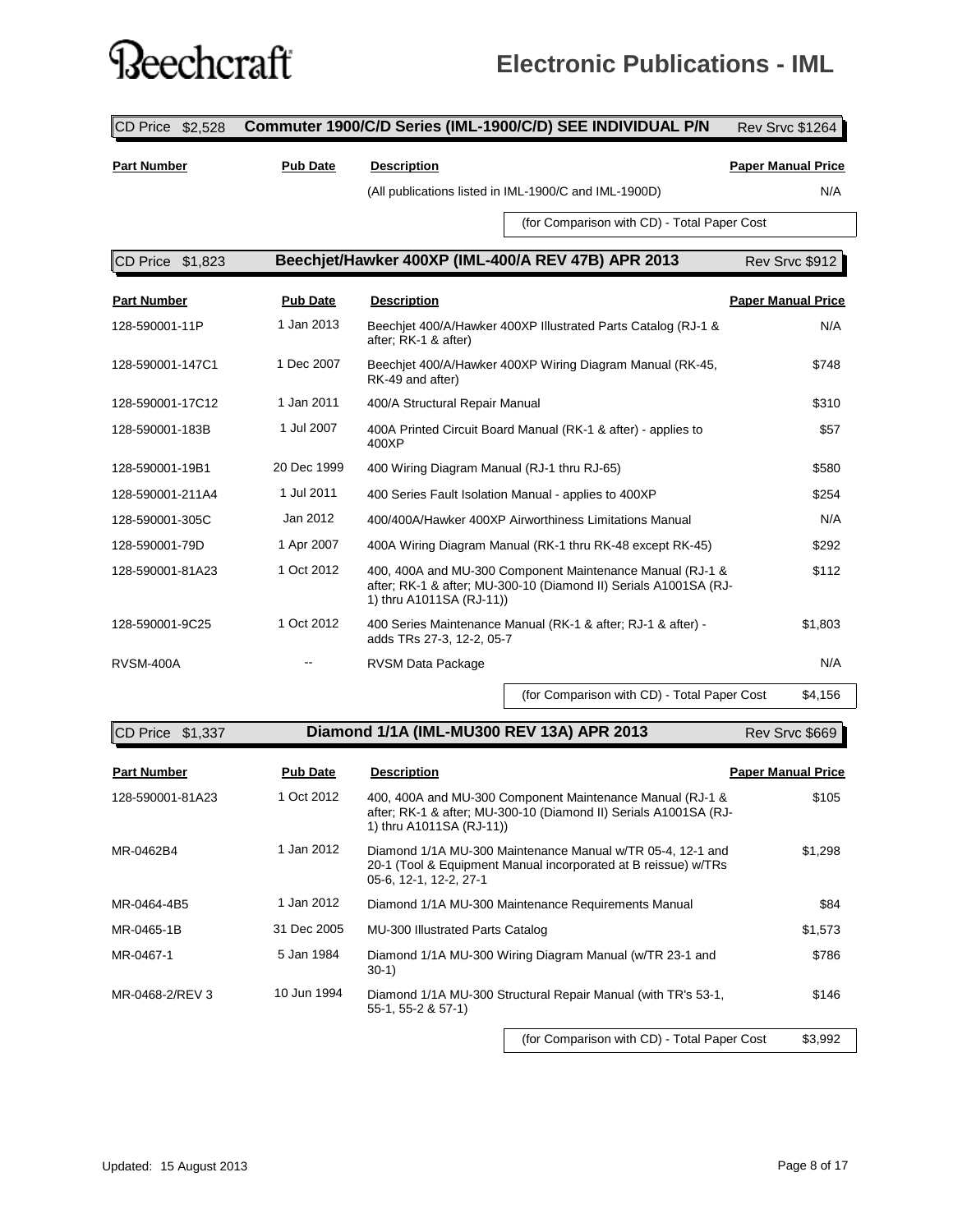### **Electronic Publications - IML**

| CD Price \$2,127                  |                 | Hawker 800 (IML-800 REV 57) DEC 2012                                                                                                                                        | <b>Rev Srvc \$1097</b>    |
|-----------------------------------|-----------------|-----------------------------------------------------------------------------------------------------------------------------------------------------------------------------|---------------------------|
| <b>Part Number</b>                | <b>Pub Date</b> | <b>Description</b>                                                                                                                                                          | <b>Paper Manual Price</b> |
| 125/H-20 Rev 18                   | 1 Dec 2012      | AMM Chapter 20 Standard Practices - Airframe                                                                                                                                | \$349                     |
| 25-8PF315-1                       | Issue 1         | Hawker 800/800XP Pressure Refueling Instructions for Aircraft<br>with Ventral Tank                                                                                          | \$33                      |
| 25-8PF317-3                       | Issue 1         | Hawker 800/800XP Pressure Refueling Instructions for Aircraft<br>without Ventral Tank                                                                                       | \$33                      |
| AFMS-800 Rev 16                   | 1 Jun 2012      | Aircraft Flexible Maintenance Schedule (w/TR 2-4 dated Jun 2012)                                                                                                            | \$349                     |
| AMM-125-800-V1-V2 Rev<br>54       | 1 Dec 2012      | Hawker 800 Maintenance Manual                                                                                                                                               | \$1,803                   |
| AMM-125-800-V3 Rev 27             | Mar 2009        | Aircraft Maintenance Manual - Vol 3                                                                                                                                         | \$624                     |
| CCM-125 Rev 3                     | Jan 2008        | <b>Corrosion Control Manual</b>                                                                                                                                             | \$212                     |
| CJE-HPA-C-GEN-<br>AW1667 Issue 10 | 10 Mar 2012     | Airworthiness Limitations Document (not available in paper)                                                                                                                 | N/A                       |
| IPC-125-800 Rev 56                | Dec 2012        | Illustrated Parts Catalog (not available in paper)                                                                                                                          | N/A                       |
| ITEM-125-1/1000 Rev 6             | 1 Dec 2012      | Illustrated Tool and Equipment Manual                                                                                                                                       | \$463                     |
| MOP 306094A6                      | 1 Dec 2012      | Maintenance & Operational Procedures for the Master Minimum<br>Equipment List (MMEL) (not available in paper)                                                               | N/A                       |
| NDT-125-1/800 Rev 32              | Jan 2008        | Non-Destructive Test Manual                                                                                                                                                 | \$190                     |
| OM-125-800 Rev 32                 | 1 Dec 2012      | 800/800XP/850XP/750/900XP Overhaul Manual                                                                                                                                   | \$1,016                   |
| PBM-125-800 Rev 3                 | Mar 2003        | <b>Power Plant Build Manual</b>                                                                                                                                             | \$267                     |
| RVSM Data - 800                   |                 | RVSM Data Package for Hawker 800                                                                                                                                            | N/A                       |
| SRM-125-800 Rev 40                | 1 Sept 2012     | Structural Repair Manual (Hawker 800/800XP/850XP/750/900XP)                                                                                                                 | \$707                     |
| SWD-125-800 Rev 1                 | Aug 2001        | Schematic WDM (258091 thru 258276 except 258266). Note:<br>this document may be used as reference only for the 800XP.<br>There is no 800XP schematic wiring diagram manual. | \$324                     |
| WPC-125-800 Rev 19                | Dec 2012        | Wiring Parts Catalog (258091 thru 258276 except 258266) (not<br>available in paper)                                                                                         | N/A                       |

(for Comparison with CD) - Total Paper Cost \$6,370

CD Price \$2,552 **Hawker 800XP/850XP (IML-800XP REV 62) MAR 2013** Rev Srvc \$1277

| <b>Rev Srvc \$1277</b> |  |
|------------------------|--|
|------------------------|--|

| <b>Part Number</b> | <b>Pub Date</b> | <b>Description</b>                                                                    | <b>Paper Manual Price</b> |
|--------------------|-----------------|---------------------------------------------------------------------------------------|---------------------------|
| 125/H-20 Rev 18    | 1 Dec 2012      | AMM Chapter 20 Standard Practices - Airframe                                          | \$349                     |
| 140-590032-0011K   | 1 Mar 2013      | Wiring Parts Catalog (with Pro Line 21 Avionics) (not available in<br>paper)          | N/A                       |
| 140-590032-0013A23 | 1 Dec 2012      | Aircraft Maintenance Manual (with Pro Line 21 Avionics)                               | \$2,472                   |
| 140-590032-0025D2  | Apr 2009        | <b>Ground Handling Checklist</b>                                                      | \$67                      |
| 140-590037-0089A1  | 1 Jun 2012      | Power Plant Build Manual (for Hawker 800XP/850X) with Kit 140-<br>9004)               | \$173                     |
| 25-8PF315-1        | Issue 1         | Hawker 800/800XP Pressure Refueling Instructions for Aircraft<br>with Ventral Tank    | \$20                      |
| 25-8PF317-3        | Issue 1         | Hawker 800/800XP Pressure Refueling Instructions for Aircraft<br>without Ventral Tank | \$33                      |
| AFMS-800XP Rev 26  | 1 Aug 2012      | Aircraft Flexible Maintenance Schedule                                                | \$349                     |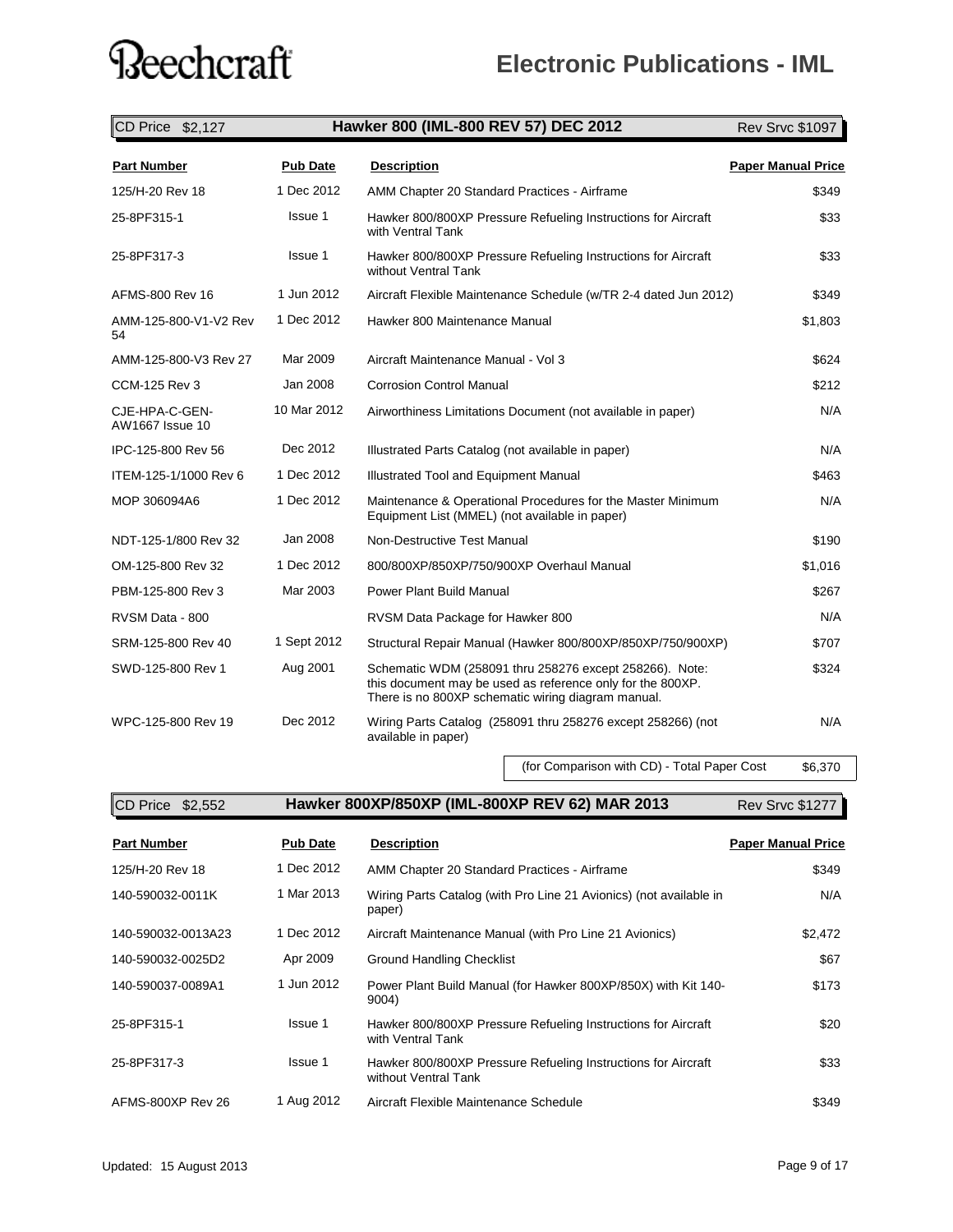### **Electronic Publications - IML**

| AMM-800XP-V1-V2-V3<br><b>Rev 31</b> | 1 Dec 2012  | Aircraft Maintenance Manual                                                                                           | \$2,424 |
|-------------------------------------|-------------|-----------------------------------------------------------------------------------------------------------------------|---------|
| CCM-125 Rev 3                       | Jan 2008    | Corrosion Control Manual                                                                                              | \$212   |
| CJE-HPA-C-GEN-<br>AW1667 Issue 10   | 10 Mar 2012 | Airworthiness Limitations Document                                                                                    | N/A     |
| IPC-800XP Rev 34                    | 1 Mar 2013  | Illustrated Parts Catalog (not available in paper)                                                                    | N/A     |
| ITEM-125-1/1000 Rev 6               | 1 Dec 2012  | Illustrated Tool and Equipment Manual                                                                                 | \$463   |
| <b>MMA-800XP Rev 18</b>             | 1 Jun 2012  | Aircraft Maintenance Manual Addenda                                                                                   | \$270   |
| MOP 306094A6                        | 1 Dec 2012  | Maintenance & Operational Procedures for the Master Minimum<br>Equipment List (MMEL)                                  | N/A     |
| NDT-125-1/800 Rev 32                | Jan 2008    | Non-Destructive Test Manual                                                                                           | \$190   |
| OM-125-800 Rev 32                   | 1 Dec 2012  | 800/800XP/850XP/750/900XP Overhaul Manual                                                                             | \$1,016 |
| PATS-IPC-RP-693                     | Jun 1996    | Hawker 800XP GTCP36-150W Auxiliary Power Unit Illustrated<br>Parts Catalog                                            | N/A     |
| PATS-MM-RP-720<br><b>APPENDIX A</b> | Jan 2008    | PATS 800XP/850XP/750/900XP GTCP36-150W APU<br>Maintenance Manual Supplement Appendix                                  | N/A     |
| PBM-800XP Rev 4                     | Jan 2008    | <b>Power Plant Build Manual</b>                                                                                       | \$267   |
| <b>RVSM-Hawker</b>                  | June 1999   | Reduced Vertical Separation Minimum Data Pkg                                                                          | N/A     |
| SRM-125-800 Rev 40                  | 1 Sept 2010 | Structural Repair Manual (Hawker 800/800XP/850XP/750/900XP)                                                           | \$707   |
| <b>WPC-800XP Rev 21</b>             | 1 Dec 2012  | Wiring Parts Catalog (258266, 258277 thru 258540, 258542 thru<br>258555, 258557 thru 258566) (not available in paper) | N/A     |

(for Comparison with CD) - Total Paper Cost \$9,012

#### CD Price \$3,742 Hawker 800/800XP/850XP (IML-800/800XP) (SEE INDIVIDUAL P/N) Rev Srvc \$1872

**Part Number Pub Date Description**

(All publications listed in IML-800 and IML-800XP/850XP) N/A

#### **Paper Manual Price**

(for Comparison with CD) - Total Paper Cost

**CD Price \$2,552 Hawker 750 (IML-750 REV 22) MAR 2013** Rev Srvc \$1277

| <b>Part Number</b>                | <b>Pub Date</b> | <b>Description</b>                           | <b>Paper Manual Price</b> |
|-----------------------------------|-----------------|----------------------------------------------|---------------------------|
| 125/H-20 Rev 18                   | 1 Dec 2012      | AMM Chapter 20 Standard Practices - Airframe | \$349                     |
| 140-590032-0025D2                 | Apr 2009        | <b>Ground Handling Checklist</b>             | \$67                      |
| 140-590039-0011K                  | 1 Mar 2013      | Hawker 750 Wiring Parts Catalog              | N/A                       |
| 140-590039-0013A11                | 1 Mar 2013      | Hawker 750 Aircraft Maintenance Manual       | \$1,949                   |
| 140-590039-0027A5                 | 1 Jun 2012      | Hawker 750 Maintenance Manual Addenda        | \$384                     |
| 140-590039-0091L                  | 1 Mar 2013      | Hawker 750 Illustrated Parts Catalog         | N/A                       |
| 140-590039-PRF                    | Jul 2007        | <b>Pressure Refueling Instructions</b>       | \$45                      |
| AFMS-800XP Rev 26                 | 1 Aug 2012      | Aircraft Flexible Maintenance Schedule       | \$349                     |
| CCM-125 Rev 3                     | Jan 2008        | <b>Corrosion Control Manual</b>              | \$212                     |
| CJE-HPA-C-GEN-<br>AW1667 Issue 10 | Mar 2012        | Airworthiness Limitations Document           | N/A                       |
| ITEM-125-1/1000 Rev 6             | 1 Dec 2012      | Illustrated Tools and Equipment Manual       | \$463                     |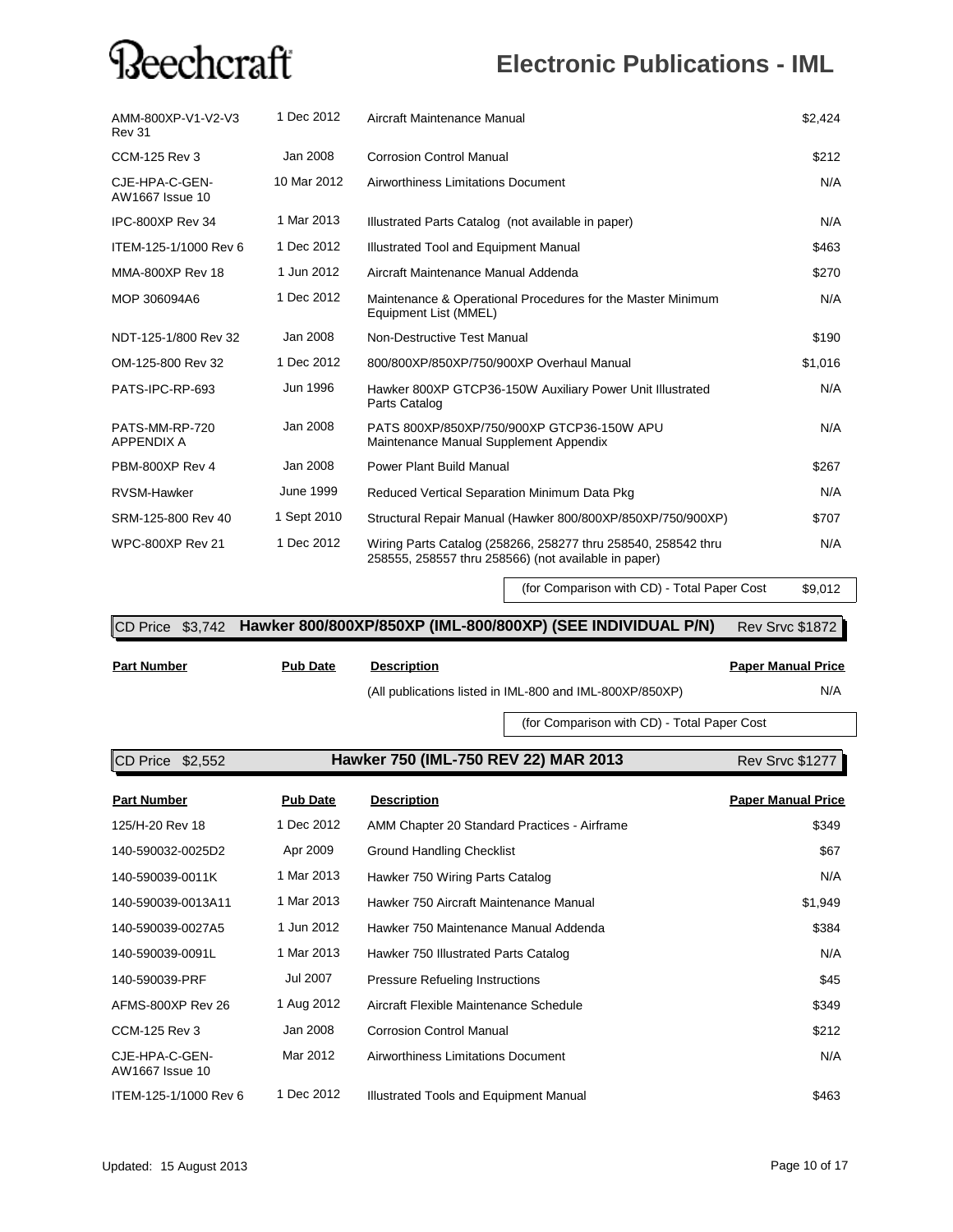### **Electronic Publications - IML**

| MOP 306094A6                 | 1 Dec 2012  | Maintenance & Operational Procedures for the Master Minimum<br>Equipment List (MMEL) | N/A     |
|------------------------------|-------------|--------------------------------------------------------------------------------------|---------|
| NDT-125-1/800 Rev 32         | Jan 2008    | Non-Destructive Test Manual                                                          | \$190   |
| OM-125-800 Rev 32            | 1 Dec 2012  | 800/800XP/850XP/900XP/750 Overhaul Manual                                            | \$1,016 |
| PATS-MM-RP-720<br>APPENDIX A | Jan 2008    | PATS 800XP/850XP/750/900XP GTCP36-150W APU<br>MAINTENANCE MANUAL SUPPLEMENT APPENDIX | N/A     |
| PBM-800XP Rev 4              | Jan 2008    | Power Plant Build Manual                                                             | \$267   |
| RVSM Data - 750              |             | RVSM Data Package for Hawker 750                                                     | N/A     |
| SRM-125-800 Rev 40           | 1 Sept 2012 | Structural Repair Manual (Hawker 800/800XP/850XP/900XP/750)                          | \$707   |

(for Comparison with CD) - Total Paper Cost \$5,998

| CD Price \$2,552                    |                 | Hawker 900XP (IML-900XP REV 23) MAR 2013                                                                      | Rev Srvc \$1239           |
|-------------------------------------|-----------------|---------------------------------------------------------------------------------------------------------------|---------------------------|
| <b>Part Number</b>                  | <b>Pub Date</b> | <b>Description</b>                                                                                            | <b>Paper Manual Price</b> |
| 125/H-20 Rev 18                     | 1 Dec 2012      | AMM Chapter 20 Standard Practices - Airframe                                                                  | \$349                     |
| 140-590032-0025D2                   | Apr 2009        | <b>Ground Handling Checklist</b>                                                                              | \$67                      |
| 140-590037-0011K                    | 1 Mar 2013      | Hawker 900XP Wiring Parts Catalog (not available in paper)                                                    | N/A                       |
| 140-590037-0013A11                  | 1 Mar 2013      | Aircraft Maintenance Manual                                                                                   | \$1,991                   |
| 140-590037-0027A6                   | 1 Jun 2012      | Hawker 900XP Maintenance Manual Addenda                                                                       | \$270                     |
| 140-590037-0089A1                   | 1 Jun 2012      | Hawker 900XP Power Plant Build Manual                                                                         | \$173                     |
| 140-590037-0091K                    | 1 Mar 2013      | Hawker 900XP Illustrated Parts Catalog (not available in paper)                                               | N/A                       |
| 140-590037-PRF                      | Jul 2007        | <b>Pressure Refueling Instructions</b>                                                                        | \$45                      |
| AFMS-800XP Rev 26                   | 1 Aug 2012      | Aircraft Flexible Maintenance Schedule                                                                        | \$349                     |
| <b>CCM-125 Rev 3</b>                | Jan 2008        | <b>Corrosion Control Manual</b>                                                                               | \$212                     |
| CJE-HPA-C-GEN-<br>AW1667 Issue 10   | 1 Mar 2012      | Airworthiness Limitations Document (not available in paper)                                                   | N/A                       |
| ITEM-125-1/1000 Rev 6               | 1 Dec 2012      | Illustrated Tool & Equipment Manual                                                                           | \$463                     |
| MOP 306094A6                        | 1 Dec 2012      | Maintenance & Operational Procedures for the Master Minimum<br>Equipment List (MMEL) (not available in paper) | N/A                       |
| NDT-125-1/800 Rev 32                | Jan 2008        | Non-Destructive Test Manual                                                                                   | \$190                     |
| OM-125-800 Rev 32                   | 1 Dec 2012      | 800/800XP/850XP/750/900XP Overhaul Manual                                                                     | \$1,016                   |
| PATS-MM-RP-720<br><b>APPENDIX A</b> | Jan 2008        | PATS 800XP/850XP/750/900XP GTCP36-150W APU<br>Maintenance Manual Supplement Appendix                          | N/A                       |
| RVSM-900XP                          |                 | Reduced Vertical Separation Minimum Data Pkg                                                                  | N/A                       |
| SRM-125-800 Rev 40                  | 1 Sept 2012     | Structural Repair Manual (Hawker 800/800XP/850XP/750/900XP)                                                   | \$707                     |
|                                     |                 | (for Comparison with CD) - Total Paper Cost                                                                   | \$5,832                   |

#### **CD Price \$3,471 <b>Hawker 4000 (IML-4000 REV 28A) MAY 2013** Rev Srvc \$1736

#### **Part Number Pub Date Description Paper Manual Price** 240-590011-0003C and 31 Aug 2010 Completions Airworthiness Limitations Manual (not available in and SNA paper) 401-590001-0011L 1 Jan 2013 Illustrated Parts Catalog (not available in paper) N/A 401-590001-0013C Jul 2012 Wiring Diagram Manual \$2,151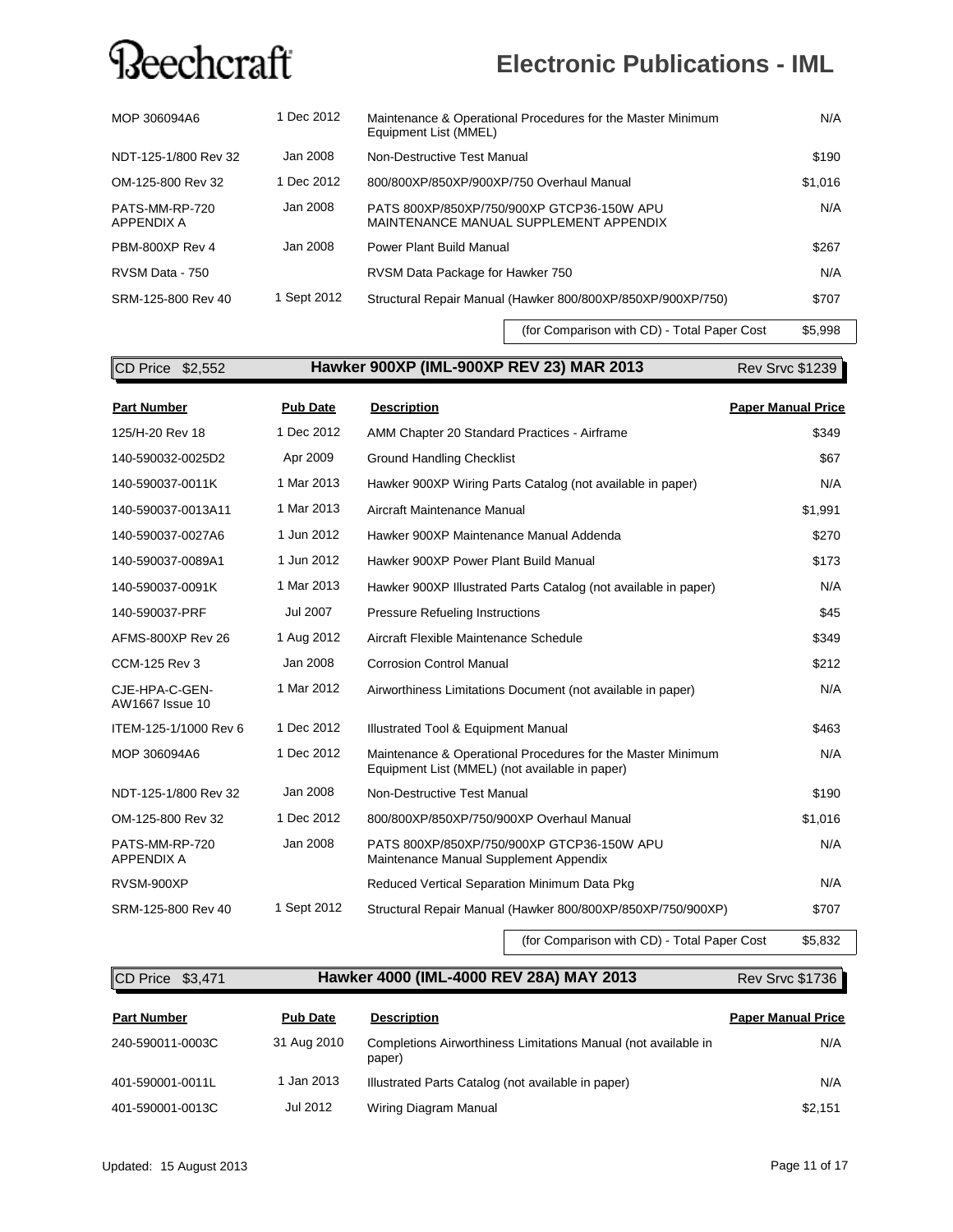### **Electronic Publications - IML**

| 401-590001-0015A14 | 1 Jan 2013 | Aircraft Maintenance Manual                                                                   | \$3,315 |
|--------------------|------------|-----------------------------------------------------------------------------------------------|---------|
| 401-590001-0017E4  | 1 Apr 2012 | Component Maintenance Manual (not available in paper)                                         | N/A     |
| 401-590001-0019A9  | 1 Oct 2012 | Structural Repair Manual                                                                      | \$247   |
| 401-590001-0027S   | Jun 2012   | Airworthiness Limitations Document (not available in paper)                                   | N/A     |
| 401-590001-0029A10 | Jul 2012   | Maintenance Schedule                                                                          | \$349   |
| 401-590001-0031E   | Apr 2013   | Maintenance / Operational/Placarding/Procedures (not available in<br>paper)                   | N/A     |
| 401-590001-0033B   | Dec 2008   | Ground Handling Familiarization Brochure                                                      | \$349   |
| 401-590001-0043A1  | Jul 2011   | CAS Logic and Troubleshooting (not available in paper)                                        | N/A     |
| 401-590001-0049    | Apr 2010   | Non-Destructive Inspection Manual (not available in paper)                                    | N/A     |
| 401-590001-0089    | Oct 2011   | Crew Alerting System (CAS) Logic and Troubleshooting Manual<br>(BPU) (not available in paper) | N/A     |
| 401-590001-0097    | Jul 2012   | Corrosion Control Manual (not available in paper)                                             | N/A     |
| FoN 9-0000         | Sept 2001  | FoN9 Parts for Electrical Systems (Fokker-Elmo)                                               | N/A     |
| RP00174.01         | Apr 2000   | Fokker Elmo Report on FoN Parts Substitutes for Hawker 4000                                   | N/A     |
| TH <sub>4E</sub>   | Jul 2003   | Electrical Installation Supplement (Fokker-Elmo)                                              | N/A     |
| TH53-RAY-0000      | Aug 2005   | TH 53 Finish Codes (Fokker-Elmo)                                                              | N/A     |

(for Comparison with CD) - Total Paper Cost \$6,411

| CD Price \$1,337                            |                 | DH 125-1 Series (IML-125-1 REV 26) DEC 2012                                                                                                                            | Rev Srvc \$669            |
|---------------------------------------------|-----------------|------------------------------------------------------------------------------------------------------------------------------------------------------------------------|---------------------------|
| <b>Part Number</b>                          | <b>Pub Date</b> | <b>Description</b>                                                                                                                                                     | <b>Paper Manual Price</b> |
| 125/H-20 Rev 18                             | 1 Dec 2012      | AMM Chapter 20 Standard Practices - Airframe                                                                                                                           | \$349                     |
| <b>CCM-125 Rev 3</b>                        | Jan 2008        | 125 Series 1-1000, Hawker 800, 1000, 800XP Corrosion Control<br>Manual                                                                                                 | \$212                     |
| CJE-HPA-C-GEN-<br>AW1667 Issue 10           | 1 Mar 2012      | DH/BH/HS/Bae 125, Hawker 800, Hawker 1000 & Hawker 800XP<br>Airworthiness Limitations Document                                                                         | N/A                       |
| IPC-125-1/1B Rev 85                         | Dec 2001        | Series 1, 1B Illustrated Parts Catalog (except Aircraft No. 25094<br>& 25097) and Series 3B (Aircraft No. 25015) (not available in<br>paper)                           | N/A                       |
| IPC-125-1A Rev 85                           | Dec 2001        | Series 1A Aircraft Illustrated Parts Catalog (all variants) (not<br>available in paper)                                                                                | N/A                       |
| IPC-SUPP/125GE1-<br>400A/B Rev 85           | Dec 2001        | HS 125-1A, 3A, 400A (With Master Mods), HS 125-F1B, F3B,<br>F400B, Illustrated Parts Catalog Supplement to Series 1A, 1B,<br>3A/400A, 3B/400B (not available in paper) | N/A                       |
| ITEM-125-1/1000 Rev 6                       | 1 Dec 2012      | Hawker 125 Series 1 thru 1000 Illustrated Tools and Equipment<br>Manual                                                                                                | \$463                     |
| MM-125-1A/S(25097)-V1-<br><b>V2 Rev 107</b> | Jun 2003        | DH 125 Series 1A/S-522 (Aircraft # 25097) Aircraft Maintenance<br>Manual                                                                                               | N/A                       |
| MM-125-1A-V1-V2 Rev<br>109                  | Jun 2003        | DH 125 Series 1A & 1A/S-522 Aircraft Maintenance Manual (TR<br>$12-7)$                                                                                                 | \$1,786                   |
| MM-125-1B-V1-V2 Rev<br>108                  | Jun 2003        | DH 125 Series 1B & 1B/S-522 and HS 125 Series 3B (Aircraft<br>25015) Aircraft Maintenance Manual (TR 12-7)                                                             | \$1,786                   |
| MM-125-521-V3 Rev 52                        | Jun 2003        | HS 125 Series Rolls-Royce Viper 521 Engine Aircraft<br>Maintenance Manual                                                                                              | \$624                     |
| MM-125-522-V3 Rev 51                        | Jun 2003        | HS 125 Series Rolls-Royce Viper 522 Engine Aircraft<br>Maintenance Manual                                                                                              | \$624                     |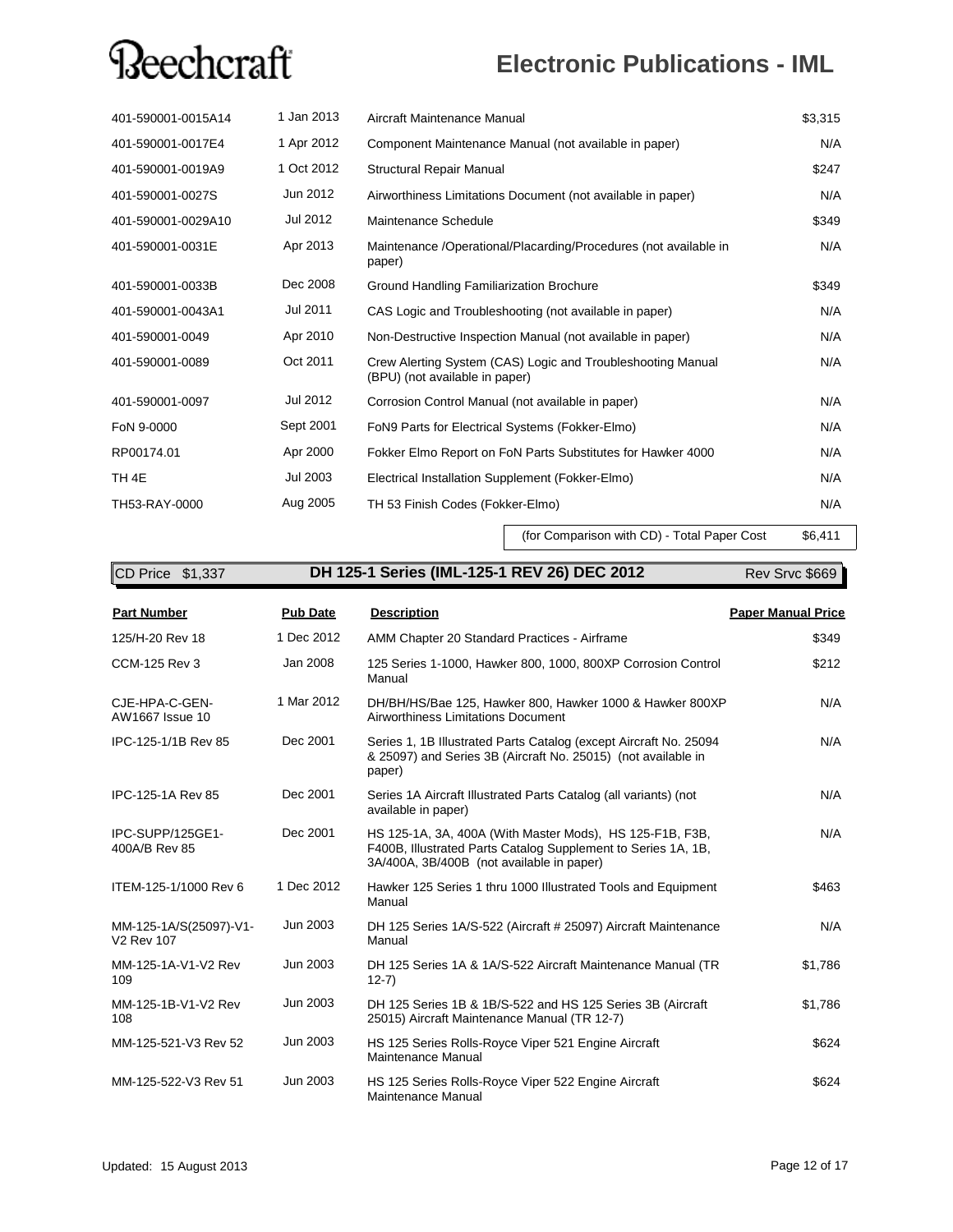### **Electronic Publications - IML**

| MM-125-F1AG-V1-V2<br><b>Rev 110</b> | Jun 2003   | DH 125 Series 1A (Mod.252606) and DH 125 Series 1A/S<br>(Mod.251867 & 252605) Aircraft Maintenance Manual (TR 12-7) | \$1,786 |
|-------------------------------------|------------|---------------------------------------------------------------------------------------------------------------------|---------|
| MM-125-F1AG-V3 Rev 22               | Jun 2003   | DH 125 Series 1A (Mod.252606) and DH 125 Series 1A/S<br>(Mod.251867 & 252605) Aircraft Maintenance Manual           | \$624   |
| MOP 306094A6                        | 1 Dec 2012 | Maintenance & Operational Procedures for the Master Minimum<br>Equipment List (MMEL)                                | N/A     |
| MS-125-1/400 Rev 10                 | 1 Jun 2012 | BAe Series 1-400 Aircraft Maintenance Schedule                                                                      | \$416   |
| NDT-125-1/800 Rev 32                | Jan 2008   | 125 Series 1-800 Non-Destructive Test Manual                                                                        | \$190   |
| OM-125-1/700 Rev 76                 | 1 Dec 2012 | 125 Series 1 to 700 Overhaul Manual                                                                                 | \$1,678 |
| SRM-125-1/400 Rev 51                | Dec 2010   | 125 Series 1 thru 400 Structural Repair Manual                                                                      | \$707   |

(for Comparison with CD) - Total Paper Cost \$11,245

**CD Price \$1,337 <b>HS 125-3 Series (IML-125-3 REV 26) DEC 2012** Rev Srvc \$669

| <b>Part Number</b>                | <b>Pub Date</b> | <b>Description</b>                                                                                                                                                     | <b>Paper Manual Price</b> |
|-----------------------------------|-----------------|------------------------------------------------------------------------------------------------------------------------------------------------------------------------|---------------------------|
| 125/H-20 Rev 18                   | 1 Dec 2012      | AMM Chapter 20 Standard Practices - Airframe                                                                                                                           | \$349                     |
| <b>CCM-125 Rev 3</b>              | Jan 2008        | 125 Series 1-1000, Hawker 800, 1000, 800XP Corrosion Control<br>Manual                                                                                                 | \$212                     |
| CJE-HPA-C-GEN-<br>AW1667 Issue 10 | 1 Mar 2012      | DH/BH/HS/Bae 125, Hawker 800, Hawker 1000 & Hawker 800XP<br>Airworthiness Limitations Document                                                                         | N/A                       |
| IPC-125-3A/400A Rev 85            | Dec 2001        | Series 3 & 400A Aircraft Illustrated Parts Catalog (all variants)<br>(not available in paper)                                                                          | N/A                       |
| IPC-125-3B/400B Rev 85            | Dec 2001        | Series 3B & 400B Illustrated Parts Catalog (all variants except<br>aircraft Nos. 25015, 25062 & 25069) (not available in paper)                                        | N/A                       |
| IPC-SUPP/125GE1-<br>400A/B Rev 85 | Dec 2001        | HS 125-1A, 3A, 400A (With Master Mods), HS 125-F1B, F3B,<br>F400B, Illustrated Parts Catalog Supplement to Series 1A, 1B,<br>3A/400A, 3B/400B (not available in paper) | N/A                       |
| ITEM-125-1/1000 Rev 6             | 1 Dec 2012      | Hawker 125 Series 1 thru 1000 Illustrated Tools and Equipment<br>Manual                                                                                                | \$463                     |
| MM-125-3AG-V1-V2 Rev<br>111       | Jun 2003        | HS 125 Series 3A (Mod.252603), 3A/R (Mod.252602) and 3A/RA<br>(Mod.252600) Aircraft Maintenance Manual (TR 12-2)                                                       | \$1,786                   |
| MM-125-3AG-V3 Rev 24              | Jun 2003        | HS 125 Series 3A (Mod.252603), 3A/R (Mod.252602) and 3A/RA<br>(Mod.252600) Aircraft Maintenance Manual                                                                 | \$624                     |
| MM-125-3A-V1-V2 Rev<br>110        | Jun 2003        | HS 125 Series 3A, 3A/R and 3A/RA Aircraft Maintenance Manual<br>(TR 12-7)                                                                                              | \$1,786                   |
| MM-125-3BG-V1-V2 Rev<br>111       | Jun 2003        | HS 125 Series F3B and F3B/RA Aircraft Maintenance Manual (TR<br>$12-2)$                                                                                                | \$1,786                   |
| MM-125-3B-V1-V2 Rev<br>110        | Jun 2003        | HS 125 Series 3B, 3B/R and 3B/RA (except Aircraft # 25015)<br>Aircraft Maintenance Manual (TR 12-7)                                                                    | \$1,786                   |
| MM-125-522-V3 Rev 51              | Jun 2003        | HS 125 Series Rolls-Royce Viper 522 Engine Aircraft<br>Maintenance Manual                                                                                              | \$624                     |
| MOP 306094A6                      | 1 Dec 2012      | Maintenance & Operational Procedures for the Master Minimum<br>Equipment List (MMEL)                                                                                   | N/A                       |
| MS-125-1/400 Rev 10               | 1 Jun 2012      | BAe Series 1-400 Aircraft Maintenance Schedule                                                                                                                         | \$416                     |
| NDT-125-1/800 Rev 32              | Jan 2008        | 125 Series 1-800 Non-Destructive Test Manual                                                                                                                           | \$190                     |
| OM-125-1/700 Rev 76               | 1 Dec 2012      | 125 Series 1 to 700 Overhaul Manual                                                                                                                                    | \$1,678                   |
| SRM-125-1/400 Rev 51              | Dec 2010        | 125 Series 1 thru 400 Structural Repair Manual                                                                                                                         | \$707                     |
|                                   |                 |                                                                                                                                                                        |                           |

(for Comparison with CD) - Total Paper Cost \$12,407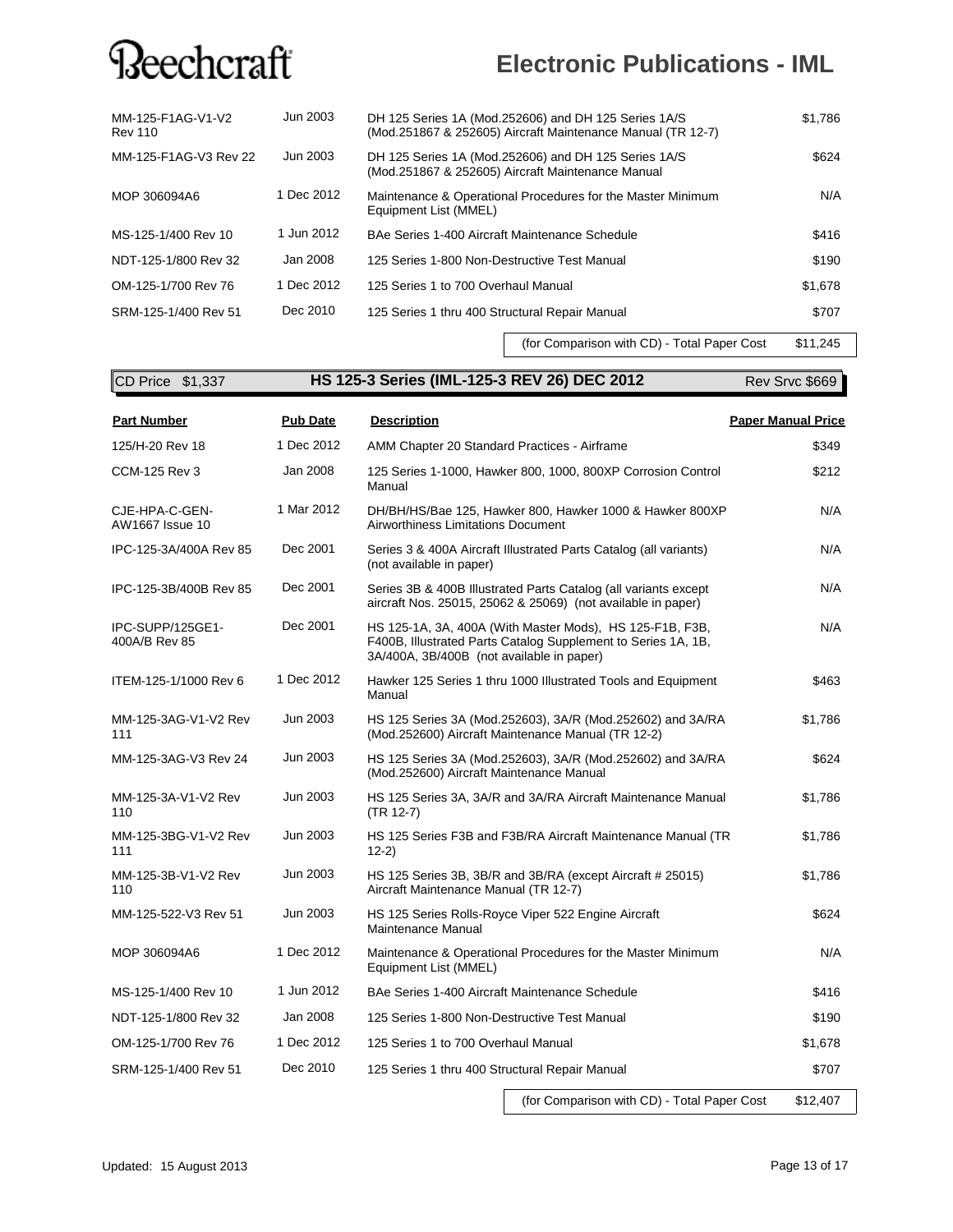| CD Price \$1,337                      | HS 125-400 Series (IML-125-400 REV 26) DEC 2012 |                                                                                                                                                                        |                           |
|---------------------------------------|-------------------------------------------------|------------------------------------------------------------------------------------------------------------------------------------------------------------------------|---------------------------|
| <b>Part Number</b>                    | <b>Pub Date</b>                                 | <b>Description</b>                                                                                                                                                     | <b>Paper Manual Price</b> |
| 125/H-20 Rev 18                       | 1 Dec 2012                                      | AMM Chapter 20 Standard Practices - Airframe                                                                                                                           | \$349                     |
| <b>CCM-125 Rev 3</b>                  | Jan 2008                                        | 125 Series 1-1000, Hawker 800, 1000, 800XP Corrosion Control<br>Manual                                                                                                 | \$212                     |
| CJE-HPA-C-GEN-<br>AW1667 Issue 10     | 1 Mar 2012                                      | DH/BH/HS/Bae 125, Hawker 800, Hawker 1000 & Hawker 800XP<br><b>Airworthiness Limitations Document</b>                                                                  | N/A                       |
| IPC-125-3A/400A Rev 85                | Dec 2001                                        | Series 3 & 400A Aircraft Illustrated Parts Catalog (all variants)<br>(not available in paper)                                                                          | N/A                       |
| IPC-125-3B/400B Rev 85                | Dec 2001                                        | Series 3B & 400B Illustrated Parts Catalog (all variants except<br>aircraft Nos. 25015, 25062 & 25069) (not available in paper)                                        | N/A                       |
| IPC-SUPP/125GE1-<br>400A/B Rev 85     | Dec 2001                                        | HS 125-1A, 3A, 400A (With Master Mods), HS 125-F1B, F3B,<br>F400B, Illustrated Parts Catalog Supplement to Series 1A, 1B,<br>3A/400A, 3B/400B (not available in paper) | N/A                       |
| ITEM-125-1/1000 Rev 6                 | 1 Dec 2012                                      | Hawker 125 Series 1 thru 1000 Illustrated Tools and Equipment<br>Manual                                                                                                | \$463                     |
| MM-125-400A-V1-V2 Rev<br>110          | Jun 2003                                        | HS 125 Series 400A Aircraft Maintenance Manual (w/TR 32-5, 12-<br>4 & 35-1)                                                                                            | \$1,786                   |
| MM-125-400B-V1-V2 Rev<br>109          | Jun 2003                                        | HS 125 Series 400B Aircraft Maintenance Manual (w/TR 32-5, 12-<br>4 & 35-1)                                                                                            | \$1,786                   |
| MM-125-522-V3 Rev 51                  | Jun 2003                                        | HS 125 Series Rolls-Royce Viper 522 Engine Aircraft<br>Maintenance Manual                                                                                              | \$624                     |
| MM-125-F400AG-V1-V2<br><b>Rev 112</b> | Jun 2003                                        | HS 125 Series 400A (Mod. 252550) Aircraft Maintenance Manual<br>(w/TR 32-4, 12-2 and 35-1)                                                                             | \$1,786                   |
| MM-125-F400AG-V3 Rev<br>21            | Jun 2003                                        | HS 125 Series 400A (Mod. 252550) Aircraft Maintenance Manual                                                                                                           | \$624                     |
| MM-125-F400BG-V1-V2<br><b>Rev 119</b> | Jun 2003                                        | HS 125 Series F400B Aircraft Maintenance Manual (w/TR 32-4,<br>12-2 & 35-1)                                                                                            | \$1,786                   |
| MOP 306094A6                          | 1 Dec 2012                                      | Maintenance & Operational Procedures for the Master Minimum<br>Equipment List (MMEL)                                                                                   | N/A                       |
| MS-125-1/400 Rev 10                   | 1 Jun 2012                                      | BAe Series 1-400 Aircraft Maintenance Schedule                                                                                                                         | \$416                     |
| NDT-125-1/800 Rev 32                  | Jan 2008                                        | 125 Series 1-800 Non-Destructive Test Manual                                                                                                                           | \$190                     |
| OM-125-1/700 Rev 76                   | Dec 2003                                        | 125 Series 1 to 700 Overhaul Manual                                                                                                                                    | \$1,678                   |
| SRM-125-1/400 Rev 51                  | Dec 2010                                        | 125 Series 1 thru 400 Structural Repair Manual                                                                                                                         | \$707                     |
|                                       |                                                 | (for Comparison with CD) - Total Paper Cost                                                                                                                            | \$12,407                  |

 $\frac{1}{2}$ 

**CD Price \$1,337 <b>HS 125-600 Series (IML-600 REV 29) DEC 2012** Rev Srvc \$669

| <b>Part Number</b>                | <b>Pub Date</b> | <b>Description</b>                                                                                                                                                                                                  | <b>Paper Manual Price</b> |
|-----------------------------------|-----------------|---------------------------------------------------------------------------------------------------------------------------------------------------------------------------------------------------------------------|---------------------------|
| 125/H-20 Rev 18                   | 1 Dec 2012      | AMM Chapter 20 Standard Practices - Airframe                                                                                                                                                                        | \$349                     |
| CCM-125 Rev 3                     | Jan 2008        | 125 Series 1-1000, Hawker 800, 1000, 800XP Corrosion Control<br>Manual                                                                                                                                              | \$212                     |
| CJE-HPA-C-GEN-<br>AW1667 Issue 10 | 1 Mar 2012      | DH/BH/HS/Bae 125, Hawker 800, Hawker 1000 & Hawker 800XP<br>Airworthiness Limitations Document                                                                                                                      | N/A                       |
| IPC-125-600/700 Rev 2             | Dec 2012        | 125 Series 600A, 600B, F600A, F600B, 700A & B, Illustrated<br>Parts Catalog. This manual is considered a "Second Edition"<br>because of the previous master file. Individual 600/700 models<br>no longer available. | N/A                       |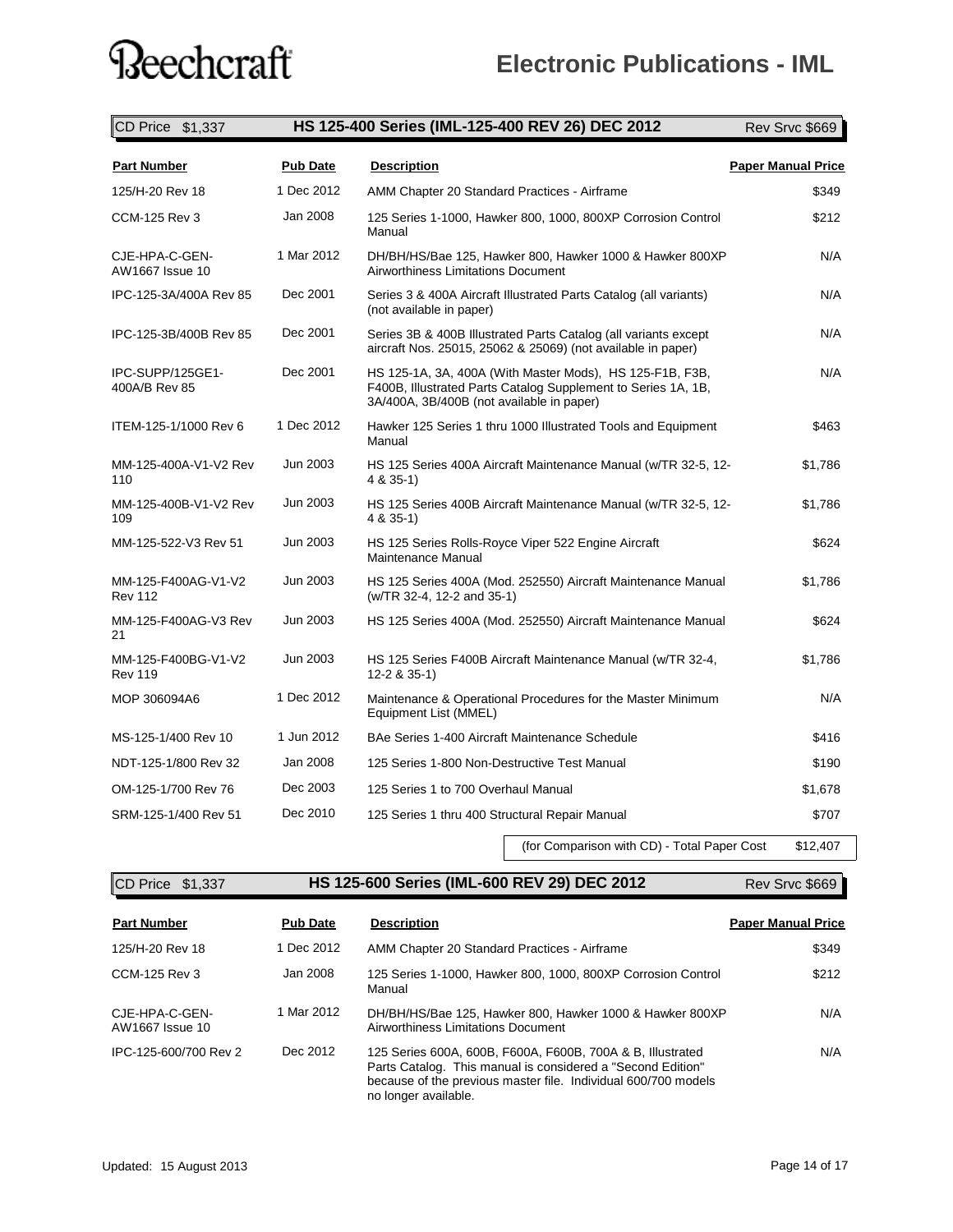### **Electronic Publications - IML**

| ITEM-125-1/1000 Rev 6               | 1 Dec 2012 | Hawker 125 Series 1 thru 1000 Illustrated Tools and Equipment<br>Manual                                                                        |         |
|-------------------------------------|------------|------------------------------------------------------------------------------------------------------------------------------------------------|---------|
| MM-125-600-V1-V2 Rev<br>53          | Jun 2003   | BH 125 Series 600A, HS Series 600B with Viper Engines, Aircraft<br>Maintenance Manual, Vol 1 & 2 (TR 12-4 & TR 35-1)                           | \$1,786 |
| MM-125-601-V3 Rev 23                | Jun 2003   | BH 125 Series 600A, HS Series 600B, Aircraft Maintenance<br>Manual, Vol 3, Rolls-Royce Viper 601 Engine (Not available in<br>paper)            | N/A     |
| MM-125-F600G-V1-V2<br><b>Rev 54</b> | Jun 2003   | BH 125 Series 600A (with Mod 252468), HS Series F600B, with<br>Garrett Engines, Aircraft Maintenance Manual, Vol 1 & 2 (TR 12-2)<br>& TR 35-1) | \$1,786 |
| MM-125-F600G-V3 Rev<br>21           | Jun 2003   | BH 125 Series 600A (with Mod 252468), HS Series F600B,<br>Aircraft Maintenance Manual, Vol 3, Garrett Engines                                  | \$624   |
| MOP 306094A6                        | 1 Dec 2012 | Maintenance & Operational Procedures for the Master Minimum<br>Equipment List (MMEL)                                                           | N/A     |
| MS-125-600 Rev 12                   | 1 Jun 2012 | 125 Series 600A & 600B Aircraft Maintenance Schedule                                                                                           | \$301   |
| NDT-125-1/800 Rev 32                | Jan 2008   | 125 Series 1-800 Non-Destructive Test Manual                                                                                                   | \$190   |
| OM-125-1/700 Rev 76                 | 1 Dec 2012 | 125 Series 1 to 700 Overhaul Manual                                                                                                            | \$1,678 |
| SRM-125-600/700 Rev 26              | Dec 2010   | 125 Series 600 & 700 Structural Repair Manual                                                                                                  | \$707   |

(for Comparison with CD) - Total Paper Cost \$8,096

| CD Price \$2,127                  |                 | HS 125-700 Series (IML-700 REV 29) DEC 2012                                                                                                                                                                         | Rev Srvc \$1064           |
|-----------------------------------|-----------------|---------------------------------------------------------------------------------------------------------------------------------------------------------------------------------------------------------------------|---------------------------|
| <b>Part Number</b>                | <b>Pub Date</b> | <b>Description</b>                                                                                                                                                                                                  | <b>Paper Manual Price</b> |
| 125/H-20 Rev 18                   | 1 Dec 2012      | AMM Chapter 20 Standard Practices - Airframe                                                                                                                                                                        | \$349                     |
| AFMS-125-700 Rev 11               | 1 Jun 2012      | 125 Series 700A & 700B Aircraft Flexible Maintenance Schedule                                                                                                                                                       | \$349                     |
| <b>CCM-125 Rev 3</b>              | Jan 2008        | 125 Series 1-1000, Hawker 800, 1000, 800XP Corrosion Control<br>Manual                                                                                                                                              | \$212                     |
| CJE-HPA-C-GEN-<br>AW1667 Issue 10 | 1 Mar 2012      | DH/BH/HS/Bae 125, Hawker 800, Hawker 1000 & Hawker 800XP<br>Airworthiness Limitations Document                                                                                                                      | N/A                       |
| IPC-125-600/700 Rev 2             | 1 Dec 2012      | 125 Series 600A, 600B, F600A, F600B, 700A & B, Illustrated<br>Parts Catalog. This manual is considered a "Second Edition"<br>because of the previous master file. Individual 600/700 models<br>no longer available. | \$0                       |
| ITEM-125-1/1000 Rev 6             | 1 Dec 2012      | Hawker 125 Series 1 thru 1000 Illustrated Tools and Equipment<br>Manual                                                                                                                                             | \$463                     |
| MM-125-700AG-V3 Rev<br>28         | Dec 2002        | 125 Series 700A & 700B Aircraft Maintenance Manual, Vol 3,<br>Garrett Engines with Thrust Reversers (Mod 256991)                                                                                                    | \$624                     |
| MM-125-700-V1-V2 Rev<br>55        | Feb 2007        | 125 Series 700A & 700B Aircraft Maintenance Manual, Vol 1 & 2<br>(TR 12-2 & TR 35-1)                                                                                                                                | \$1,786                   |
| MM-125-700-V3 Rev 25              | Dec 2002        | 125 Series 700A & 700B Aircraft Maintenance Manual, Vol 3,<br><b>Garrett Engines</b>                                                                                                                                | \$624                     |
| MOP 306094A6                      | 1 Dec 2012      | Maintenance & Operational Procedures for the Master Minimum<br>Equipment List (MMEL)                                                                                                                                | N/A                       |
| NDT-125-1/800 Rev 32              | Jan 2008        | 125 Series 1-800 Non-Destructive Test Manual                                                                                                                                                                        | \$190                     |
| OM-125-1/700 Rev 76               | 1 Dec 2012      | 125 Series 1 to 700 Overhaul Manual                                                                                                                                                                                 | \$1,678                   |
| SRM-125-600/700 Rev 26            | Dec 2010        | 125 Series 600 & 700 Structural Repair Manual                                                                                                                                                                       | \$707                     |
|                                   |                 |                                                                                                                                                                                                                     |                           |

(for Comparison with CD) - Total Paper Cost \$6,982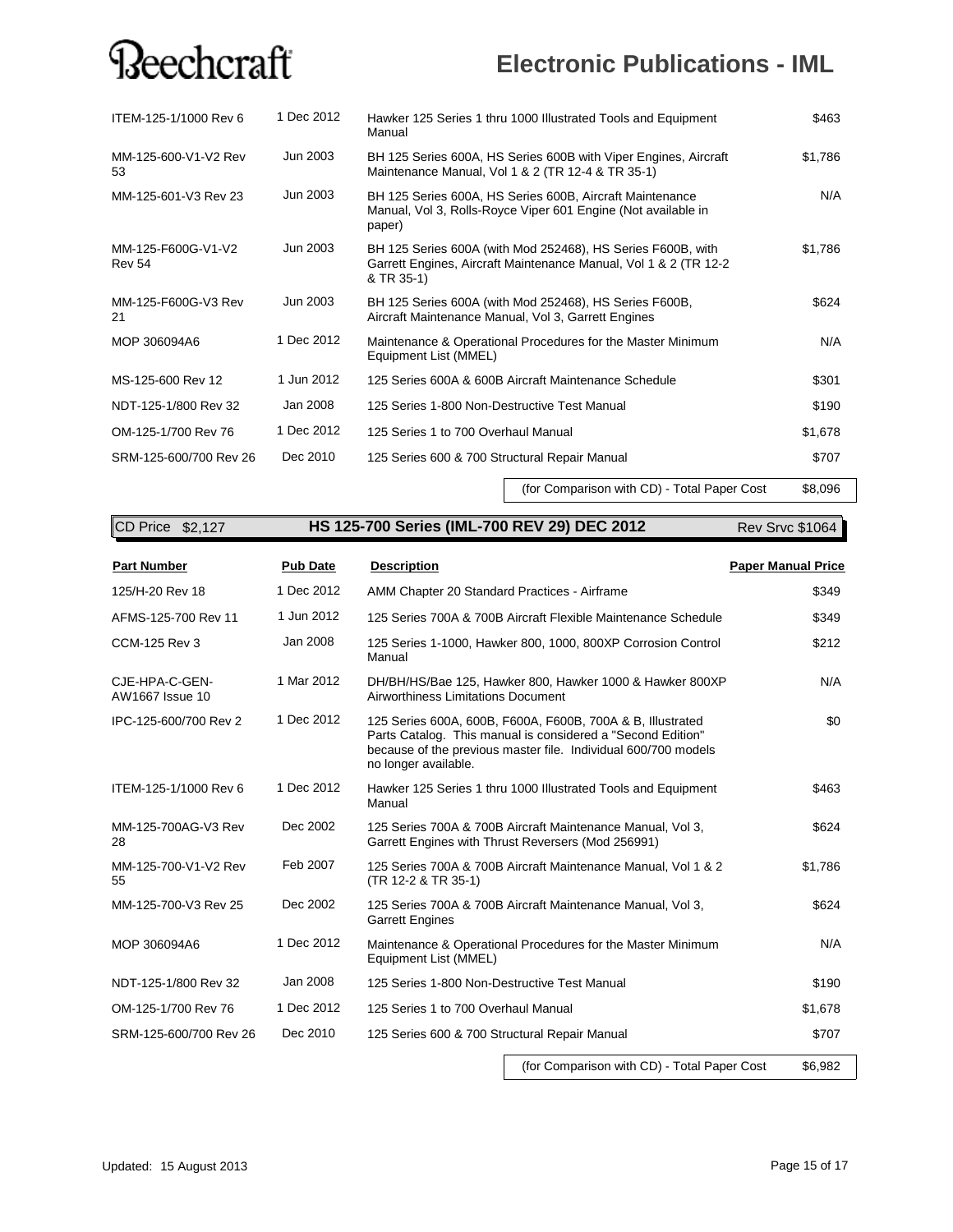### **?**eechcraft

### **Electronic Publications - IML**

**CD Price \$2,771 HS 125-600/700 Series (IML-600/700) (SEE INDIVIDUAL P/N)** Rev Srvc \$1385 **Part Number Pub Date Description Paper Manual Price** (All publications listed in IML-600 and IML-700) N/A (for Comparison with CD) - Total Paper Cost CD Price \$2,127 **Hawker 1000 Series (IML-1000 REV 29) DEC 2012** Rev Srvc \$1064 **Part Number Pub Date Description Paper Manual Price** 125/H-20 Rev 18 1 Dec 2012 AMM Chapter 20 Standard Practices - Airframe \$349 25-9PF212-1 **ISSUE 2** Hawker 1000 Pressure Refueling Instructions **1988** 340 AFMS-1000 Rev 15 1 Jun 2012 Aircraft Flexible Maintenance Schedule 3349 AMM-125-1000-V1-V2-V3 Rev 30 Dec 2012 Aircraft Maintenance Manual \$2,424 CCM-125 Rev 3 Jan 2008 Corrosion Control Manual \$212 CJE-HPA-C-GEN-AW1667 Issue 10 1 Mar 2012 Airworthiness Limitations Document N/A DDG-1000 Jul 1998 Dispatch Deviation Guide N/A IPC-125-1000 Rev 24 1 Dec 2012 Illustrated Parts Catalog N/A ITEM-125-1/1000 Rev 6 1 Dec 2012 Illustrated Tools and Equipment Manual \$463 NDT-125-1000 Rev 4 Jun 2007 Non-Destructive Test Manual \$190 OM-125-1000 Rev 10 1 Dec 2012 Overhaul (Component Maintenance) Manual \$1,016 PBM-125-1000 31 May 1994 Power Plant Build Manual \$267 SRM-125-1000 Rev 20 Dec 2006 Structural Repair Manual (contains TR 54-30-00-01, Feb 99) \$707 SWD-125-1000 -- Schematic Wiring Diagram Manual \$327 WPC-125-1000 REV 12 Dec 2012 Wiring Parts Catalog NXA

(for Comparison with CD) - Total Paper Cost \$6,344

| $\mathsf{ICD}$ Price $$1,458$ |                 | <b>Premier I/IA (IML-390 REV 46) APR 2013</b>   | <b>Rev Srvc \$729</b>     |
|-------------------------------|-----------------|-------------------------------------------------|---------------------------|
| <b>Part Number</b>            | <b>Pub Date</b> | <b>Description</b>                              | <b>Paper Manual Price</b> |
| 390-590001-0011J              | 1 Oct 2012      | <b>Illustrated Parts Catalog</b>                | N/A                       |
| 390-590001-0013B              | 1 Jan 2013      | Wiring Diagram Manual                           | \$789                     |
| 390-590001-0015A40            | 1 Apr 2013      | Maintenance Manual                              | \$1,021                   |
| 390-590001-0017A21            | 1 Apr 2013      | Component Maintenance Manual                    | \$112                     |
| 390-590001-0019A14            | 1 Apr 2013      | Structural Repair Manual (RB-2 & after)         | \$195                     |
| 390-590001-0081K              | Jun 2012        | Airworthiness Limitations Manual (RB-2 & after) | N/A                       |
| <b>RVSM-Premier</b>           |                 | <b>RVSM Data Package</b>                        | N/A                       |

**Premier I/IA (IML-390 REV 46) APR 2013 Premier I/IA**

(for Comparison with CD) - Total Paper Cost \$2,117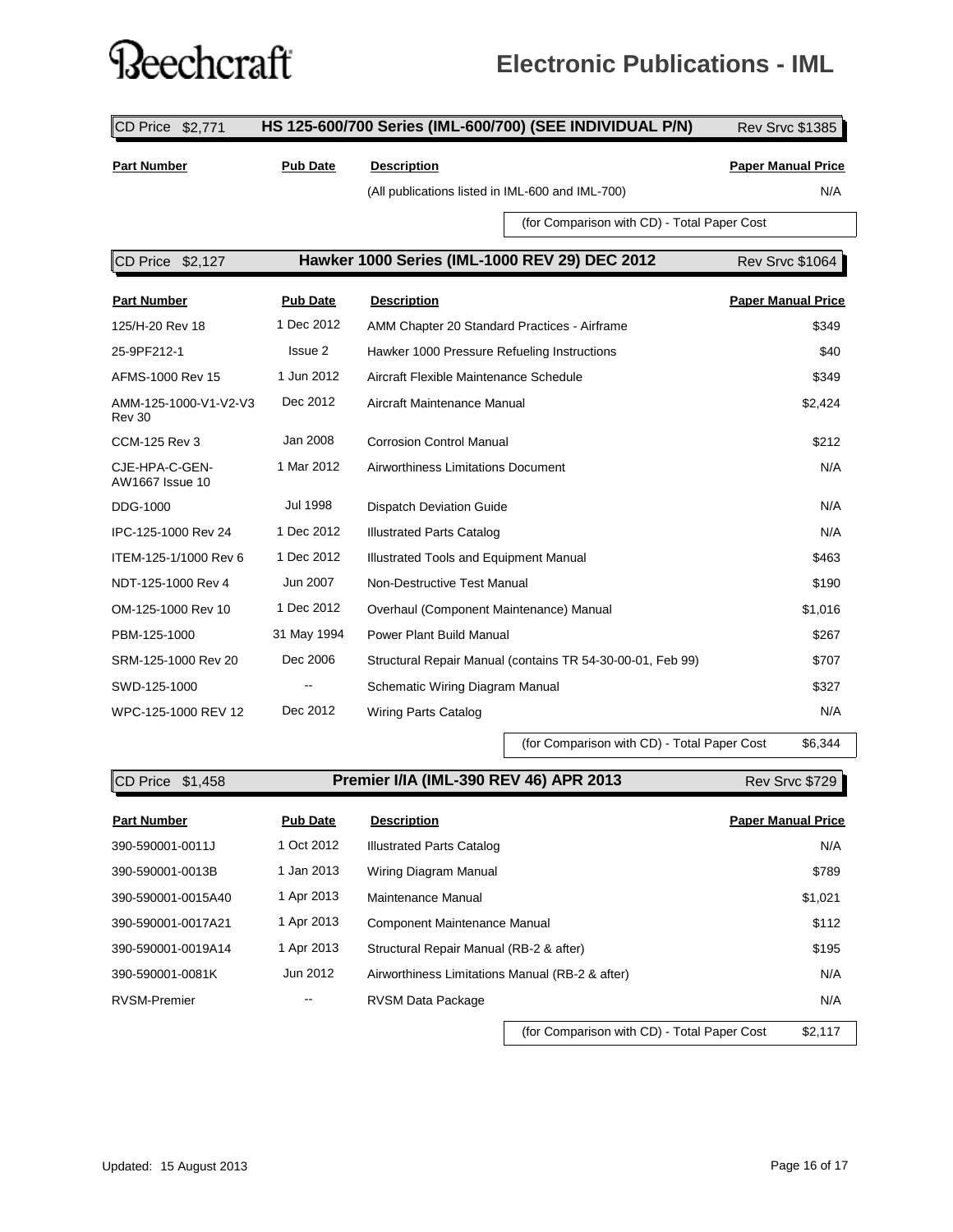#### **Electronic Publications - IML**

#### **HAWKER ONLINE SERVICE INFORMATION**

| CD Price \$368     |                 | <b>Hawker Online Service Information Library</b>                                                                               | Rev Srvc \$184            |  |
|--------------------|-----------------|--------------------------------------------------------------------------------------------------------------------------------|---------------------------|--|
| <b>Part Number</b> | <b>Pub Date</b> | <b>Description</b>                                                                                                             | <b>Paper Manual Price</b> |  |
| OSI-H              | As Posted       | Hawker Online Service Information (OSI-H) (see<br>http://pubs.hawkerbeechcraft.com for latest Beechcraft and<br>Hawker SBMI's) | N/A                       |  |

#### **BEECHCRAFT ONLINE SERVICE INFORMATION**

| CD Price \$368     |                 | <b>Beechcraft Online Service Information Library</b>                                                                               | Rev Srvc \$184            |
|--------------------|-----------------|------------------------------------------------------------------------------------------------------------------------------------|---------------------------|
| <b>Part Number</b> | <b>Pub Date</b> | <b>Description</b>                                                                                                                 | <b>Paper Manual Price</b> |
| OSI-B              | As Posted       | Beechcraft Online Service Information (OSI-B) (see<br>http://pubs.hawkerbeechcraft.com for latest Beechcraft and<br>Hawker SBMI's) | N/A                       |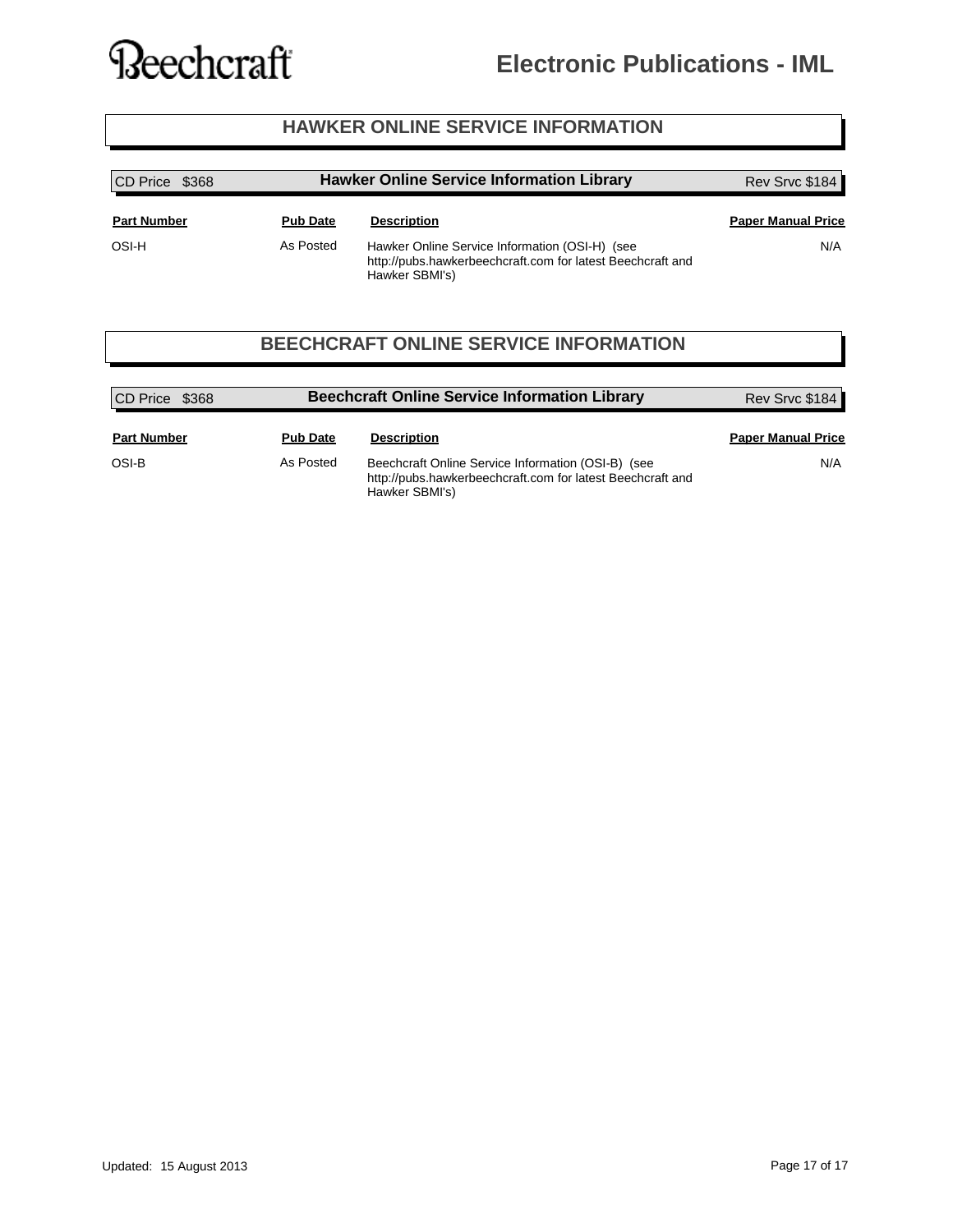### **Electronic Publications Single CD**

#### **SINGLE CD - ALM**

#### **Airworthiness Limitations Manuals**

| <b>Paper Part Number</b>                          | <b>Paper Price</b> | <b>Description</b>                                                                                                                              | <b>CD Part Number</b>               | <b>CD Price</b> |
|---------------------------------------------------|--------------------|-------------------------------------------------------------------------------------------------------------------------------------------------|-------------------------------------|-----------------|
| 101-590010-453C<br>$(1$ May 2011)                 | N/A                | King Air 200 Series Airworthiness Limitations<br>Manual (BB-2 & after; BL-1 & after; BT-1 &<br>after; BN-1 & after; BY-1 & after; BZ-1 & after) | CD1010010-453C                      | \$51.00         |
| 101-590097-161<br>$(1$ May 2011)                  | N/A                | King Air 300 Series Airworthiness Limitations<br>Manual (FA-2 & after)                                                                          | CD1010097-161                       | \$51.00         |
| 128-590001-305C<br>(Jan 2012)                     | N/A                | Model 400/400A Airworthiness Limitations<br>Manual (RJ-1 & after; RK-1 & after)                                                                 | CD1280001-305C                      | \$51.00         |
| 129-590000-133B<br>(Oct 2012)                     | N/A                | 1900 Airliner Series Airworthiness Limitations<br>Manual (UA-1 & after; UB-1 & after; UC-1 &<br>after; UE-1 & after)                            | CD1290000-133B                      | \$51.00         |
| 130-590031-211C<br>$(1$ May 2011)                 | N/A                | King Air B300/B300C Airworthiness Limitations<br>Manual                                                                                         | CD1300031-211C                      | \$51.00         |
| 390-590001-0081K<br>(Jun 2012)                    | N/A                | Premier 390 Airworthiness Limitations Manual<br>$(RB-2 & after)$                                                                                | CD3900001-0081K                     | \$51.00         |
| 401-590001-0027S<br>(Jun 2012)                    | N/A                | Hawker 4000 Airworthiness Limitations Manual<br>(RC-7 & after)                                                                                  | CD4010001-0027S                     | \$51.00         |
| 90-590024-187<br>(Dec 2011)                       | N/A                | King Air 90 Series Airworthiness Limitations<br>Manual (LJ-1 & after; LW-1 & after)                                                             | CD900024-187                        | \$51.00         |
| CJE-HPA-C-GEN-<br>AW1667 Issue 10<br>(1 Mar 2012) | N/A                | Hawker/125 Series Airworthiness Limitations<br>Manual                                                                                           | CDCJE-HPA-C-GEN-<br>AW1667 ISSUE 10 | \$51.00         |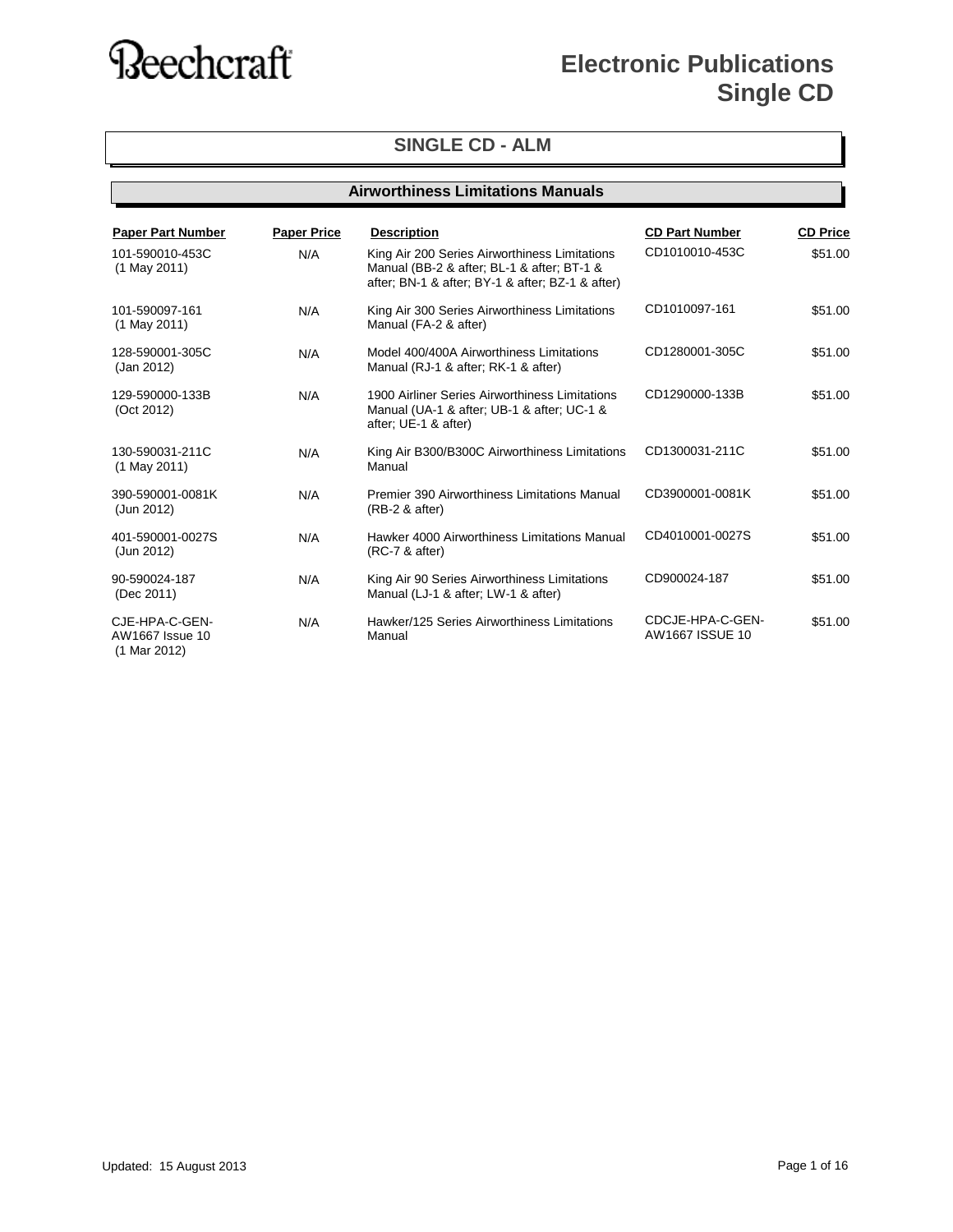|                                    |                    | <b>SINGLE CD - CMM</b>                                                   |                       |                 |
|------------------------------------|--------------------|--------------------------------------------------------------------------|-----------------------|-----------------|
|                                    |                    | <b>Baron Model 58</b>                                                    |                       |                 |
| <b>Paper Part Number</b>           | <b>Paper Price</b> | <b>Description</b>                                                       | <b>CD Part Number</b> | <b>CD Price</b> |
| 102-590000-21A5<br>(26 Nov 1985)   | N/A                | Baron Component Maintenance Manual                                       | CD1020000-21A5        | \$112.00        |
|                                    |                    | <b>Duke Model 60</b>                                                     |                       |                 |
| <b>Paper Part Number</b>           | <b>Paper Price</b> | <b>Description</b>                                                       | <b>CD Part Number</b> | <b>CD Price</b> |
| 60-590001-27A1<br>(26 Nov 1985)    | N/A                | Duke Model 60 Component Maintenance<br>Manual                            | CD600001-27A1         | \$112.00        |
|                                    |                    | <b>King Air Series</b>                                                   |                       |                 |
| <b>Paper Part Number</b>           | <b>Paper Price</b> | <b>Description</b>                                                       | <b>CD Part Number</b> | <b>CD Price</b> |
| 101-590097-13B6<br>(1 Nov 2011)    | N/A                | King Air Series Component Maintenance<br>Manual - not available in paper | CD1010097-13B6        | \$112.00        |
|                                    |                    | <b>Starship</b>                                                          |                       |                 |
| <b>Paper Part Number</b>           | <b>Paper Price</b> | <b>Description</b>                                                       | <b>CD Part Number</b> | <b>CD Price</b> |
| 122-590013-9A4<br>(20 Jun 2003)    | N/A                | Starship Component Maintenance Manual                                    | CD1220013-9A4         | \$105.00        |
|                                    |                    | 1900 Series                                                              |                       |                 |
| <b>Paper Part Number</b>           | <b>Paper Price</b> | <b>Description</b>                                                       | <b>CD Part Number</b> | <b>CD Price</b> |
| 114-590021-11B19<br>(May 2011)     | N/A                | 1900 Series Component Maintenance Manual                                 | CD1140021-11B19       | \$112.00        |
|                                    |                    | <b>Beechjet Model 400 Series</b>                                         |                       |                 |
| <b>Paper Part Number</b>           | <b>Paper Price</b> | <b>Description</b>                                                       | <b>CD Part Number</b> | <b>CD Price</b> |
| 128-590001-81A23<br>(1 Oct 2012)   | N/A                | 400, 400A & MU-300 Component Maintenance<br>Manual                       | CD1280001-81A23       | \$112.00        |
|                                    |                    | <b>Premier I/IA</b>                                                      |                       |                 |
| <b>Paper Part Number</b>           | <b>Paper Price</b> | <b>Description</b>                                                       | <b>CD Part Number</b> | <b>CD Price</b> |
| 390-590001-0017A21<br>(1 Apr 2013) | N/A                | Premier Component Maintenance Manual                                     | CD3900001-0017A21     | \$112.00        |
|                                    |                    | Hawker 4000                                                              |                       |                 |
| <b>Paper Part Number</b>           | <b>Paper Price</b> | <b>Description</b>                                                       | <b>CD Part Number</b> | <b>CD Price</b> |
| 401-590001-0017E4<br>(1 Apr 2012)  | N/A                | Hawker 4000 Component Maintenance Manual<br>(not available in paper)     | CD4010001-0017E4      | \$112.00        |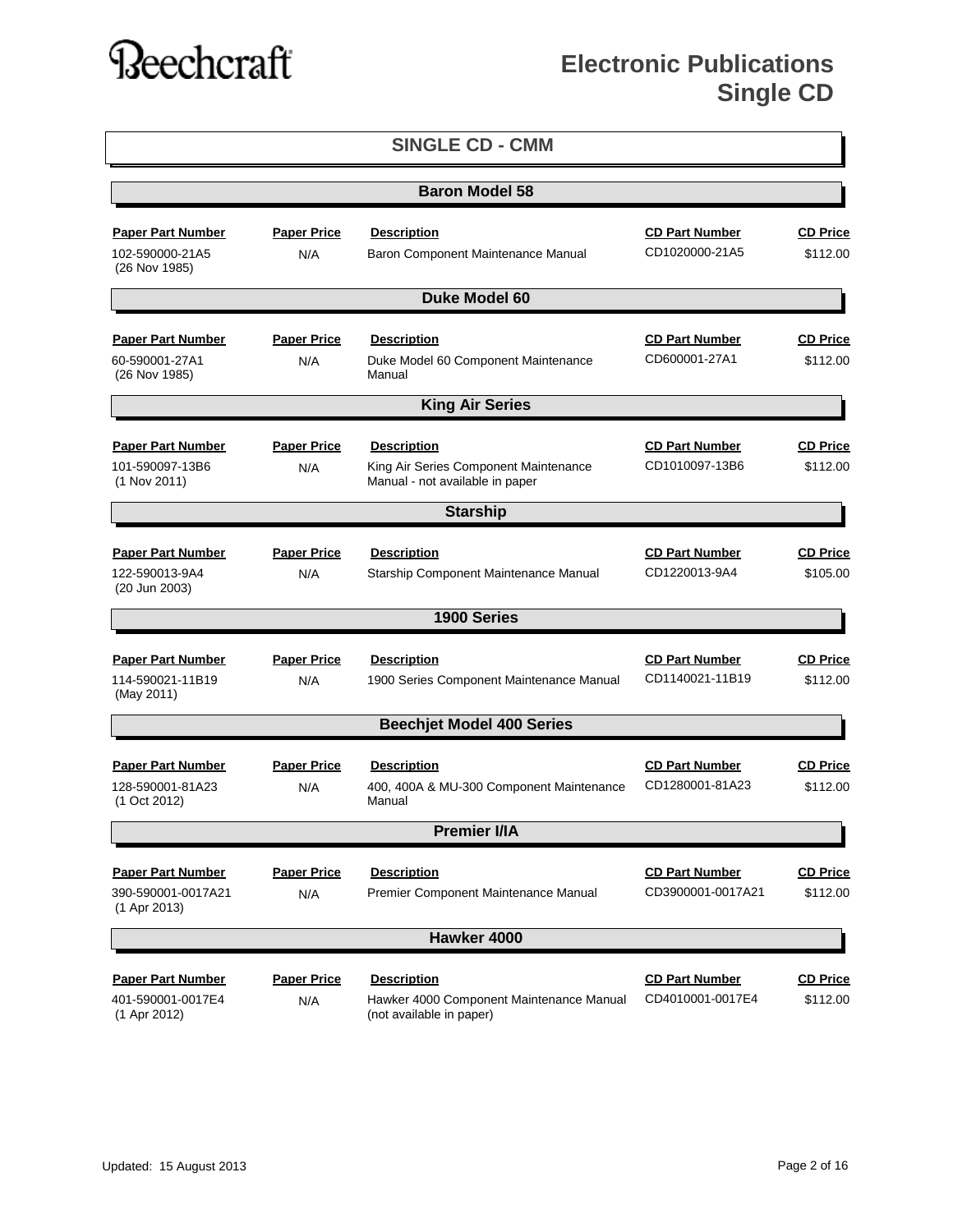|                                                           |                                | <b>SINGLE CD - FLIGHT</b>                                                                                                                                           |                                         |                            |  |  |  |
|-----------------------------------------------------------|--------------------------------|---------------------------------------------------------------------------------------------------------------------------------------------------------------------|-----------------------------------------|----------------------------|--|--|--|
|                                                           | <b>Musketeer</b>               |                                                                                                                                                                     |                                         |                            |  |  |  |
| <b>Paper Part Number</b><br>169-590008-23A7<br>(Jul 1994) | <b>Paper Price</b><br>\$101.00 | <b>Description</b><br>C23 POH/AFM (M-1285 thru M-2392)                                                                                                              | <b>CD Part Number</b><br>CD1690008-23A7 | <b>CD Price</b><br>\$66.00 |  |  |  |
|                                                           |                                | <b>Duchess</b>                                                                                                                                                      |                                         |                            |  |  |  |
| <b>Paper Part Number</b><br>105-590000-5A9<br>(Jul 1994)  | <b>Paper Price</b><br>\$101.00 | <b>Description</b><br>Duchess 76 POH/AFM (ME-1 & after)                                                                                                             | <b>CD Part Number</b><br>CD1050000-5A9  | <b>CD Price</b><br>\$66.00 |  |  |  |
|                                                           |                                | <b>Bonanza</b>                                                                                                                                                      |                                         |                            |  |  |  |
| <b>Paper Part Number</b><br>33-590009-13A11<br>(Jul 1994) | <b>Paper Price</b><br>\$107.00 | <b>Description</b><br>Beech Bonanza F33A/F33C Acrobatic (CE-674<br>& After; CJ-129 & After)                                                                         | <b>CD Part Number</b><br>CD330009-13A11 | <b>CD Price</b><br>\$66.00 |  |  |  |
| 33-590009-15A5<br>(Jan 1996)                              | \$107.00                       | Bonanza F33A/F33C Acrobatic POH/AFM                                                                                                                                 | CD330009-15A5                           | \$66.00                    |  |  |  |
| 35-590086-3B4<br>(Jul 1994)                               | \$107.00                       | Model K35 and M35 AFM/POH (D-5726 thru D-<br>6561)                                                                                                                  | CD350086-3B4                            | \$66.00                    |  |  |  |
| 36-590002-17A12<br>(Jul 1994)                             | \$146.00                       | Beech Bonanza A36 POH & FAA Approved<br>AFM (E-927 thru E-2110 except E-1946 & E-<br>2104)                                                                          | CD360002-17A12                          | \$66.00                    |  |  |  |
| 36-590002-37B2<br>(Jan 2006)                              | \$146.00                       | Bonanza A36 POH & FAA Approved AFM (E-<br>1946, E-2104, E-2111 thru E-3629 & E-3631<br>thru E-3635) - Rev 1 is a format change only.                                | CD360002-37B2<br>REV <sub>1</sub>       | \$66.00                    |  |  |  |
| 36-590002-71A7<br>(Apr 2012)                              | \$169.00                       | G36 Bonanza Pilots Operating Handbook &<br>Airplane Flight Manual (E-3630, E-3636 & after)                                                                          | CD360002-71A7                           | \$139.00                   |  |  |  |
| 36-590006-19B<br>(Dec 2003)                               | \$163.00                       | Bonanza B36TC Pilot's Operating<br>Handbook/Airplane Flight Manual (EA-320, EA-<br>389 & after)                                                                     | CD360006-19B                            | \$66.00                    |  |  |  |
|                                                           |                                | <b>Baron</b>                                                                                                                                                        |                                         |                            |  |  |  |
| <b>Paper Part Number</b>                                  | <b>Paper Price</b>             | <b>Description</b>                                                                                                                                                  | <b>CD Part Number</b>                   | <u>CD Price</u>            |  |  |  |
| 102-590000-57A6<br>(1 Sept 1998)                          | \$124.00                       | Baron 58P/PA Pilots Operating Handbook (TJ-<br>436, TJ-444 & after)                                                                                                 | CD1020000-57A6                          | \$33.00                    |  |  |  |
| 106-590000-19A13<br>(1 Sept 1998)                         | \$124.00                       | Baron 58TC & 58TCA Pilots Operating<br>Handbook (TK-85 thru TK-150, except TK-147)                                                                                  | CD1060000-19A13                         | \$66.00                    |  |  |  |
| 106-590000-21A5<br>(Sept 1998)                            | \$124.00                       | Baron 58TC & 58TCA (Special Reduced Gross<br>Weight Configuration) Pilots Operating<br>Handbook & FAA Approved Flight Manual (TK-<br>147, TK-151 & after)           | CD1060000-21A5                          | \$66.00                    |  |  |  |
| 58-590000-21A13<br>(Jul 1994)                             | \$146.00                       | Baron 58/58A Pilots Operating handbook &<br>FAA Approved Flight Manual (TH-773 thru TH-<br>1395, except TH-1389; 58A Special Reduced<br>Gross Weight Configuration) | CD580000-21A13                          | \$66.00                    |  |  |  |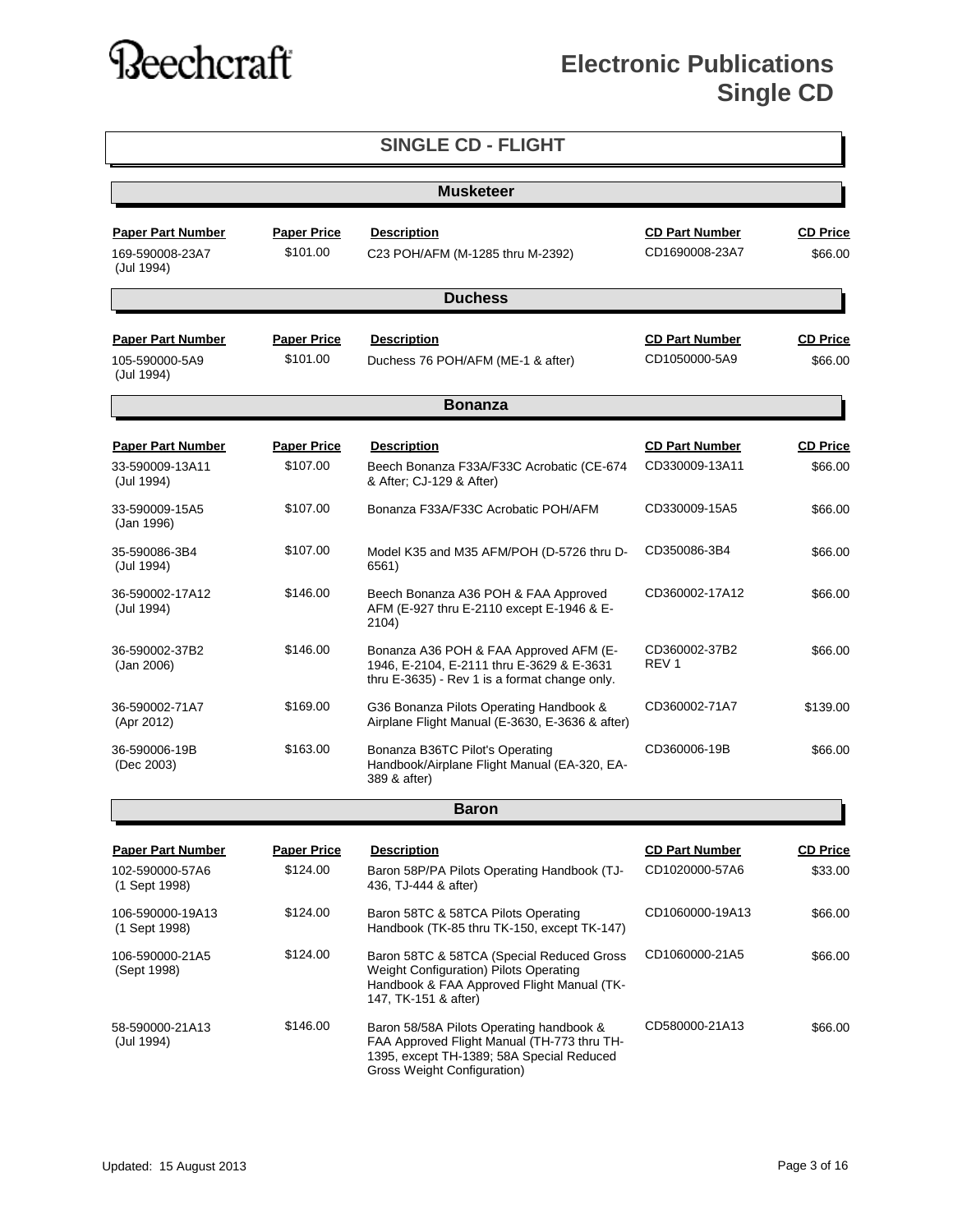| 58-590000-31B3<br>(Jul 1994)  | \$146.00           | Baron 58/58A* POH & FAA Approved AFM (TH-<br>1 thru TH-772; *95-B55A Special Reduced<br>Gross Weight Configuration)                                                                                                       | CD580000-31B3                      | \$66.00         |
|-------------------------------|--------------------|---------------------------------------------------------------------------------------------------------------------------------------------------------------------------------------------------------------------------|------------------------------------|-----------------|
| 58-590000-39B2<br>(Jan 2006)  | \$146.00           | Baron 58/58A POH w/TC 1 (TH-1472 thru TH-<br>1475, TH-1477 thru TH-1486, TH-1488, TH-<br>1490 thru TH-1497, TH-1499 thru TH-2124)                                                                                         | CD580000-39B2                      | \$66.00         |
| 58-590000-67A9<br>(Apr 2012)  | \$169.00           | G58 FAA Approved Airplane Flight<br>Manual/Pilot's Operating Handbook (TH-2125<br>& after)                                                                                                                                | CD580000-67A9                      | \$139.00        |
| 96-590010-29B3<br>(Jul 1994)  | \$124.00           | Baron 95-C55 & 95-C55A* (TC-350 & TE-1<br>thru TE-451), D55 & D55A* (TE-452 thru TE-<br>767), E55 & E55A* (TE-768 thru TE-942<br>except TE-938) POH & FAA Approved AFM TH-<br>1 thru TH-772; (*Special Reduced GW Config) | CD960010-29B3                      | \$66.00         |
| 96-590011-17A11<br>(Jul 1994) | \$134.00           | Baron 95-B55/95-B55A* POH & FAA Approved<br>AFM (TH-2003 & After; *95-B55A Special<br>Reduced Gross Weight Configuration) - Rev 1<br>changes format                                                                       | CD960011-17A11<br>REV <sub>1</sub> | \$66.00         |
| 96-590011-23A5<br>(Jul 1994)  | \$134.00           | Baron 95-B55/95-B55A* POH & FAA Approved<br>AFM (TH-1608 thru TH-2002; *95-B55A<br>Special Reduced Gross Weight<br>Configuration) - Rev 1 updates the CD format<br>only - no technical changes.                           | CD960011-23A5<br>REV <sub>1</sub>  | \$66.00         |
|                               |                    | Duke                                                                                                                                                                                                                      |                                    |                 |
| <b>Paper Part Number</b>      | <b>Paper Price</b> | <b>Description</b>                                                                                                                                                                                                        | <b>CD Part Number</b>              | <b>CD Price</b> |
| 60-590000-3D<br>(15 Dec 1972) | \$124.00           | Duke 60/A60 Pilot's Operating Manual P/N 60-<br>590000-3 and FAA Approved Airplane Flight<br>Manual P/N 60-590000-5 (P-4 thru P-246)                                                                                      | CD600000-3D                        | \$66.00         |
|                               |                    | <b>King Air</b>                                                                                                                                                                                                           |                                    |                 |
| <b>Paper Part Number</b>      | <b>Paper Price</b> | <b>Description</b>                                                                                                                                                                                                        | <b>CD Part Number</b>              | <b>CD Price</b> |
| 109-590010-3A12<br>(Oct 2001) | \$134.00           | King Air F90 Pilot's Operating<br>Handbook/Airplane Flight Manual (LA-1 thru LA-<br>204, except LA-202)                                                                                                                   | CD1090010-3A12                     | \$75.00         |
| 109-590010-57A7<br>(Jun 2001) | \$134.00           | King Air F90 Pilot's Operating<br>Handbook/Airplane Flight Manual (LA-202, LA-<br>205 & after)                                                                                                                            | CD1090010-57A7                     | \$75.00         |
| 90-590010-61B10<br>(Dec 2011) | \$124.00           | Beech King Air Model C90 Pilot's Operating<br>Handbook and Airplane Flight Manual with TC<br>2 & TC 3 (LJ-668 thru LJ-1010, except LJ-670,<br>LJ-986 and LJ-996)                                                          | CD900010-61B10<br>REV 2            | \$75.00         |
| 90-590012-5A8<br>(Aug 1994)   | \$110.00           | King Air E90 Pilot's Operating Manual P/N 90-<br>590012-5A8 dated Aug 1994 & FAA Approved<br>Airplane Flight Manual P/N 90-590012-3 dated<br>17 Mar 1972 (LW-1 thru LW-347)                                               | CD900012-5A8                       | \$75.00         |
| 90-590024-111A2<br>(Mar 2007) | \$180.00           | C90GT FAA Approved Airplane Fligth Manual<br>& Pilot's Operating Handbook (LJ-1727, LJ-<br>1754, LJ-1756 thru LJ-1846, LJ-1848 thru LJ-<br>1852) - includes TC 1, TC 2 and TC 4                                           | CD900024-111A2<br>REV 2            | \$75.00         |
| 90-590024-163A2<br>(May 2011) | \$281.00           | C90GTi Pilots Operating Handbook/FAA<br>Approved Airplane Flight Manual with TC 2, TC<br>3 and TC 4 (LJ-1847, LJ-1853 & after)                                                                                            | CD900024-163A2<br>REV 1            | \$171.00        |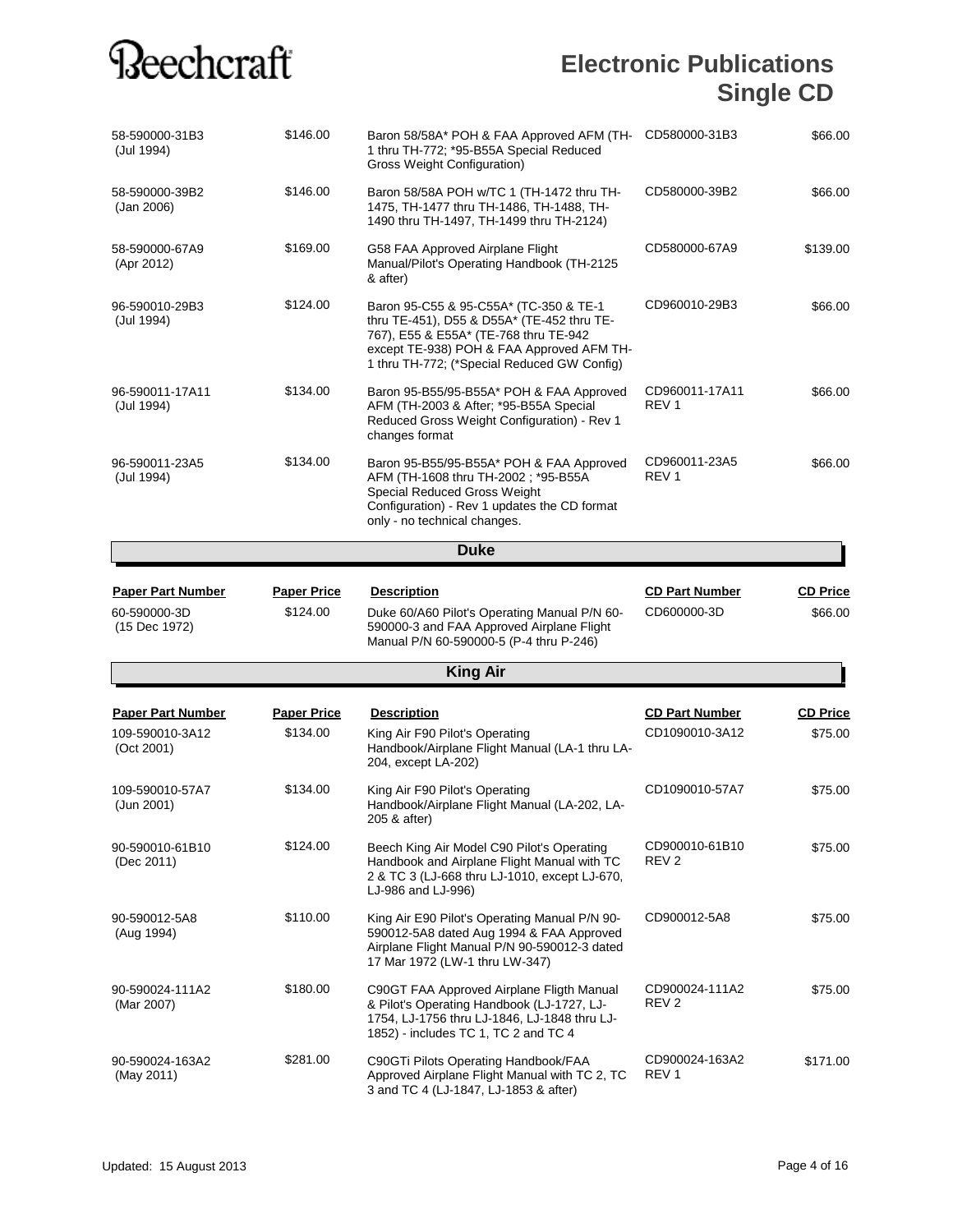### **Electronic Publications Single CD**

| 90-590024-165A1<br>(May 2011) | \$315.00 | C90GTi Pilot Checklist (LJ-1847, LJ-1853 &<br>after)                                                                                                                                                                    | CD900024-165A1                    | \$102.00 |
|-------------------------------|----------|-------------------------------------------------------------------------------------------------------------------------------------------------------------------------------------------------------------------------|-----------------------------------|----------|
| 90-590024-217A2<br>(Apr 2013) | \$315.00 | C90GTx (Model C90GTi) Pilots Operating<br>Handbook/FAA Approved Airplane Flight<br>Manual w/TC 1 & TC 2 (LJ-1977 & after)                                                                                               | CD900024-217A2                    | \$160.00 |
| 90-590024-219A1<br>(May 2011) | \$315.00 | C90GTx (Model C90GTi) HBC/FSI Joint Pilot<br>Checklistl (LJ-1977 & after)                                                                                                                                               | CD900024-219A1                    | \$102.00 |
| 90-590024-5A10<br>(Sept 2001) | \$158.00 | C90A Pilot's Operating Handbook/Airplane<br>Flight Manual with TC's 1, 2, 3, 4 & 5 (LJ-1063)<br>thru LJ-1137 & LJ-1146)                                                                                                 | CD900024-5A10<br>REV <sub>1</sub> | \$75.00  |
| 90-590024-69B3<br>(Jul 2005)  | \$124.00 | King Air C90B (C90A) POH & AFM (LJ-1353 &<br>After, Except LJ-1367, LJ-1373, LJ-1377, LJ-<br>1384, LJ-1386, LJ-1389, LJ-1394, LJ-1397, LJ-<br>1403, LJ-1411, LJ-1425, LJ-1431, LJ-1498 &<br>LJ-1538) with TC 4 and TC 5 | CD900024-69B3<br>REV <sub>2</sub> | \$75.00  |

#### **Super King Air**

| <b>Paper Part Number</b><br>101-590010-127A13<br>(Jan 2002) | <b>Paper Price</b><br>\$134.00 | <b>Description</b><br>200/200C POH & AFM (BB-2, BB-6 thru BB-<br>733, BB-735 thru BB-792, BB-794 thru BB-828,<br>BB-830 thru BB-853, BB-871 thru BB-873, BB-<br>892, BB-893, BB-895, BB-912 and BL-1 thru<br>BL-36) - Rev 2 adds TC 3. | <b>CD Part Number</b><br>CD1010010-127A13<br>REV <sub>2</sub> | <b>CD Price</b><br>\$75.00 |
|-------------------------------------------------------------|--------------------------------|----------------------------------------------------------------------------------------------------------------------------------------------------------------------------------------------------------------------------------------|---------------------------------------------------------------|----------------------------|
| 101-590010-147C9<br>(Aug 2004)                              | \$146.00                       | B200/B200C POH & AFM (BB-734, BB-793,<br>BB-829, BB-854 thru BB-870, BB-874 thru BB-<br>891, BB-894, BB-896 thru BB-911, BB-913 thru<br>BB-1438, BB-1440 thru BB-1443 and BL-37<br>thru BL-138) - Rev 1 adds TC 3.                     | CD1010010-147C9<br>REV <sub>1</sub>                           | \$75.00                    |
| 101-590010-307C6<br>(Dec 2004)                              | \$146.00                       | B200/B200C AFM/POH (BB-1439, BB-1444<br>THRU BB-1842, EXCEPT BB-1463 AND BB-<br>1834; BL-139 THRU BL-147; BW-1 THRU BW-<br>29)                                                                                                         | CD1010010-307C6                                               | \$75.00                    |
| 101-590010-309F3<br>(Oct 2006)                              | \$315.00                       | B200/B200C Pilots Check List (BB-1439, BB-<br>1444 thru BB-1842, except BB-1463 and BB-<br>1834; BL-139 thru BL-147; BW-1 thru BW-29)                                                                                                  | CD1010010-309F3                                               | \$75.00                    |
| 101-590010-425A5<br>(Mar 2007)                              | \$169.00                       | B200/B200C POH/AFM with Proline Avionics<br>(BB-1834, BB-1843 thru BB-1977, BB-1979<br>thru BB-1987, BL-148 thru BL-151) - Rev 1<br>adds TC 7                                                                                          | CD1010010-425A5<br>REV <sub>1</sub>                           | \$75.00                    |
| 101-590010-479A3<br>(26 Mar 2013)                           | \$169.00                       | B200/B200C POH/AFM with TC 2, 4, 5 (BB-<br>1978, BB-1988 & after; BL-152 & after) - Rev 4<br>adds TC 6                                                                                                                                 | CD1010010-479A3                                               | \$128.00                   |
| 101-590037-29B5<br>(Mar 2001)                               | \$158.00                       | B200T/CT AFM/POH (BB-1314, BT-23 THRU<br>BT-27, BT-29 THRU BT-34; BN-2 THRU BN-4)<br>(Rev 1 adds TC 4)                                                                                                                                 | CD1010037-29B5<br>REV <sub>1</sub>                            | \$75.00                    |
| 101-590168-1A4<br>(Mar 2013)                                | \$281.00                       | B200GT/CGT POH/AFM (BY-1 & after; BZ-1 &<br>after)                                                                                                                                                                                     | CD1010168-1A4                                                 | \$171.00                   |
| 101-590168-3 REV 1<br>(Feb 2012)                            | \$315.00                       | King Air B200GT/B200CGT Pilot Checklist -<br>BY-1 & After; BZ-1 & After                                                                                                                                                                | CD1010168-3 REV 1                                             | \$102.00                   |
| 101-590168-39<br>(Feb 2012)                                 | \$315.00                       | Super King Air 250 & 250C (B200GT &<br>B200CGT) FSI Joint Pilot Checklist - BY-1 &<br>After: BZ-1 & After                                                                                                                              | CD1010168-39                                                  | \$102.00                   |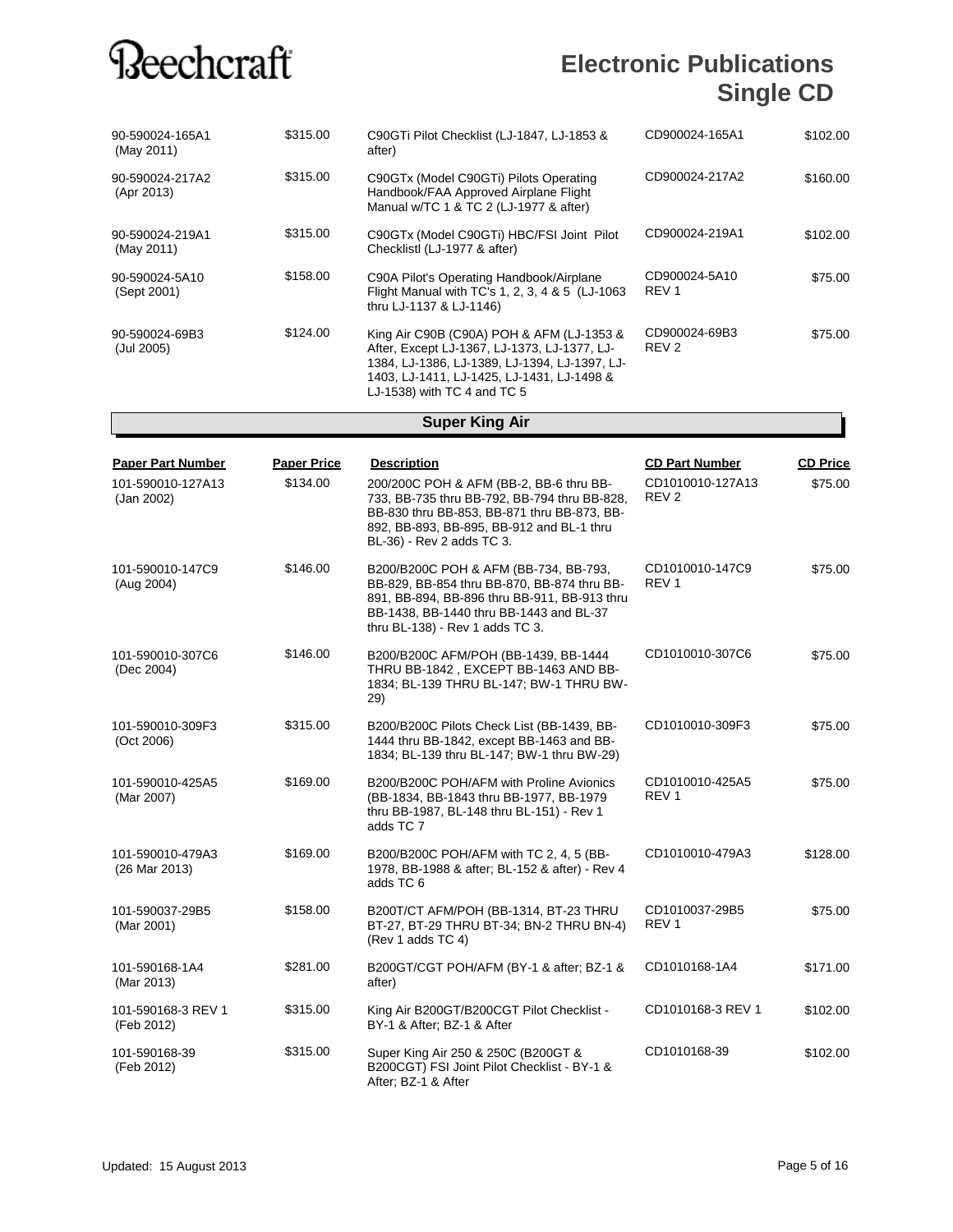| <b>Paper Part Number</b>           | <b>Paper Price</b> | <b>Description</b>                                                                                                                                                                                 | <b>CD Part Number</b>               | <b>CD Price</b> |
|------------------------------------|--------------------|----------------------------------------------------------------------------------------------------------------------------------------------------------------------------------------------------|-------------------------------------|-----------------|
|                                    |                    | <b>Airliner</b>                                                                                                                                                                                    |                                     |                 |
| 130-590031-71B10<br>(Feb 2007)     | \$191.00           | B300 & B300C (350 & 350C) AFM/POH (FL-<br>111 thru FL-380, FL-382; FM-9 thru FM-11; FN-<br>2 & after) - Rev 2 adds TC 1.                                                                           | CD1300031-71B10<br>REV <sub>2</sub> | \$75.00         |
| 130-590031-273B<br>(Dec 2009)      | \$315.00           | King Air 350ER/350CER (Extended Range)<br>Pilot Checklist (Model B300 (350) Heavyweight<br>(16,500 lb) with extended range fuel tanks<br>serial FL-493, FL-500 & after; FM-14 & after)             | CD1300031-273B                      | \$102.00        |
| 130-590031-245A5<br>(Mar 2013)     | \$349.00           | King Air 350ER/350CER (Extended Range)<br>POH/AFM (Model B300 (350) Heavyweight<br>(16,500 lb) with extended range fuel tanks<br>serial FL-493, FL-500 & after; FM-14 & after -<br>Rev 5 adds TC 7 | CD1300031-245A5                     | \$171.00        |
| 130-590031-237B<br>(Dec 2009)      | \$315.00           | King Air B300/B300C (350/350C) Proline Pilot's<br>Checklist                                                                                                                                        | CD1300031-237B                      | \$102.00        |
| 130-590031-235A6<br>(Mar 2013)     | \$349.00           | B300/B300C POH/AFM - Aircraft Equipped<br>with Proline 21 Avionics (FL-493, FL-500 &<br>after; FM-14 & after)                                                                                      | CD1300031-235A6                     | \$171.00        |
| 130-590031-183 Rev 3<br>(Apr 2006) | \$315.00           | Super King Air 350/350C (Models<br>B300/B300C) Pro-Line Pilot Checklist (FL-381,<br>FL-383 thru FL-492, FL-494 thru FL-499; FM-<br>12 & FM-13)                                                     | CD1300031-183 REV<br>3              | \$102.00        |
| 130-590031-181A3<br>(Apr 2006)     | \$349.00           | B300/B300C POH/AFM for Aircraft Equipped<br>with Proline 21 Avionics (FL-381, FL-383 thru<br>FL-492, FL-494 thru FL-499; FM-12 & FM-13) -<br>Rev 2 adds TC 9                                       | CD1300031-181A3<br>REV <sub>2</sub> | \$75.00         |
|                                    |                    |                                                                                                                                                                                                    |                                     |                 |

| <b>Paper Part Number</b>         | <b>Paper Price</b> | <b>Description</b>                                                                                                                            | <b>CD Part Number</b>               | <b>CD Price</b> |
|----------------------------------|--------------------|-----------------------------------------------------------------------------------------------------------------------------------------------|-------------------------------------|-----------------|
| 114-590021-3D12<br>(Feb 2005)    | \$191.00           | 1900/C Pilot's Operating Manual/Airplane Flight<br>Manual - Rev 2 adds TC 8                                                                   | CD1140021-3D12<br>REV <sub>2</sub>  | \$128.00        |
| 114-590021-51C15<br>(Feb 2005)   | \$191.00           | 1900/C ICAO Pilot's Operating<br>Handbook/Airplane Flight Manual (UA-1 &<br>after; UB-1 & after)                                              | CD1140021-51C15                     | \$128.00        |
| 114-590021-57C12<br>(Feb 2005)   | \$191.00           | 1900C AFM/POH (UC-1 & after) - Rev 1 adds<br>TC 8                                                                                             | CD1140021-57C12<br>REV <sub>1</sub> | \$128.00        |
| 114-590021-81B12<br>(Feb 2005)   | \$191.00           | 1900C ICAO Pilot's Operating Handbook (UC-1<br>& after) - with TC 8                                                                           | CD1140021-81B12                     | \$75.00         |
| 129-590000-3E17<br>(1 Sept 2008) | \$191.00           | 1900D Airplane Flight Manual (UE-1 & after) -<br>Rev 1 adds TC 3                                                                              | CD1290000-3E17<br>REV <sub>1</sub>  | \$128.00        |
| 129-590000-5D6<br>(1 Sept 2008)  | \$124.00           | 1900D Pilot's Operating Manual (UE-1 thru UE-<br>249, UE-251 thru UE-258, UE-260 thru UE-<br>262) - Rev 1 adds TC 2                           | CD1290000-5D6<br>REV <sub>1</sub>   | \$77.00         |
| 129-590000-73B6<br>(Jul 2006)    | \$124.00           | 1900D Pilot's Operating Manual (UE-250, UE-<br>259, UE-263 & after)                                                                           | CD1290000-73B6                      | \$77.00         |
| 129-590000-7Q<br>(Dec 2005)      | \$186.00           | 1900D Pilot's Check List (UE-1 & after)                                                                                                       | CD1290000-7Q                        | \$75.00         |
| 99-590012-3C9<br>(Jun 2009)      | \$90.00            | 99 Airliner Pilot's Operating Manual P/N 99-<br>590012-3C9 dated Jun 2009 and Airplane<br>Flight Manual P/N 99-590012-1D dated 31 Jan<br>1973 | CD990012-3C9                        | \$54.00         |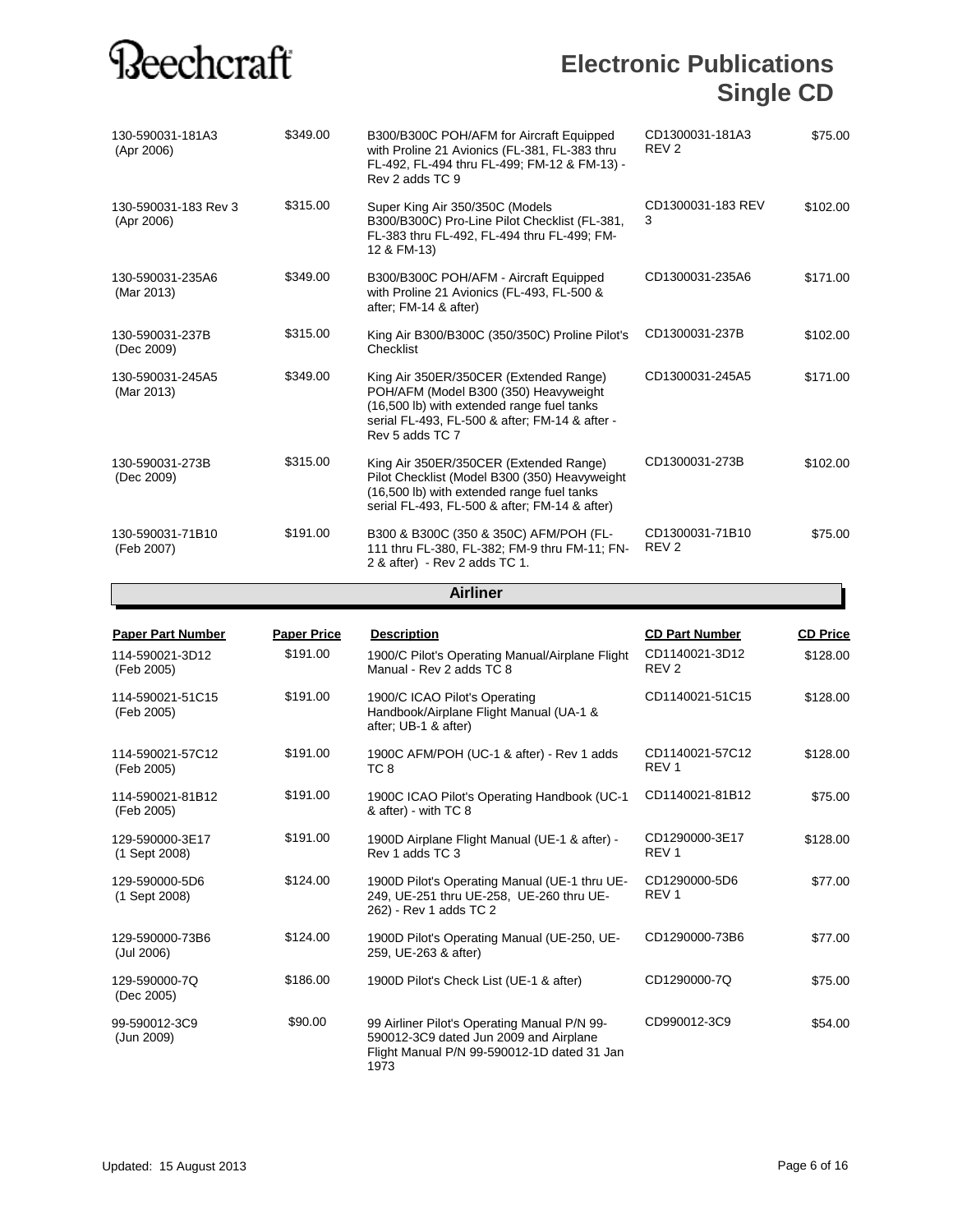### **Electronic Publications Single CD**

| 99-590019-13A8<br>(Aug 2002) | \$67.00 | 99/A99 Airliner Flight Manual with Gross<br>Weight Kit Installed (99-5014-1 or 99-5014-3) -<br>includes P/N 99-590019-15 Aircraft<br>Performance Pkg and Operational Data | CD990019-13A8 | \$54.00 |
|------------------------------|---------|---------------------------------------------------------------------------------------------------------------------------------------------------------------------------|---------------|---------|
| 99-590019-3C8<br>(Jun 2009)  | \$90.00 | 99A Pilot's Operating Manual P/N 99-590019-3<br>and 99A FAA Approved Flight Manual P/N 99-<br>590019-1                                                                    | CD990019-3C8  | \$54.00 |
| 99-590023-3A8<br>(May 1999)  | \$90.00 | A99A Pilot's Operating Manual P/N 99-590023-<br>3 and A99A FAA Approved Flight Manual P/N<br>99-590023-1 (U-132 only)                                                     | CD990023-3A8  | \$54.00 |
| 99-590026-3A13<br>(May 2006) | \$90.00 | B99A Pilot's Operating Manual P/N 99-590026-<br>3 and B99A FAA Approved Flight Manual P/N<br>99-590026-1 (U-146, U-148 thru U-164)                                        | CD990026-3A13 | \$54.00 |
| 99-590030-3A13<br>(Jun 2009) | \$90.00 | C99 Pilot's Operating Handbook/Airplane Flight<br>Manual dated Jun 2009 (U-50, U-165 thru U-<br>239)                                                                      | CD990030-3A13 | \$54.00 |

#### **Beechjet/Hawker 400XP**

| <b>Paper Part Number</b><br>128-590001-167B<br>(23 Jun 2011) | <b>Paper Price</b><br>\$402.00 | <b>Description</b><br>Beechjet/Hawker 400XP FAA Approved<br>Airplane Flight Manual with TC 19, 23, 24, 25,<br>26 | <b>CD Part Number</b><br>CD1280001-167B | <b>CD Price</b><br>\$193.00 |
|--------------------------------------------------------------|--------------------------------|------------------------------------------------------------------------------------------------------------------|-----------------------------------------|-----------------------------|
| 128-590001-173B1<br>(Jan 2009)                               | \$186.00                       | Beechiet Model 400A Joint HBC/FSI Pilot<br>Check List (3/4 Tube)                                                 | CD1280001-173B1                         | \$102.00                    |
| 128-590001-205A6<br>(26 Feb 2008)                            | \$284.00                       | Beechiet/Hawker 400XP Pilot's Operating<br>Manual with TC 4. TC 5. TC 6 and TC 7                                 | CD1280001-205A6<br>REV <sub>2</sub>     | \$161.00                    |
| 128-590001-289C<br>(Oct 2012)                                | \$186.00                       | Model 400A Pilot Check List for Increased<br>Gross Take-off Weight to 16,300 Pounds - 3/4<br>Tube                | CD1280001-289C                          | \$102.00                    |
| 128-590004-0001<br>(---)                                     | N/A                            | AMS-850/AMS-5000 400A Rose 3.6 or Higher<br>Configuration Database for Aircraft Equipped                         | CD1280004-0001                          | \$20.00                     |

#### with 2231230-8/-19 FDAU & F-1000 FDR **Premier I/IA**

|                                                                |                                | Hawker 800XP/850XP                                                                                                                                   |                                           |                             |
|----------------------------------------------------------------|--------------------------------|------------------------------------------------------------------------------------------------------------------------------------------------------|-------------------------------------------|-----------------------------|
| 390-590001-0051C3<br>(Jan 2013)                                | \$315.00                       | Premier I/IA Model 390 Pilots Checklist (RB-4<br>& after)                                                                                            | CD3900001-0051C3                          | \$102.00                    |
| 390-590001-0005A6<br>(5 Apr 2007)                              | \$337.00                       | Premier I/IA Model 390 Pilots Operating<br>Manual (RB-4 & after) - Rev 2 adds TC 2 dated<br>21 Jan 2009.                                             | CD3900001-0005A6<br>REV <sub>2</sub>      | \$161.00                    |
| <b>Paper Part Number</b><br>390-590001-0003C8<br>(31 Jan 2013) | <b>Paper Price</b><br>\$540.00 | <b>Description</b><br>Premier I/IA Airplane Flight Manual (RB-4 thru<br>RB-99 with Kits 390-3607, 390-8103 & 390-<br>3202 installed; RB-100 & after) | <b>CD Part Number</b><br>CD3900001-0003C8 | <b>CD Price</b><br>\$193.00 |

| 140-590032-0005A4<br>(Mar 2006) | \$2,337,00 | 800XP Pro Line 21 FAA Approved AFM for<br>Airplanes Equipped with Collins Pro Line 21<br>Avionics - Rev 7 adds TC 17 Issue 2 | CD1400032-0005A4<br>REV 7 | \$193.00 |
|---------------------------------|------------|------------------------------------------------------------------------------------------------------------------------------|---------------------------|----------|
|                                 |            |                                                                                                                              |                           |          |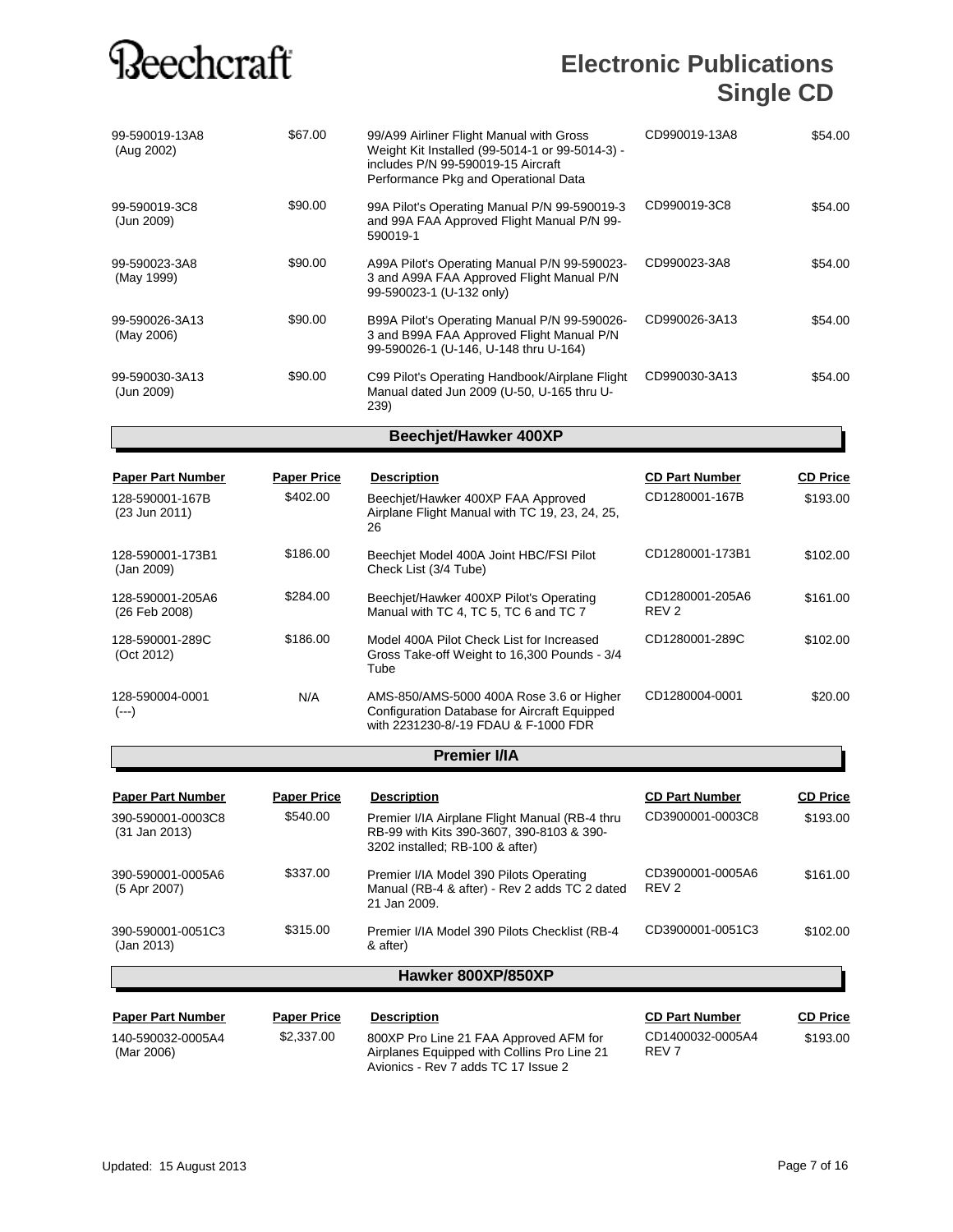### **Electronic Publications Single CD**

| 140-590032-0007A5<br>(24 Feb 2012)  | \$1,717.00         | 800XP Pro Line 21 Pilot's Operating Manual for<br>Airplanes Equipped with Collins Pro Line 21<br>Avionics (258541, 258556, 258567 & After)                                         | CD1400032-0007A5                     | \$171.00        |
|-------------------------------------|--------------------|------------------------------------------------------------------------------------------------------------------------------------------------------------------------------------|--------------------------------------|-----------------|
| 140-590032-0009B4<br>(May 2007)     | \$783.00           | 800XP Pro Line 21 Pilot's Check List for<br>Airplanes Equipped with Collins Pro Line 21<br>Avionics (258541, 258556, 258567 & After)                                               | CD1400032-0009B4                     | \$102.00        |
| 140-590035-0005A3<br>(26 Apr 2007)  | \$2,337.00         | Hawker 850XP FAA Approved Airplane Flight<br>Manual - Rev 9 adds TC 14                                                                                                             | CD1400035-0005A3<br>REV <sub>9</sub> | \$193.00        |
| CM-800XP-V2-50R REV 1<br>(Apr 2012) | \$150.00           | Hawker 800XP Crew Manual Vol. 2<br>Performance (for airplanes using AFM<br>H.S.1.22 equipped with Winglets, Honeywell<br>TFE731-50R-1H Engines and Honeywell SPZ<br>8000 Avionics) | CDCM-800XP-V2-<br>50R REV 1          | \$102.00        |
| 140-590035-0007A2<br>(8 Mar 2012)   | \$1,717.00         | Hawker 850XP Pilots Operating Manual                                                                                                                                               | CD1400035-0007A2                     | \$171.00        |
|                                     |                    | Hawker 900XP                                                                                                                                                                       |                                      |                 |
| <b>Paper Part Number</b>            | <b>Paper Price</b> | <b>Description</b>                                                                                                                                                                 | <b>CD Part Number</b>                | <b>CD Price</b> |
| 140-590037-0005A3<br>(2 May 2013)   | \$2,337.00         | Hawker 900XP Airplane Flight Manual (HA-1)<br>thru HA-193, HA-195 thru HA-201 and Hawker<br>900XP Airplanes with Kit 140-9004)                                                     | CD1400037-0005A3                     | \$193.00        |

| 140-590037-0007A4<br>(May 2013)       | \$1.717.00 | 900XP Pilot's Operating Manual (HA-1 thru HA-<br>193, HA-195 thru HA-201 and Hawker 900XP<br>Airplanes with Kit 140-9004) | CD1400037-0007A4                   | \$171.00 |
|---------------------------------------|------------|---------------------------------------------------------------------------------------------------------------------------|------------------------------------|----------|
| 140-590037-0009 Rev 3<br>(May 2013)   | \$783.00   | Hawker 900XP Pilot Checklist (HA-1 thru HA-<br>193, HA-195 thru HA-201 and Hawker 900XP<br>Airplanes with Kit 140-9004)   | CD1400037-0009<br>REV <sub>3</sub> | \$102.00 |
| 140-590037-0125 REV 1<br>(1 Aug 2012) | \$783.00   | Hawker 900XP Pilot Checklist - Airplanes with<br>Digital Pressurization (HA-194, HA-202 & after)                          | CD1400037-0125<br>REV <sub>1</sub> | \$102.00 |

#### **Hawker 750**

| <b>Paper Part Number</b>            | <b>Paper Price</b> | <b>Description</b>                                      | <b>CD Part Number</b>              | <b>CD Price</b> |
|-------------------------------------|--------------------|---------------------------------------------------------|------------------------------------|-----------------|
| 140-590039-0005A1<br>(11 Aug 2008)  | \$2,337,00         | Hawker 750 Airplane Flight Manual - Rev 8<br>adds TC 14 | CD1400039-0005A1<br>REV 8          | \$193.00        |
| 140-590039-0007A1<br>(21 Jul 2010)  | \$2,337,00         | Hawker 750 Pilots Operating Manual - HB-1 &<br>after    | CD1400039-0007A1                   | \$171.00        |
| 140-590039-0009 REV 1<br>(Nov 2008) | \$2,337,00         | Hawker 750 Pilots Checklist - HB-1 & after              | CD1400039-0009<br>REV <sub>1</sub> | \$102.00        |

#### **Hawker 4000**

| <b>Paper Part Number</b>            | <b>Paper Price</b> | <b>Description</b>                                                                                | <b>CD Part Number</b>               | <b>CD Price</b> |
|-------------------------------------|--------------------|---------------------------------------------------------------------------------------------------|-------------------------------------|-----------------|
| 401-590001-0005B<br>(17 Nov 2008)   | \$2,454.00         | Hawker 4000 Pilot's Operating Manual (Rev 7)<br>adds TC 8 and TC 10)                              | CD4010001-0005B<br>REV <sub>7</sub> | \$193.00        |
| 401-590001-0035A1<br>(21 Apr 2010)  | \$3.371.00         | Hawker 4000 Airplane Flight Manual for<br>Increased Gross Weight Airplanes - Rev 11<br>adds TC 78 | CD4010001-0035A1<br><b>REV 11</b>   | \$289.00        |
| 401-590001-0037 REV 1<br>(Feb 2009) | \$2.454.00         | Hawker 4000 Pilot Checklist for Increased<br>Gross Weight Airplanes                               | CD4010001-0037<br>REV <sub>1</sub>  | \$203.00        |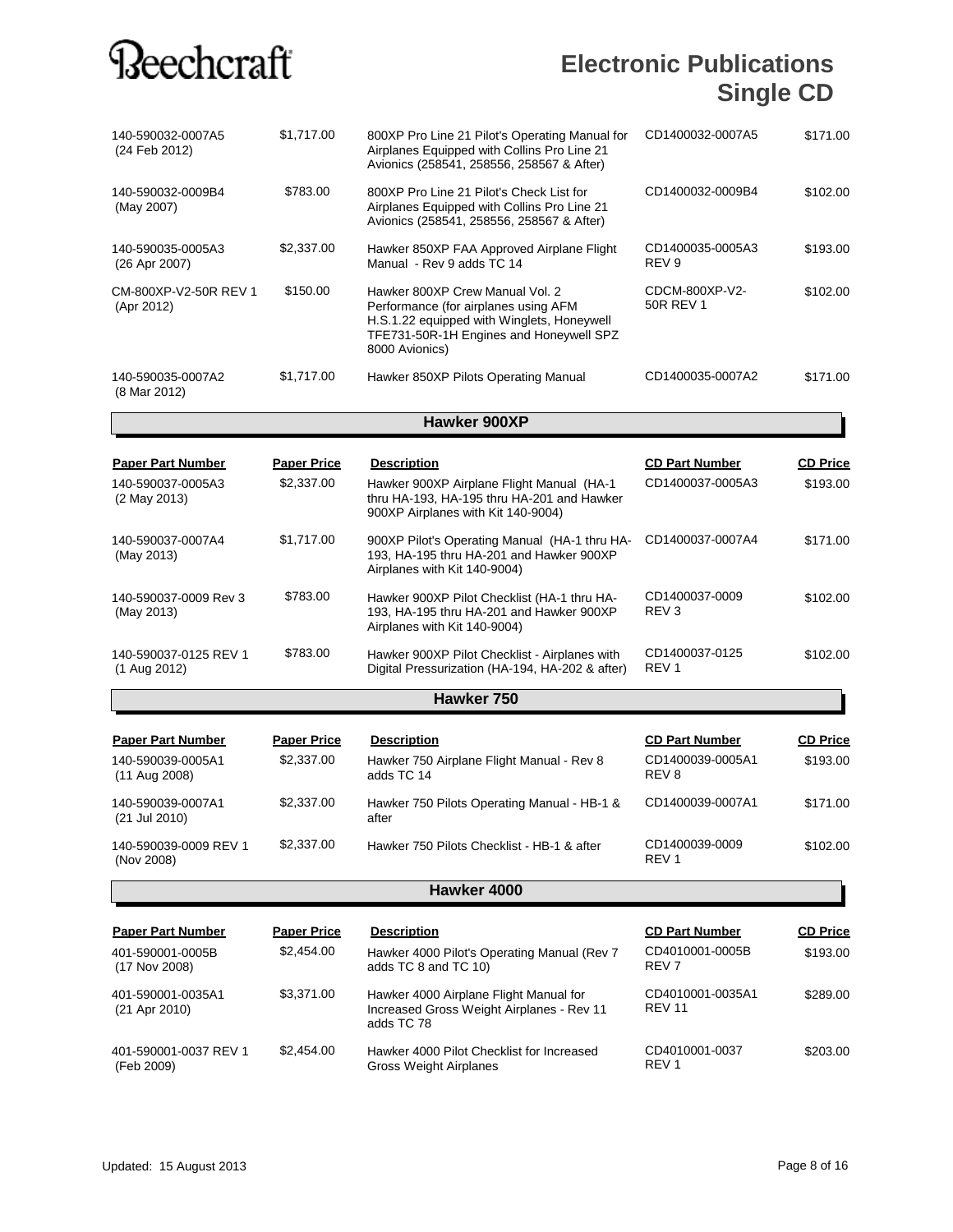| 401-590001-0043A1<br>(1 Jul 2011) | N/A        | Hawker 4000 Crew Alerting System (CAS)<br>Logic and Troubleshooting Manual (RC-7 &<br>after)                                                                                                                  | CD4010001-0043A1                   | \$54.00  |
|-----------------------------------|------------|---------------------------------------------------------------------------------------------------------------------------------------------------------------------------------------------------------------|------------------------------------|----------|
| 401-590001-0078<br>(8 Aug 2011)   | \$4,366.00 | Hawker 4000 Airplane Flight Manual - BPU-A<br>w/TC 2 (RC-59 & after or prior airplanes with<br>Kit 401-3007 or 401-3008 or 401-3027 or 401-<br>3028 installed for Block Point Upgrade A) - Rev<br>5 adds TC 5 | CD4010001-0078<br>REV <sub>5</sub> | \$375.00 |
| 401-590001-0081<br>(Aug 2011)     | \$1,461.00 | Hawker 4000 Pilot Checklist - BPU-A (RC-59 &<br>after or prior airplanes with Kit 401-3007 or 401-<br>3008 or 401-3027 or 401-3028 installed for<br>Block Point Upgrade A)                                    | CD4010001-0081                     | \$203.00 |
| 401-590001-0089<br>(Oct 2011)     | N/A        | Hawker 4000 Crew Alerting System (CAS)<br>Logic and Troubleshooting Manual - BPU-A<br>(RC-7 thru RC-58 with Kit 401-3007 or Kit 401-<br>3008 and RC-59 & after)                                               | CD4010001-0089                     | \$54.00  |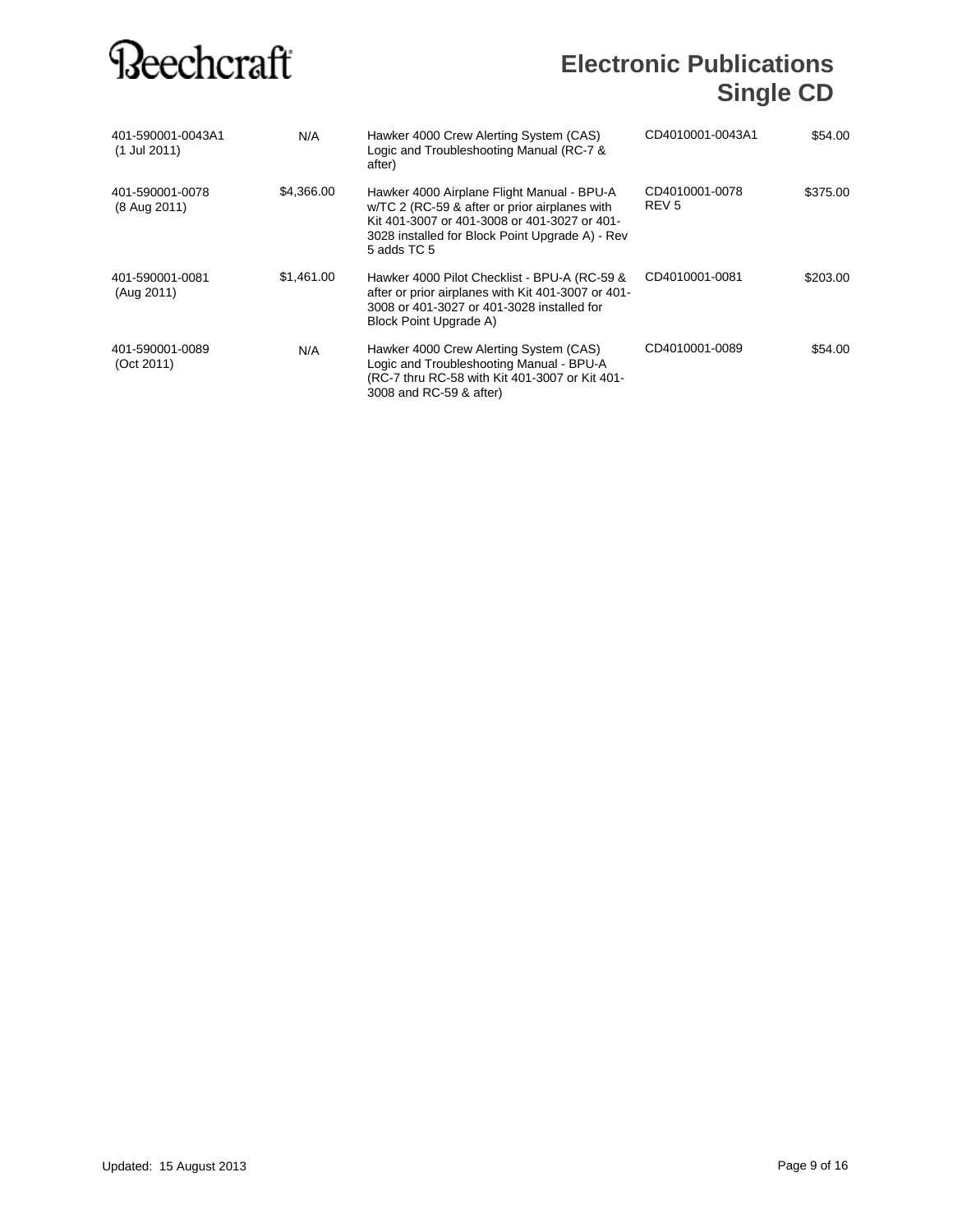| <b>SINGLE CD - IPC/WPC</b>      |                         |                                                                                                                                                             |                                   |                 |
|---------------------------------|-------------------------|-------------------------------------------------------------------------------------------------------------------------------------------------------------|-----------------------------------|-----------------|
|                                 | <b>Executive Series</b> |                                                                                                                                                             |                                   |                 |
| <b>Paper Part Number</b>        | <b>Paper Price</b>      | <b>Description</b>                                                                                                                                          | <b>CD Part Number</b>             | <b>CD Price</b> |
| 105-590000-9C4<br>(Apr 1995)    | N/A                     | Duchess 76 Illustrated Parts Catalog (ME-1 &<br>after)                                                                                                      | CD1050000-9C4<br>REV <sub>1</sub> | \$66.00         |
| 108-590000-9B1<br>(28 Apr 1995) | N/A                     | Skipper 77 Illustrated Parts Catalog (WA-1 &<br>after)                                                                                                      | CD1080000-9B1                     | \$66.00         |
| 169-590012J2<br>(2 Oct 1981)    | N/A                     | 19/23/24 Illustrated Parts Catalog (MB-1 thru<br>MB-865; M-1 thru M-1970, M-1972 thru M-<br>1979; MA-1 thru MA-368; MC-1 thru MC-532,<br>MC-534 thru MC-536 | CD1690012J                        | \$66.00         |
|                                 |                         | <b>Bonanza</b>                                                                                                                                              |                                   |                 |
| <b>Paper Part Number</b>        | <b>Paper Price</b>      | <b>Description</b>                                                                                                                                          | <b>CD Part Number</b>             | <b>CD Price</b> |
| 33-590010-7H<br>(Jul 2012)      | N/A                     | F33/G33/F33A/F33C Illustrated Parts Catalog<br>(CD-1235 thru CD-1254; CD-1255 thru CD-<br>1304; CE-290 & After); CJ-26 & After)                             | CD330010-7H                       | \$66.00         |
| 33-590011-3E<br>(24 Feb 1984)   | N/A                     | 33 thru E33 Illustrated Parts Catalog (CD-1<br>thru CD-1234; CE-1 thru CE-289)                                                                              | CD330011-3E                       | \$66.00         |
| 35-590015-9C5<br>(Jun 1987)     | N/A                     | H35, J35, K35, M35, N35, P35, S35, V35 &<br>V35TC, V35A & V35ATC Parts Catalog (D-<br>4866 thru D-9068) - paper no longer available                         | CD350015-9C5                      | \$66.00         |
| 35-590028B4<br>(16 Sept 1960)   | N/A                     | Model 35 thru G35 Illustrated Parts Catalog (D-<br>1 thru D-4865) - paper no longer available                                                               | CD350028B4                        | \$66.00         |
| 35-590102-5E4<br>(Jun 1987)     | N/A                     | V35 Parts Catalog (D-9069 & after)                                                                                                                          | CD350102-5E4                      | \$62.00         |
| 36-590001-1T<br>(1 Jan 2013)    | N/A                     | Bonanza 36 Series Illustrated Parts Catalog (E-<br>1 & after; EA-1 & after)                                                                                 | CD360001-1T                       | \$107.00        |
|                                 |                         | <b>Baron</b>                                                                                                                                                |                                   |                 |
| <b>Paper Part Number</b>        | <b>Paper Price</b>      | <b>Description</b>                                                                                                                                          | <b>CD Part Number</b>             | <b>CD Price</b> |
| 102-590000-7E4<br>(1 Aug 2001)  | N/A                     | Model 58P/58TC Illustrated Parts Catalog                                                                                                                    | CD1020000-7E4                     | \$66.00         |
| 58-590000-19R<br>$(1$ Jan 2013) | N/A                     | Model B55/E55/58 Illustrated Parts Catalog<br>(TC-1608 & after; TE-938, TE-943 & after; TH-<br>1 $&$ after)                                                 | CD580000-19R                      | \$107.00        |
| 96-590003-7B2<br>(1 Aug 2001)   | N/A                     | Model 56TC/A56TC Illustrated Parts Catalog                                                                                                                  | CD960003-7B2                      | \$66.00         |
| 96-590010-13B3<br>(1 Aug 2001)  | N/A                     | Model 55 Series Illustrated Parts Catalog                                                                                                                   | CD960010-13B3                     | \$66.00         |
|                                 |                         | <b>Twin Bonanza</b>                                                                                                                                         |                                   |                 |
| <b>Paper Part Number</b>        | <b>Paper Price</b>      | <b>Description</b>                                                                                                                                          | <b>CD Part Number</b>             | <b>CD Price</b> |
| 50-590041-1A2<br>(28 Sept 1984) | N/A                     | B50 Twin Bonanza Illustrated Parts Catalog<br>(CH-12 thru CH-110)                                                                                           | CD500041-1A2                      | \$66.00         |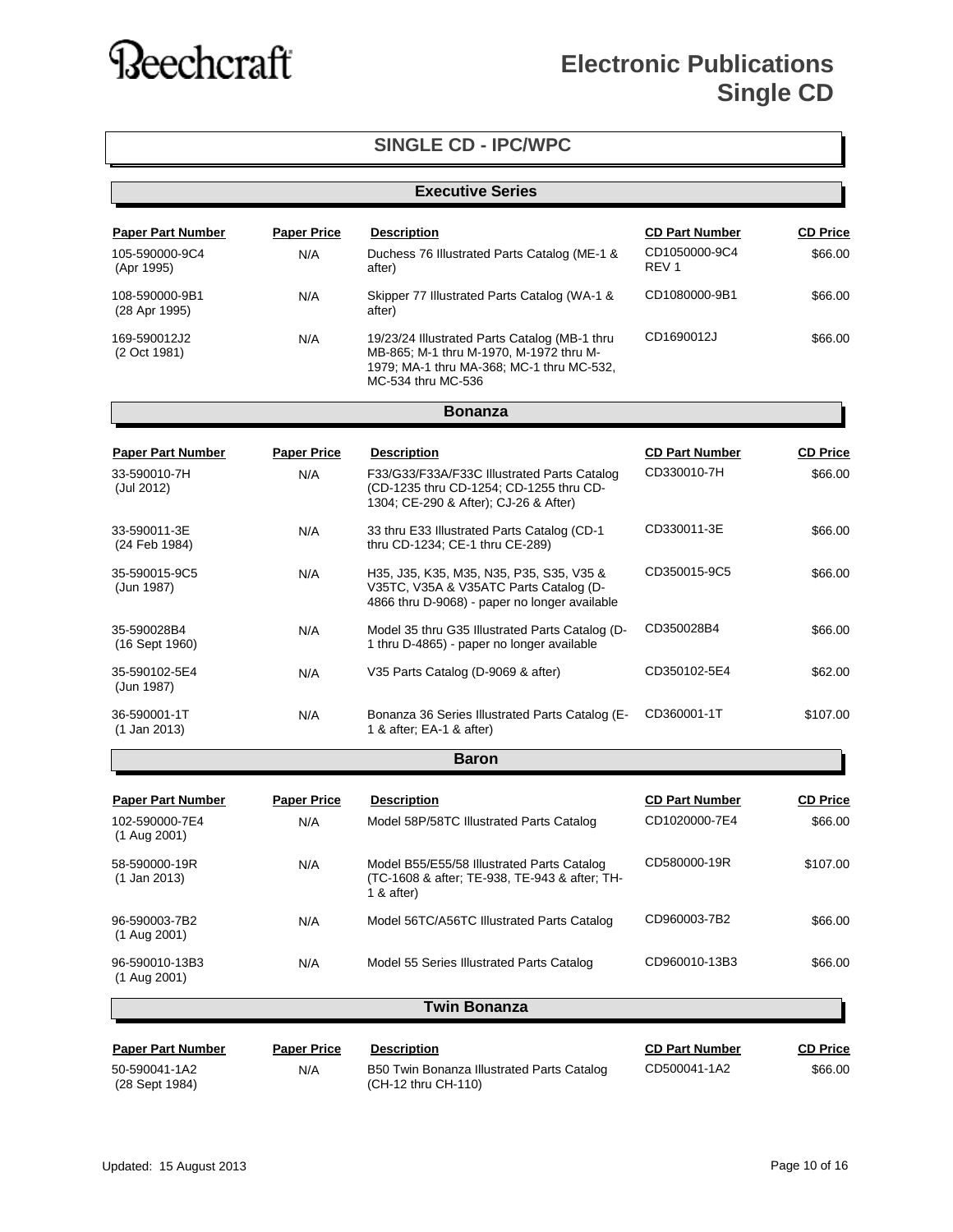| 50-590041-3A1<br>(12 Oct 1984)                                | N/A                       | B50 Twin Bonanza Illustrated Parts Catalog<br>(CH-12 thru CH-110)                                                                                                                                                                          | CD500041-3A1                            | \$66.00                     |
|---------------------------------------------------------------|---------------------------|--------------------------------------------------------------------------------------------------------------------------------------------------------------------------------------------------------------------------------------------|-----------------------------------------|-----------------------------|
| 50-590041-5A2<br>(26 Oct 1984)                                | N/A                       | C50/D50 Twin Bonanza Illustrated Parts<br>Catalog (CH-353 thru CH-360; DH-1 thru DH-<br>143)                                                                                                                                               | CD500041-5A2                            | \$66.00                     |
| 50-590041-7A2<br>(7 Dec 1984)                                 | N/A                       | E50 Twin Bonanza Illustrated Parts Catalog<br>(EH-1 thru EH-70)                                                                                                                                                                            | CD500041-7A2                            | \$66.00                     |
|                                                               |                           | <b>Queen Air</b>                                                                                                                                                                                                                           |                                         |                             |
| <b>Paper Part Number</b><br>60-590001-35C3<br>(19 Apr 1984)   | <b>Paper Price</b><br>N/A | <b>Description</b><br>B60 Illustrated Parts Catalog (P-247 & after)                                                                                                                                                                        | <b>CD Part Number</b><br>CD600001-35C3  | <b>CD Price</b><br>\$66.00  |
|                                                               |                           | <b>King Air</b>                                                                                                                                                                                                                            |                                         |                             |
| <b>Paper Part Number</b><br>100-590027-3B7<br>(27 Mar 1998)   | <b>Paper Price</b><br>N/A | <b>Description</b><br>Model 100 Parts Catalog (B-1 & after; BE-1 &<br>after)                                                                                                                                                               | <b>CD Part Number</b><br>CD1000027-3B7  | <b>CD Price</b><br>\$107.00 |
| 109-590010-23E1<br>(May 1993)                                 | N/A                       | F90 Illustrated Parts Catalog (LA-2 & after)                                                                                                                                                                                               | CD1090010-23E1                          | \$107.00                    |
| 65-590016-3F9<br>(27 Mar 1998)                                | \$176.00                  | King Air 90/A90/B90 Illustrated Parts Catalog<br>(LJ-1 thru LJ-501)                                                                                                                                                                        | CD650016-3F9                            | \$66.00                     |
| 90-590012-17R<br>$(1$ May 2013)                               | N/A                       | King Air C90/E90 Series Illustrated Parts<br>Catalog (LJ-502 thru LJ-1846, LJ-1848 thru LJ-<br>1852; LW-1 & after)                                                                                                                         | CD900012-17R                            | \$107.00                    |
| 90-590024-173J<br>$(1$ May 2013)                              | N/A                       | C90GTi Illustrated Parts Catalog (not available<br>in paper) - LJ-1769, LJ-1847, LJ-1853 & After                                                                                                                                           | CD900024-173J                           | \$107.00                    |
|                                                               |                           | <b>Super King Air</b>                                                                                                                                                                                                                      |                                         |                             |
| <b>Paper Part Number</b><br>101-590010-159S<br>$(1$ May 2013) | <b>Paper Price</b><br>N/A | <b>Description</b><br>B200/T/C/CT Illustrated Parts Catalog (BB-734,<br>BB-793, BB-829, BB-854 thru BB-870, BB-874<br>thru BB-891, BB-894 thru BB-911, BB-913 &<br>after; BT-23 thru BT-27, BT-29 & after; BL-37 &<br>after; BN-2 & after) | <b>CD Part Number</b><br>CD1010010-159S | <b>CD Price</b><br>\$107.00 |
| 101-590010-17F<br>(Oct 2003)                                  | N/A                       | King Air 200 Illustrated Parts Catalog (BB-2<br>thru BB-733, BB-735 thru BB-792, BB-794 thru<br>BB-828, BB-830 thru BB-853, BB-871 thru BB-<br>873, BB-892, BB-893, BB-912; BT-1 thru BT-<br>22; BL-1 thru BL-36; BN-1)                    | CD1010010-17F                           | \$107.00                    |
| 101-590097-7C<br>(Jun 2004)                                   | N/A                       | 300/300W Illustrated Parts Catalog (FA-1 &<br>after)                                                                                                                                                                                       | CD1010097-7C                            | \$107.00                    |
| 101-590168-15L<br>(1 May 2013)                                | N/A                       | B200GT/CGT Illustrated Parts Catalog (BY-1 &<br>after, BZ-1 & after)                                                                                                                                                                       | CD1010168-15L                           | \$107.00                    |
| 130-590031-315H<br>$(1$ May 2013)                             | N/A                       | 350i/350C Illustrated Parts Catalog (FL-601,<br>FL-672. FL-688 & after with Cabin<br>Management System Installed; FM-36 & after)                                                                                                           | CD1300031-315H                          | \$107.00                    |
| 130-590031-9N<br>(1 May 2013)                                 | N/A                       | B300 Illustrated Parts Catalog (FL-1 & after;<br>FM-1 & after)                                                                                                                                                                             | CD1300031-9N                            | \$107.00                    |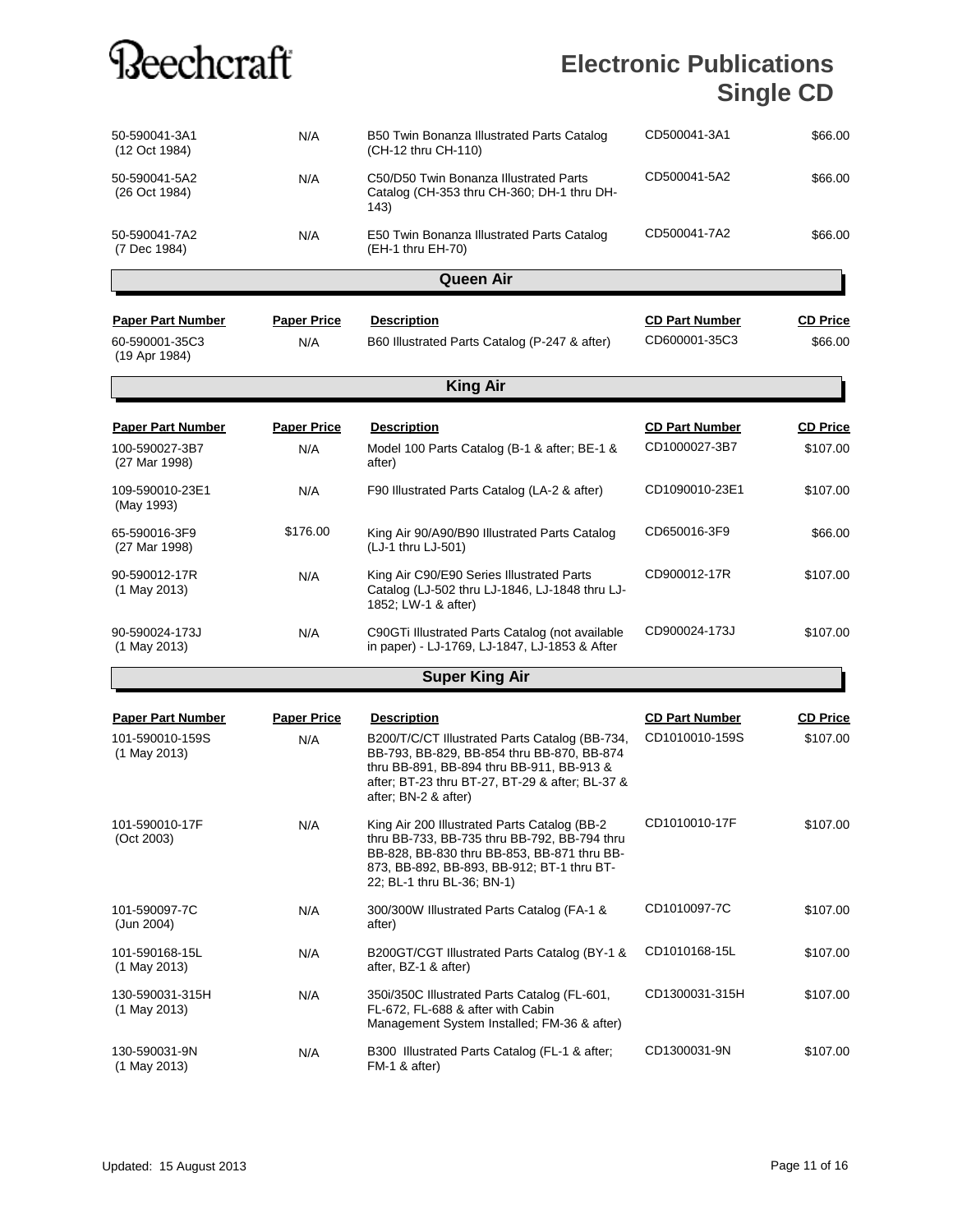### **Electronic Publications Single CD**

 $\overline{\phantom{a}}$ 

|                                             |                    | <b>Airliner</b>                                                                                                                                  |                                       |                 |
|---------------------------------------------|--------------------|--------------------------------------------------------------------------------------------------------------------------------------------------|---------------------------------------|-----------------|
| <b>Paper Part Number</b>                    | <b>Paper Price</b> | <b>Description</b>                                                                                                                               | <b>CD Part Number</b>                 | <b>CD Price</b> |
| 114-590021-59L<br>$(1$ Nov 2012)            | N/A                | 1900C Illustrated Parts Catalog (UC-1 & after)                                                                                                   | CD1140021-59L                         | \$107.00        |
| 114-590021-5N<br>(1 Nov 2012)               | N/A                | 1900C Illustrated Parts Catalog (UA-1 & after;<br>UB-1 & after                                                                                   | CD1140021-5N                          | \$107.00        |
| 129-590000-11L<br>$(1$ Nov 2012)            | N/A                | 1900D Illustrated Parts Catalog (UE-1 & after)                                                                                                   | CD1290000-11L                         | \$107.00        |
| 129-590000-131G<br>(1 Nov 2012)             | N/A                | 1900 Series Kit Supplement Illustrated Parts<br>Catalog (CD only - no paper version) (UA-1 &<br>after; UB-1 & after; UC-1 & after; UE-1 & after) | CD1290000-131G                        | \$75.00         |
| 99-590014K<br>(1 Nov 2012)                  | N/A                | 99 Series Airliner Illustrated Parts Catalog (U-1<br>thru U-49, U-51 thru U-164)                                                                 | CD990014K                             | \$66.00         |
| 99-590031-1F<br>(1 Nov 2012)                | N/A                | 99 Series Airliner Illustrated Parts Catalog (U-<br>50, U-165 & after)                                                                           | CD990031-1F                           | \$66.00         |
|                                             |                    | <b>Beechjet/Hawker 400XP</b>                                                                                                                     |                                       |                 |
| <b>Paper Part Number</b>                    | <b>Paper Price</b> | <b>Description</b>                                                                                                                               | <b>CD Part Number</b>                 | <b>CD Price</b> |
| 128-590001-11P<br>$(1$ Jan 2013)            | N/A                | Beechjet/Hawker 400XP Illustrated Parts<br>Catalog                                                                                               | CD1280001-11P                         | \$428.00        |
|                                             |                    | <b>Premier I/IA</b>                                                                                                                              |                                       |                 |
| <b>Paper Part Number</b>                    | <b>Paper Price</b> | <b>Description</b>                                                                                                                               | <b>CD Part Number</b>                 | <b>CD Price</b> |
| 390-590001-0011J<br>(1 Oct 2012)            | N/A                | Premier I/IA Illustrated Parts Catalog (RB-2 &<br>after)                                                                                         | CD3900001-0011J                       | \$428.00        |
|                                             |                    | Hawker/125                                                                                                                                       |                                       |                 |
| <b>Paper Part Number</b>                    | <b>Paper Price</b> | <b>Description</b>                                                                                                                               | <b>CD Part Number</b>                 | <b>CD Price</b> |
| IPC-125-1000 Rev 24<br>(1 Dec 2012)         | N/A                | Hawker 1000 Illustrated Parts Catalog                                                                                                            | CDIPC-125-1000<br><b>REV 24</b>       | \$214.00        |
| IPC-125-600/700 REV 2<br>(1 Dec 2012)       | N/A                | Hawker/125 Series 600 & 700 Illustrated Parts<br>Catalog                                                                                         | CDIPC-125-600/700<br>REV <sub>2</sub> | \$214.00        |
| WPC-125-1000 REV 12<br>(1 Dec 2012)         | N/A                | Hawker/125 Series 1000 Wiring Parts Catalog                                                                                                      | CDWPC-125-1000<br><b>REV 12</b>       | \$214.00        |
|                                             |                    | Hawker 800/800XP/850XP                                                                                                                           |                                       |                 |
| <b>Paper Part Number</b>                    | <b>Paper Price</b> | <b>Description</b>                                                                                                                               | <b>CD Part Number</b>                 | <b>CD Price</b> |
| 140-590032-0011K<br>(1 Apr 2013)            | N/A                | Hawker 800XP and 850XP Wiring Parts Catalog                                                                                                      | CD1400032-0011K                       | \$449.00        |
| IPC-125-800 Rev 56<br>(1 Dec 2012)          | N/A                | Hawker 800 Illustrated Parts Catalog                                                                                                             | CDIPC-125-800 REV<br>56               | \$214.00        |
| IPC-800XP REV 34<br>(1 Sept 20121 Apr 2013) | N/A                | Hawker 800XP Illustrated Parts Catalog                                                                                                           | CDIPC-800XP REV<br>34                 | \$428.00        |
| WPC-125-800 Rev 19<br>(1 Dec 2012)          | N/A                | Hawker 800, 125-800A/B Wiring Parts Catalog                                                                                                      | CDWPC-125-800<br><b>REV 19</b>        | \$214.00        |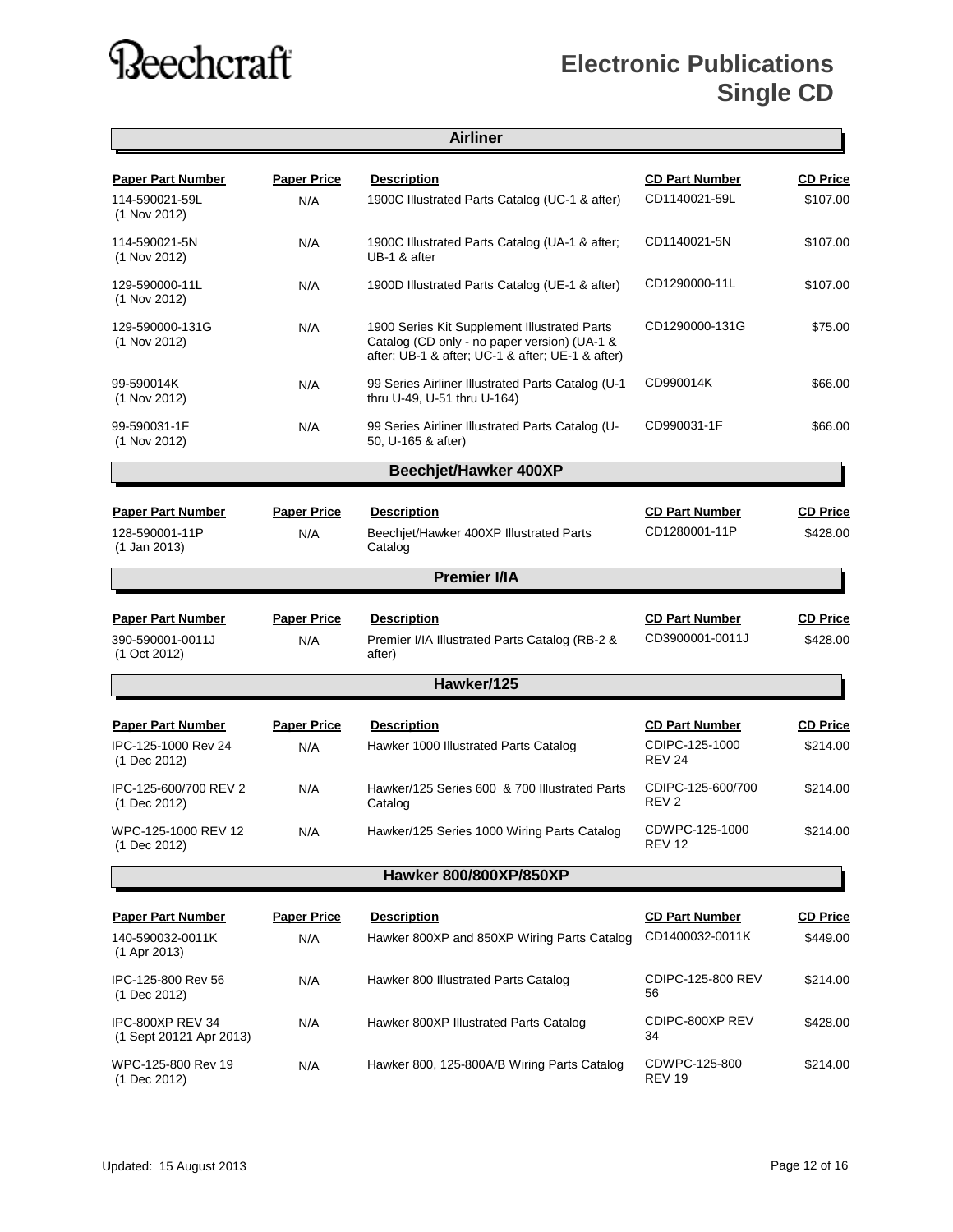| <b>WPC-800XP REV 21</b><br>(1 Dec 2012) | N/A                | Hawker 800XP Wiring Parts Catalog                            | CDWPC-800XP REV<br>21 | \$428.00        |
|-----------------------------------------|--------------------|--------------------------------------------------------------|-----------------------|-----------------|
|                                         |                    | Hawker 750                                                   |                       |                 |
| <b>Paper Part Number</b>                | <b>Paper Price</b> | <b>Description</b>                                           | <b>CD Part Number</b> | <b>CD Price</b> |
| 140-590039-0011K<br>$(1$ Apr 2013)      | N/A                | Hawker 750 Wiring Parts Catalog (HB-1 & after)               | CD1400039-0011K       | \$428.00        |
| 140-590039-0091L<br>(1 Apr 2013)        | N/A                | Hawker 750 Illustrated Parts Catalog (HB-1 &<br>after)       | CD1400039-0091L       | \$428.00        |
|                                         |                    | Hawker 900XP                                                 |                       |                 |
| <b>Paper Part Number</b>                | <b>Paper Price</b> | <b>Description</b>                                           | <b>CD Part Number</b> | <b>CD Price</b> |
| 140-590037-0011K                        | N/A                | Hawker 900XP Wiring Parts Catalog (HA-0001                   | CD1400037-0011K       | \$428.00        |
| (1 Apr 2013)                            |                    | & after)                                                     |                       |                 |
| 140-590037-0091K<br>(1 Apr 2013)        | N/A                | Hawker 900XP Illustrated Parts Catalog (HA-<br>0001 & after) | CD1400037-0091K       | \$428.00        |
|                                         |                    | Hawker 4000                                                  |                       |                 |
| <b>Paper Part Number</b>                | <b>Paper Price</b> | <b>Description</b>                                           | <b>CD Part Number</b> | <b>CD Price</b> |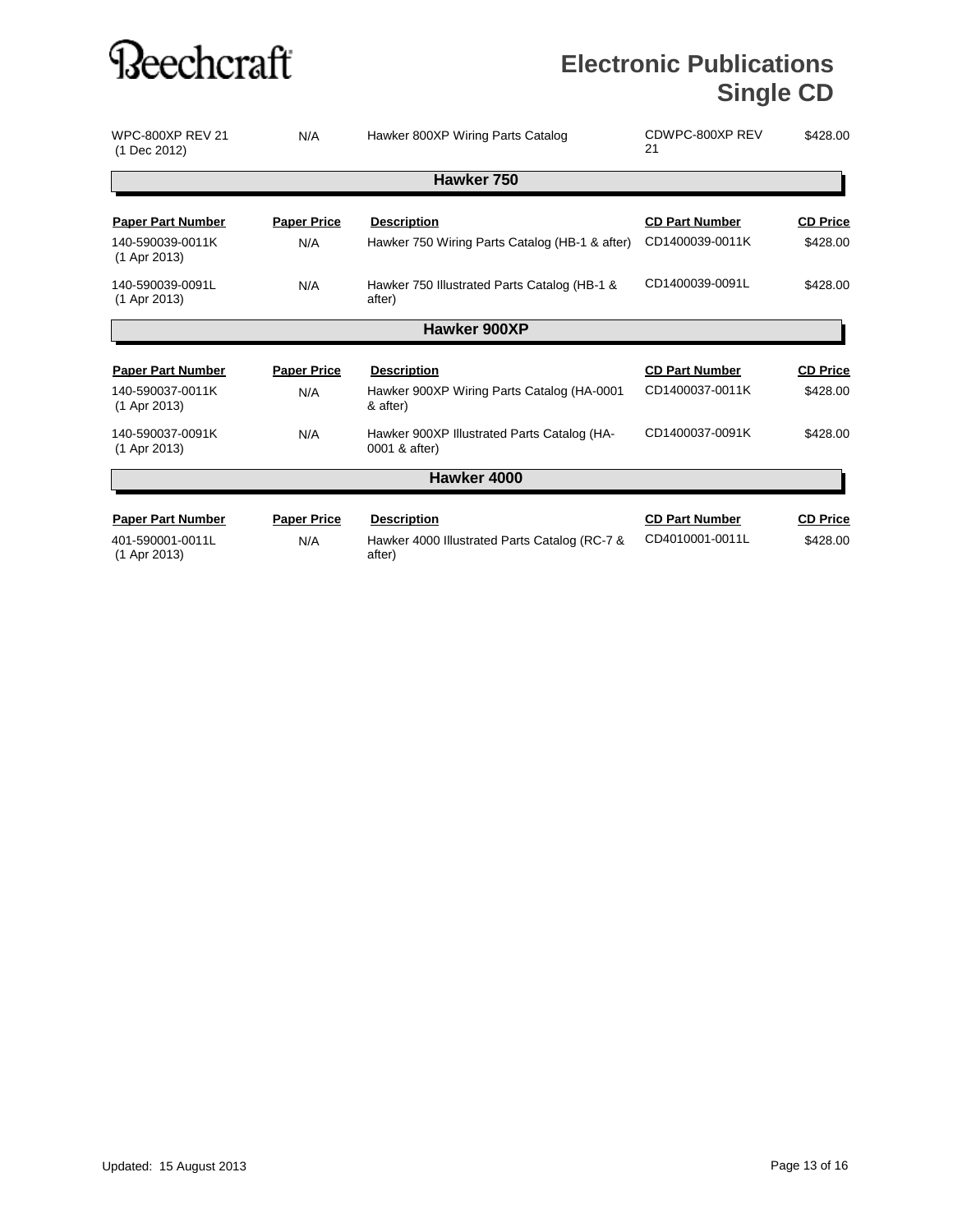| <b>SINGLE CD - MAINTENANCE</b>     |                         |                                                                                                                                                                                                      |                                    |                 |
|------------------------------------|-------------------------|------------------------------------------------------------------------------------------------------------------------------------------------------------------------------------------------------|------------------------------------|-----------------|
|                                    | <b>Executive Series</b> |                                                                                                                                                                                                      |                                    |                 |
| <b>Paper Part Number</b>           | <b>Paper Price</b>      | <b>Description</b>                                                                                                                                                                                   | <b>CD Part Number</b>              | <b>CD Price</b> |
| 105-590000-7A9<br>(31 Oct 1990)    | \$151.00                | 76 Duchess Maintenance Manual w/TR's 12-1,<br>20-1, 32-1, 5-1 & 7-1 (ME-1 & after)                                                                                                                   | CD1050000-7A9<br>REV <sub>1</sub>  | \$66.00         |
| 108-590000-7A4<br>(20 Nov 1987)    | \$114.00                | 77 Skipper Maintenance Manual w/TR 20-1<br>$(WA-1 & after)$                                                                                                                                          | CD1080000-7A4                      | \$66.00         |
| 169-590015G5<br>(12 May 1989)      | \$90.00                 | Beech Musketeer 19, 23, 24 Shop Manual<br>w/TR's 2-1, 3-1 & 5-1                                                                                                                                      | CD1690015G5                        | \$66.00         |
|                                    |                         | <b>Bonanza</b>                                                                                                                                                                                       |                                    |                 |
| <b>Paper Part Number</b>           | <b>Paper Price</b>      | <b>Description</b>                                                                                                                                                                                   | <b>CD Part Number</b>              | <b>CD Price</b> |
| 33-590011-1C17<br>(3 Sept 2001)    | \$92.00                 | Model 33 Series Shop Manual (NOTE: The 33-<br>590011-1 33 Series Shop Manual is included<br>on the 35 Shop Manual CD. P/N 35-590096<br>and 33-590011-1 are required to maintain the<br>33 Debonair.) | CD350096B22                        | \$66.00         |
| 35-590096B22<br>$(1$ Apr 2011)     | \$151.00                | Model 35 Shop Manual (D-1 thru D-10119<br>except D-10097) (NOTE: P/N 33-590011-1<br>also included with CD350096)                                                                                     | CD350096B22                        | \$66.00         |
| 36-590001-11B<br>(1 May 2008)      | N/A                     | G36 Maintenance Manual Supplement for<br>Airplanes with Garmin G1000 Equipment (E-<br>3630, E-3636 & after)                                                                                          | CD360001-11B                       | \$64.00         |
|                                    |                         | <b>Baron</b>                                                                                                                                                                                         |                                    |                 |
| <b>Paper Part Number</b>           | <b>Paper Price</b>      | <b>Description</b>                                                                                                                                                                                   | <b>CD Part Number</b>              | <b>CD Price</b> |
| 102-590000-5A25<br>(28 Jun 2002)   | \$219.00                | Model 58P/58PA/58TC/58TCA Maintenance<br>Manual (w/TR 27-3)                                                                                                                                          | CD1020000-5A25<br>REV <sub>1</sub> | \$66.00         |
| 58-590001-1C<br>(1 May 2008)       | N/A                     | Baron G58 Maintenance Manual Supplement<br>for Airplanes with Garmin G1000 Equipment<br>(TH-2125 & after) - supplement to Maintenance<br>Manual 55-590000-13                                         | CD580001-1C                        | \$139.00        |
|                                    |                         | <b>King Air</b>                                                                                                                                                                                      |                                    |                 |
| <b>Paper Part Number</b>           | <b>Paper Price</b>      | <b>Description</b>                                                                                                                                                                                   | <b>CD Part Number</b>              | <b>CD Price</b> |
| 100-590038-17A31<br>$(1$ May 2013) | \$1,041.00              | Model 100 Maintenance Manual                                                                                                                                                                         | CD1000038-17A31                    | \$66.00         |
| 100-590038-25B2<br>(5 Feb 1982)    | \$429.00                | King Air 100 Series Wiring Diagram Manual (B-<br>1 & after; BE-1 & after)                                                                                                                            | CD1000038-25B2                     | \$66.00         |
| 109-590010-19B6<br>(1 Nov 2012)    | \$301.00                | Model F90 Maintenance Manual (Serials LA-2<br>& After)                                                                                                                                               | CD1090010-19B6                     | \$66.00         |
| 98-39006C9<br>$(1$ May 2013)       | \$702.00                | KA 100, 99 Airliner, KA 90, F90, SKA<br>350/300/200, QA 88, 65, 70, 80, Twin Bonanza<br>50 Series Structural Inspection and Repair<br>Manual                                                         | CD98-39006C9                       | \$66.00         |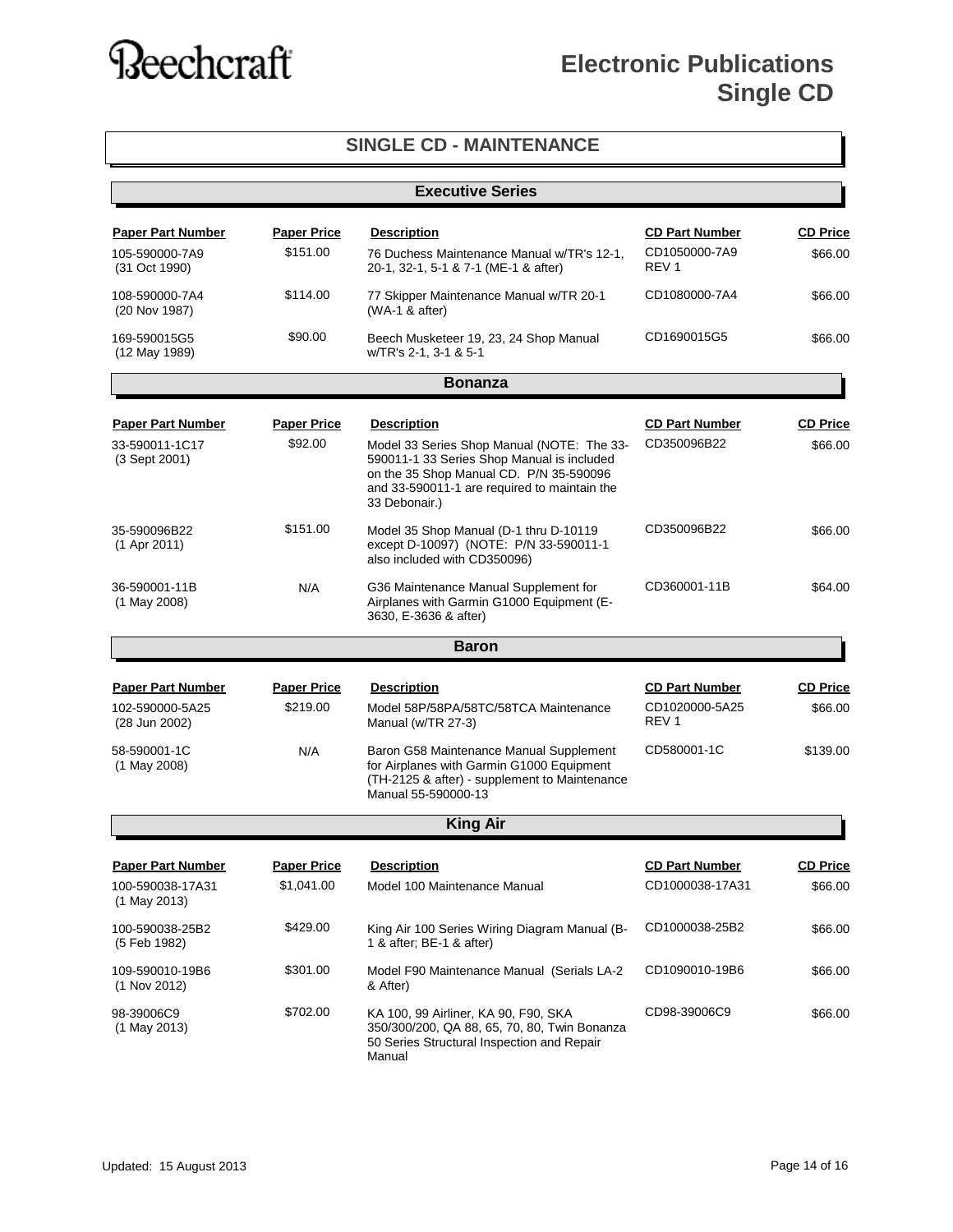| <b>Super King Air</b>                                        |                                |                                                                                                        |                                          |                            |
|--------------------------------------------------------------|--------------------------------|--------------------------------------------------------------------------------------------------------|------------------------------------------|----------------------------|
| <b>Paper Part Number</b><br>101-590097-9A35<br>(1 Nov 2012)  | <b>Paper Price</b><br>\$376.00 | <b>Description</b><br>Model 300/300LW Maintenance Manual - Rev<br>1 adds TR 27-4                       | <b>CD Part Number</b><br>CD1010097-9A35  | <b>CD Price</b><br>\$66.00 |
|                                                              |                                | <b>Airliner Series</b>                                                                                 |                                          |                            |
| <b>Paper Part Number</b><br>114-590021-197A6<br>(1 May 2010) | <b>Paper Price</b><br>\$274.00 | <b>Description</b><br>Model 1900 Airliner Series Corrosion Control<br>Manual                           | <b>CD Part Number</b><br>CD1140021-197A6 | <b>CD Price</b><br>\$66.00 |
| 99-590015-1C3<br>(1 May 2013)                                | \$485.00                       | Model 99 Maintenance Manual                                                                            | CD990015-1C3                             | \$66.00                    |
| 99-590015-5B4<br>(Sept 2002)                                 | N/A                            | 99 Series Airliner Component Maintenance<br>Manual                                                     | CD990015-5B4                             | \$112.00                   |
| 99-590028A5<br>(22 Nov 2000)                                 | \$132.00                       | 99 Series Airliner Wiring Diagram & Electrical<br>Manual (U-1 thru U-49; U-51 thru U-164)              | CD990028A5                               | \$66.00                    |
| 99-590030-5B2<br>(13 Feb 1987)                               | \$206.00                       | 99 Series Airliner Wiring Diagram Manual (U-<br>50, U-165 & after)                                     | CD990030-5B2                             | \$66.00                    |
|                                                              |                                | Hawker 4000                                                                                            |                                          |                            |
| <b>Paper Part Number</b>                                     | <b>Paper Price</b>             | <b>Description</b>                                                                                     | <b>CD Part Number</b>                    | <b>CD Price</b>            |
| 401-590001-0049<br>(Apr 2010)                                | N/A                            | Hawker 4000 Non-Destructive Inspection<br>Manual (RC-7 & after)                                        | CD4010001-0049                           | \$80.00                    |
| 401-590001-0055E<br>(1 Apr 2012)                             | N/A                            | Hawker 4000 Airplane Maintenance Manual<br>Green Airplane Configuration Supplement (RC-<br>19 & after) | CD4010001-0055E                          | \$21.00                    |
| 401-590001-0097<br>(Jul 2012)                                | N/A                            | Hawker 4000 Corrosion Control Manual (RC-7<br>& after)                                                 | CD4010001-0097                           | \$100.00                   |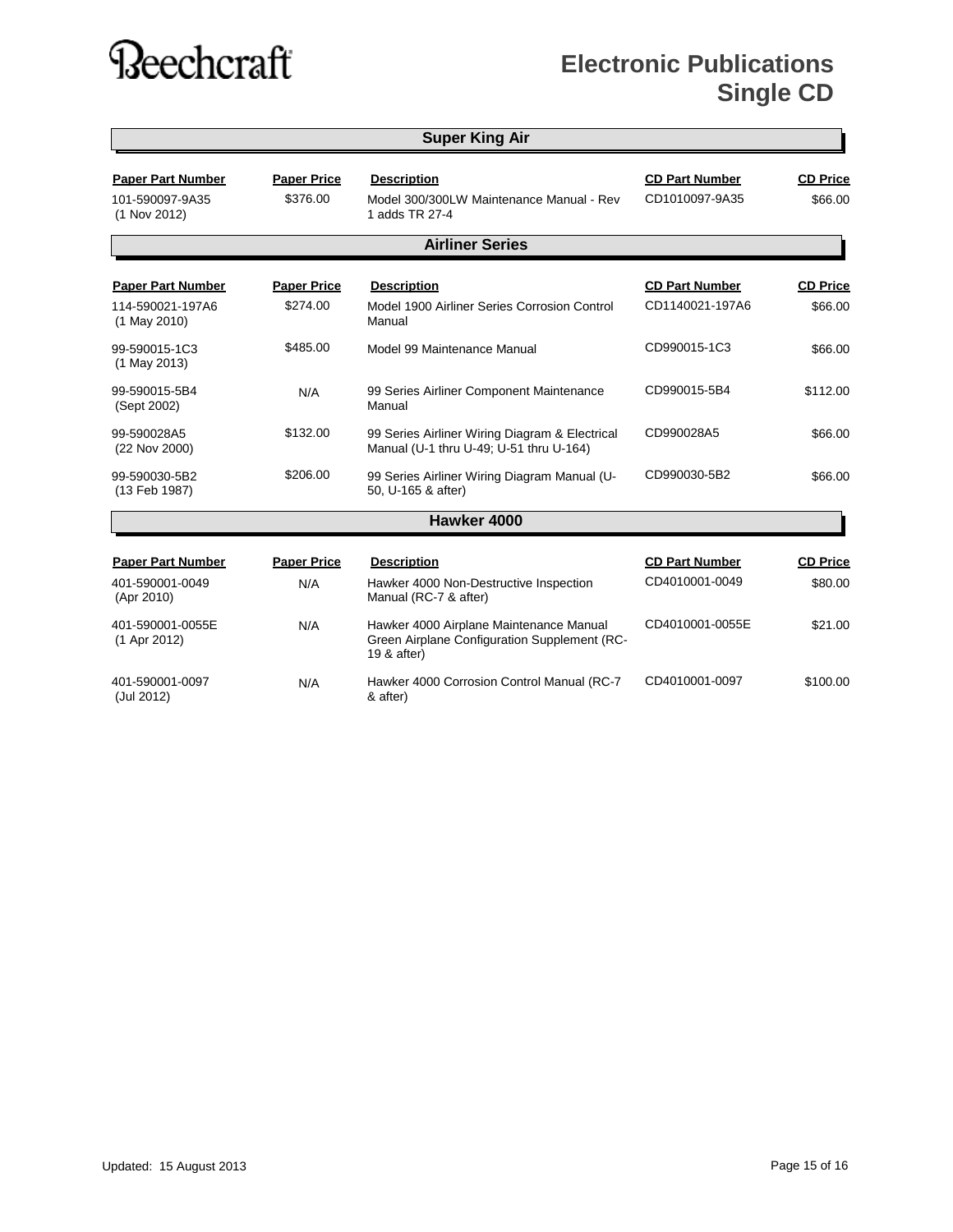### **Electronic Publications Single CD**

#### **SINGLE CD - OTHER**

|                                                                                    |                           | <b>Starship Maintenance Library</b>                                                                                  |                                                              |                             |
|------------------------------------------------------------------------------------|---------------------------|----------------------------------------------------------------------------------------------------------------------|--------------------------------------------------------------|-----------------------------|
| <b>Paper Part Number</b><br>122-590013-11B4<br>(included in library)<br>(Jul 2002) | <b>Paper Price</b><br>N/A | <b>Description</b><br>Model 2000 Illustrated Parts Catalog (NC-4 &<br>After)                                         | <b>CD Part Number</b><br>CD1220013-000A2                     | <b>CD Price</b><br>\$389.00 |
| 122-590013-13B<br>(included in library)<br>(25 Feb 1994)                           | \$208.00                  | Model 2000 Wiring Diagram Manual                                                                                     | CD1220013-000A2                                              | \$389.00                    |
| 122-590013-21B10<br>(included in library)<br>(31 Oct 2006)                         | \$520.00                  | Model 2000 Maintenance Manual                                                                                        | CD1220013-000A2                                              | \$389.00                    |
| 122-590013-49A2<br>(included in library)<br>(2 Aug 1996)                           | \$46.00                   | Model 2000 Printed Circuit Board Manual                                                                              | CD1220013-000A2                                              | \$389.00                    |
| 122-590013-7A1<br>(included in library)<br>(25 Feb 1994)                           | \$53.00                   | Model 2000 Structural Repair Manual                                                                                  | CD1220013-000A2                                              | \$389.00                    |
| 122-590013-9A4 (sold<br>separately)<br>(20 Jun 2003)                               | N/A                       | Model 2000 Component Maintenance Manual                                                                              | CD1220013-9A4                                                | \$105.00                    |
|                                                                                    |                           | <b>Miscellaneous</b>                                                                                                 |                                                              |                             |
| <b>Paper Part Number</b><br>979-33322<br>$(14$ May 2001)                           | <b>Paper Price</b><br>N/A | <b>Description</b><br><b>Tool Recognition Catalog</b>                                                                | <b>CD Part Number</b><br>979-33322                           | <b>CD Price</b><br>\$32.00  |
| 994-32808-07/13<br>(Jul 2013)                                                      | N/A                       | Electronic Directory of Catalogs and Services                                                                        | 994-32808-07/13                                              | \$0.00                      |
|                                                                                    |                           | <b>MOPS</b>                                                                                                          |                                                              |                             |
| <b>Paper Part Number</b><br>401-590001-0031E<br>(Apr 2013)                         | <b>Paper Price</b><br>N/A | <b>Description</b><br>Hawker 4000<br>Maintenance/Operational/Placarding<br>Procedures for the Minimum Equipment List | <b>CD Part Number</b><br>CD4010001-0031E<br>REV <sub>1</sub> | <b>CD Price</b><br>\$100.00 |
| CDMOP306094A6<br>(Dec 2012)                                                        | N/A                       | Maintenance and Operational Procedures for<br>the Minimum Equipment List - Hawker/125<br>Series 1 thru 900XP         | CDMOP306094A6                                                | \$107.00                    |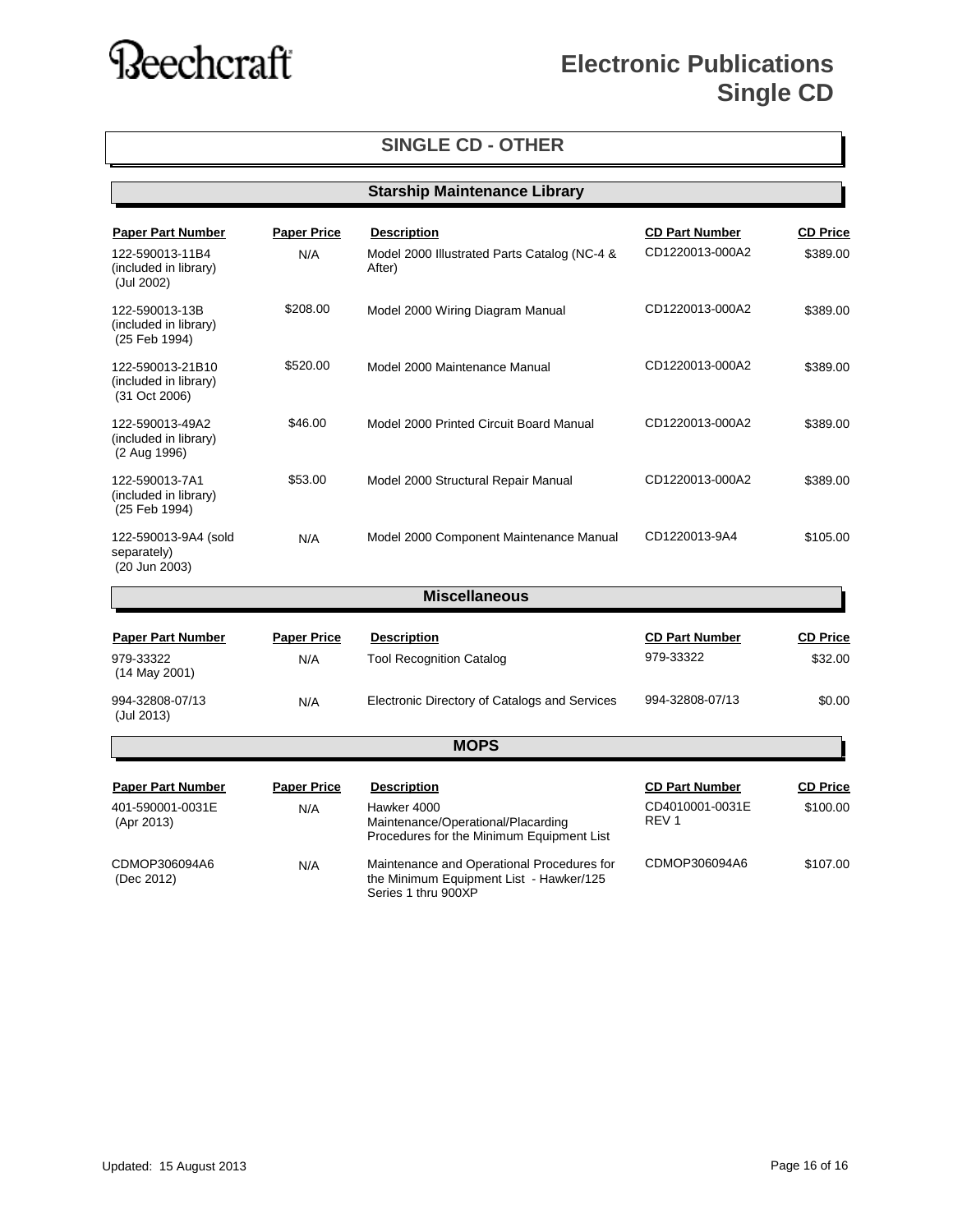



#### **IML Manuals Available on iPad and Android Mobile Devices**

#### **Bonanza A36/B36TC/G36 (IML-36 REV 40) APR 2013**

| <b>Part Number</b><br>33-590010-7H | <b>Pub Date</b><br>1 Jul 2012 | <b>Description</b><br>F33/G33/F33A/F33C Illustrated Parts Catalog (F33 - CD-1235 THRU CD-1254; G33 -<br>CD-1255 thru CD-1304; F33A - CE-290 & after; F33C - CJ-26 & after)        |
|------------------------------------|-------------------------------|-----------------------------------------------------------------------------------------------------------------------------------------------------------------------------------|
| 35-590102-11D                      | 1 Apr 2009                    | A36/B36TC Wiring Diagram Manual (E-1946, E-2104, E-2111 and after; EA-320, EA-<br>389 and after)                                                                                  |
| 35-590102-7B1                      | 3 Sept 1982                   | 33,35,36 Wiring Diagram Manual 14V (CE-613 thru CE-771, except CE-748; CJ-105<br>thru CJ-148; D-9818 thru D-10119, except D-10097; E-710, E-763 thru E-1240,<br>except $E-1111$ ) |
| 35-590102-9E1                      | 29 Jan 1999                   | F33A, F33C, V35B, A36, A36TC, B36TC Wiring Diagram Manual                                                                                                                         |
| 36-590001-11B                      | 1 May 2008                    | G36 Maintenance Manual Supplement for Aircraft with Garmin G1000 Equipment<br>Installed (E-3630, E-3636 & After) - available in CD or IML only                                    |
| 36-590001-13D                      | 1 Jul 2009                    | G36 Wiring Diagram Manual (E-3630, E-3636 & After)                                                                                                                                |
| 36-590001-15D                      | Jan 2011                      | G36 Avionics Wiring Diagram Manual (E-3630, E-3636 & After)                                                                                                                       |
| 36-590001-1T                       | Jan 2013                      | 36/G36 Illustrated Parts Catalog (E-1 & after; EA-1 & after)                                                                                                                      |
| 36-590001-3B16                     | 1 Apr 2011                    | A36 Shop Manual (E-1 thru E-1240, except E-1111; EA-1 thru EA-10) w/TR's 2-1, 4-3<br>& 15-1                                                                                       |
| 36-590001-9C7                      | 1 Apr 2013                    | 33, 35, 36 Maintenance Manual (CE-748, CE-772 and after; CJ-149 and after; D-<br>10097, D-10120 and after, E-1111, E-1241 and after; EA-1 and after)                              |
| 58-590001-11                       | 1 Apr 2012                    | Bonanza/Baron Series Structural Inspection and Repair Manual                                                                                                                      |
| 98-32227S                          | 1 Jul 2012                    | 33/35/36 Inspection Guide                                                                                                                                                         |
| 98-36711M                          | 1 Jul 2012                    | <b>Continuing Care Inspection Guide</b>                                                                                                                                           |
| 98-38999L                          | 1 Jul 2012                    | <b>Short Inspection Guide</b>                                                                                                                                                     |

#### **Baron 58 Series (IML-58 REV 41) APR 2013**

| <b>Part Number</b><br>102-590000-21A5 | <b>Pub Date</b><br>26 Nov 1985 | <b>Description</b><br>Baron 58P/PA; 58TC/TCA CMM (TJ-3 & after; TK-1 & after)        |
|---------------------------------------|--------------------------------|--------------------------------------------------------------------------------------|
| 102-590000-23E                        | Jul 1981                       | 58P/TC Wiring Diagram Manual (TJ-2 thru TJ-443, except TJ-436; TK-1 thru TK-56)      |
| 102-590000-59                         | Dec 1983                       | 58P Wiring Diagram Manual (Pressurized) - (TJ-436, TJ-444 & after)                   |
| 102-590000-5A25                       | 28 Jun 2002                    | 58P/TC Maintenance Manual w/TR 27-3 dated July 2012 (TJ-3 & after; TK-1 & after)     |
| 102-590000-7E4                        | 1 Aug 2001                     | 58P/TC Illustrated Parts Catalog (TJ-3 & after; TK-1 & after)                        |
| 118662Q                               | Apr 2011                       | 55, 56TC, 58 Long Form Inspection Guide                                              |
| 190-01180-02 REV 2                    | May 2010                       | Garmin G1000 System Maintenance Manual for Baron G58 - STC SA01584WI-D               |
| 55-590000-13G6                        | 1 Apr 2013                     | 55, 58 Shop Manual (TC-1 & After: TE-1 & after: TH-1 & after)                        |
| 58-590000-19R                         | 1 Jan 2013                     | 58 Illustrated Parts Catalog (TC-1608 & After, TE-938, TE-943 & After, TH-1 & After) |
| 58-590001-11                          | 1 Apr 2012                     | Bonanza/Baron Structural Inspection and Repair Manual                                |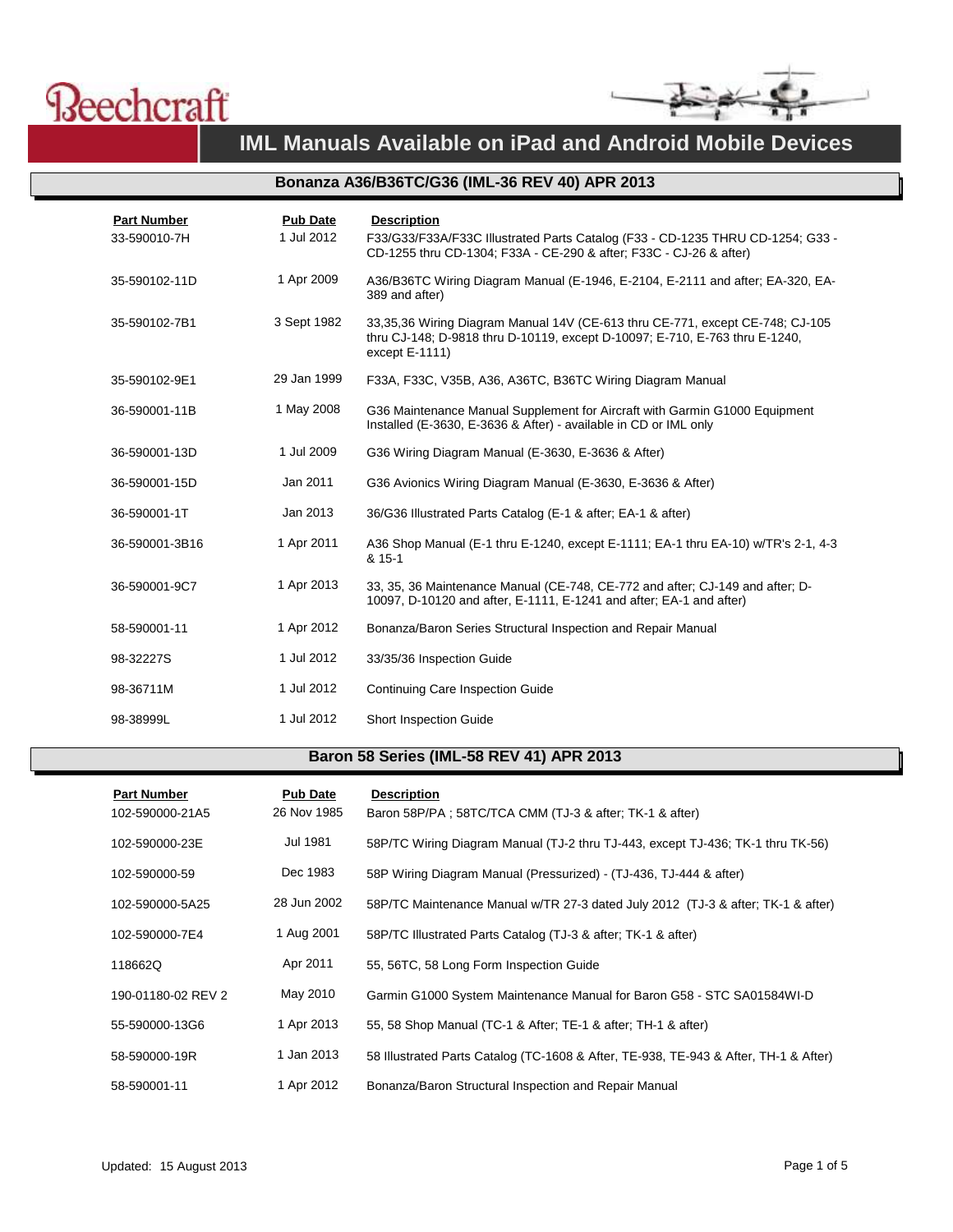| 58-590001-1C   | 1 May 2008  | Maintenance Manual Supplement (TH-2125 & after) - not available in paper                           |
|----------------|-------------|----------------------------------------------------------------------------------------------------|
| 58-590001-3D   | Apr 2013    | Wiring Diagram Manual - Electrical (TH-2125 & after)                                               |
| 58-590001-5C   | Jan 2011    | Wiring Diagram Manual - Avionics (TH-2125 & after)                                                 |
| 96-590010-13B3 | 1 Aug 2001  | B55/E55 Illustrated Parts Catalog (TC-1 thru TC-1607; TE-1 thru TE-937, TE-939 thru<br>TE-942)     |
| 96-590010-15D1 | 9 Dec 1983  | E55/58 Wiring Diagram Manual (TE-1064 & after; TH-598, TH-648 thru TH-1395,<br>except TH-1389)     |
| 96-590010-39   | Dec 2006    | 55/58 Wiring Diagram Manual (TC-1 thru TC-1935, TE-1 thru TE-1063, TH-1 thru 647<br>except TH-598) |
| 96-590011-15C  | 19 Mar 1982 | Baron B55 Wiring Diagram Manual (TC-1913, TC-1936 & after)                                         |
| 96-590011-29C  | 1 Apr 2009  | 58 Electrical Wiring Diagram Manual (TH-1389, TH-1396 thru TH-2124)                                |
| 98-36712H      | Apr 2011    | 55, 58 Continuing Care Inspection Guide                                                            |
| 98-39097J      | Apr 2011    | 55, 56TC, 58 Short Form Inspection Guide                                                           |

#### **King Air 90 Series (IML-90 REV 44A) JUL 2013**

| <b>Part Number</b><br>101-590097-13B6 | <b>Pub Date</b><br>1 Nov 2011 | <b>Description</b><br>King Air Component Maintenance Manual (All King Airs) - not available in paper                                                             |
|---------------------------------------|-------------------------------|------------------------------------------------------------------------------------------------------------------------------------------------------------------|
| 109-590010-19B6                       | 1 Nov 2012                    | F90 Maintenance Manual - IML-90 Rev 42 adds TR 27-2 (LA-2 & after)                                                                                               |
| 109-590010-21C2                       | 2 Feb 1996                    | F90 Wiring Diagram Manual (LA-2 thru LA-225)                                                                                                                     |
| 109-590010-23E1                       | 28 May 1993                   | F90 Illustrated Parts Catalog (LA-2 & After)                                                                                                                     |
| 109-590010-79                         | 30 Nov 1984                   | F90 Wiring Diagram Manual (LA-226 & after)                                                                                                                       |
| 65-590016-3F9                         | 27 Mar 1998                   | 90/A90/B90/C90/C90A/E90 Illustrated Parts Catalog (LJ-1 thru LJ-501)                                                                                             |
| 90-590012-13B28                       | 1 May 2013                    | 90/A90/B90/C90/E90 Maintenance Manual (LJ-1 thru LJ-75; LJ-77 & after; LW-1 &<br>After)                                                                          |
| 90-590012-15E                         | 6 Jul 1984                    | 90/A90/B90/C90/E90 Wiring Diagram Manual (LJ-1 thru LJ-1062; LW-1 & after)                                                                                       |
| 90-590012-17R                         | 1 May 2013                    | C90/E90 Illustrated Parts Catalog (LJ-502 & after: LW-1 & after)                                                                                                 |
| 90-590024-11H                         | 1 May 2013                    | C90 Wiring Diagram Manual (LJ-1063 & after)                                                                                                                      |
| 90-590024-173J                        | 1 May 2013                    | C90GTi Illustrated Parts Catalog (LJ-1769, LJ-1847, LJ-1853 & after)                                                                                             |
| 90-590024-175C                        | 1 Nov 2012                    | C90GTi Avionics Wiring Diagram Manual (LJ-1847, LJ-1853 & after)                                                                                                 |
| 90-590024-187                         | Dec 2011                      | King Air 90 Series Airworthiness Limitations Manual (LJ-1 & after; LW-1 & after)                                                                                 |
| 98-39006C9                            | 1 May 2013                    | King Air Structural Inspection Repair Manual (B300 Series, 300, 200 Series, 100<br>Series, 99 Airliner Series, 90 Series, F90, 88, 65, 70, 80 Series, 50 Series) |
| 98-39117J                             | 1 Nov 2012                    | King Air/1900 Series Printed Circuit Board Manual (All King Air and Airliner Series)                                                                             |

#### **King Air 100 Series (IML-100 REV 14) MAY 2013**

| <b>Part Number</b><br>100-590027-3B7 | <b>Pub Date</b><br>27 Mar 1998 | <b>Description</b><br>King Air 100 Illustrated Parts Catalog (B-1 & After: BE-1 & After) |
|--------------------------------------|--------------------------------|------------------------------------------------------------------------------------------|
| 100-590038-17A31                     | 1 May 2013                     | King Air 100 Maintenance Manual (B-1 & After: BE-1 & After)                              |
| 100-590038-25B2                      | 5 Feb 1982                     | King Air 100 Series Wiring Diagram Manual (B-1 & after; BE-1 & after)                    |
| 101-590097-13B6                      | Nov 2011                       | King Air Component Maintenance Manual (All King Airs) - not available in paper           |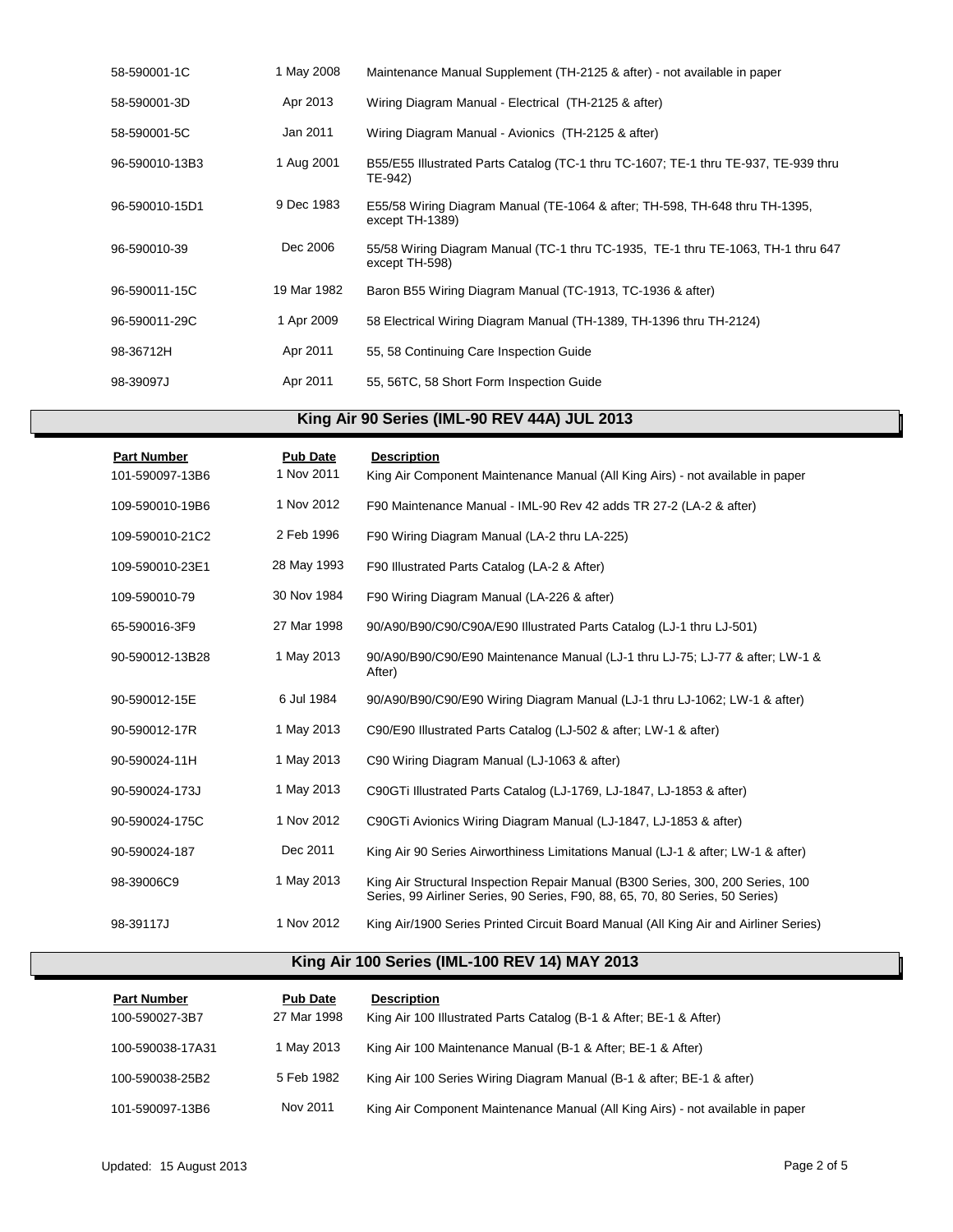| 98-39006C9 | 1 Mav 2013 | King Air Structural Inspection Repair Manual (B300 Series, 300, 200 Series, 100<br>Series, 99 Airliner Series, 90 Series, F90, 88, 65, 70, 80 Series, 50 Series) |
|------------|------------|------------------------------------------------------------------------------------------------------------------------------------------------------------------|
| 98-39117J  | 1 Nov 2012 | King Air/1900 Series Printed Circuit Board Manual (All King Air and Airliner Series)                                                                             |

#### **King Air 200 Series (IML-200 REV 47) MAY 2013**

| <b>Part Number</b> | <b>Pub Date</b> | <b>Description</b>                                                                                                                                                                                                     |
|--------------------|-----------------|------------------------------------------------------------------------------------------------------------------------------------------------------------------------------------------------------------------------|
| 101-590010-133E6   | 31 Oct 2003     | 200C/CT, B200C/CT Wiring Diagram Manual (BL-1 & after; BN-1 & after)                                                                                                                                                   |
| 101-590010-159S    | 1 May 2013      | B200 Illustrated Parts Catalog (BB-734, BB-793, BB-829, BB-854 thru BB-870, BB-<br>874 thru BB-891, BB-894 thru BB-911, BB-913 & After; BT-23 thru BT-27, BT-29 &<br>after; BL-37 & after; BN-2 & after)               |
| 101-590010-161G    | 1 Nov 2008      | B200 Wiring Diagram Manual (BB-734, BB-793, BB-829, BB-854 thru BB-870, BB-<br>874 thru BB-891, BB-894, BB-896 thru BB-911, BB-913 & after; BT-23 & after)                                                             |
| 101-590010-17F     | 31 Oct 2003     | King Air 200 Illustrated Parts Catalog (BB-2 thru BB-733, BB-735 thru BB-792, BB-<br>794 thru BB-828, BB-830 thru BB-853, BB-871 thru BB-873, BB-892, BB-893, BB-<br>912; BT-1 thru BT-22; BL-1 thru BL-36; BN-1 only) |
| 101-590010-19C13   | 1 May 2013      | 200 Series Maintenance Manual (BB-2 & after; BL-1 & after; BT-1 & after; BN-1 &<br>after; BY-1 & after; BZ-1 & after)                                                                                                  |
| 101-590010-39D4    | 26 Feb 1999     | King Air 200/200T Wiring Diagram Manual (BB-2, BB-6 thru BB-733, BB-735 thru BB-<br>792, BB-794 thru BB-828, BB-830 thru BB-853, BB-871 thru BB-873, BB-892, BB-<br>893, BB-912; BT-1 thru BT-22)                      |
| 101-590010-433E    | 1 Feb 2012      | King Air B200/T/C/CT Wiring Diagram Manual (BB-1834, BB-1843 & after; BT-47 &<br>after; BL-148 & after; BN-10 & after; BY-1 & after; BZ-1 & after)                                                                     |
| 101-590010-453C    | 1 May 2011      | Airworthiness Limitations Manual                                                                                                                                                                                       |
| 101-590097-13B6    | 1 Nov 2011      | King Air Component Maintenance Manual (All King Airs) - not available in paper                                                                                                                                         |
| 101-590168-15L     | 1 May 2013      | B200GT/CGT Illustrated Parts Catalog (BY-1 & after; BZ-1 & after)                                                                                                                                                      |
| 98-39006C9         | 1 May 2013      | King Air Structural Inspection Repair Manual (B300 Series, 300, 200 Series, 100<br>Series, 99 Airliner Series, 90 Series, F90, 88, 65, 70, 80 Series, 50 Series)                                                       |
| 98-39117J          | 1 Nov 2012      | King Air/1900 Series Printed Circuit Board Manual (All King Air and Airliner Series)                                                                                                                                   |
| <b>RVSM-B200</b>   |                 | <b>RVSM Data Package</b>                                                                                                                                                                                               |

#### **King Air 300 Series (IML-300 REV 49) MAY 2013**

| <b>Part Number</b><br>101-590097-13B6 | <b>Pub Date</b><br>1 Nov 2011 | <b>Description</b><br>King Air Component Maintenance Manual (All King Airs) - not available in paper                                                                                                                                  |
|---------------------------------------|-------------------------------|---------------------------------------------------------------------------------------------------------------------------------------------------------------------------------------------------------------------------------------|
| 101-590097-15D1                       | 18 Dec 1992                   | King Air 300 Wiring Diagram Manual (FA-2 & After)                                                                                                                                                                                     |
| 101-590097-161                        | 1 May 2011                    | 300/300LW Airworthiness Limitations Manual                                                                                                                                                                                            |
| 101-590097-7C                         | 30 Jun 2004                   | King Air 300/300W Illustrated Parts Catalog (FA-1 & after)                                                                                                                                                                            |
| 101-590097-9A35                       | 1 Nov 2012                    | Model 300/300LW Maintenance Manual FA-2 & after)                                                                                                                                                                                      |
| 130-590031-11A35                      | 1 May 2013                    | B300 (350) Maintenance Manual (FL-1 & after: FM-1 & after)                                                                                                                                                                            |
| 130-590031-197D                       | 1 Aug 2010                    | Avionics Wiring Diagram Manual B300/B300C (FL-381, FL-383 & after; FM-12 & after)                                                                                                                                                     |
| 130-590031-205A4                      | 14 Sept 2007                  | 350ER Maintenance Manual, Illustrated Parts Catalog and Wiring Diagram Manual<br>Supplement (airplanes w/ Collins HF-9000 (W/ SELCAL), Collins FMS-3000 (with 4<br>search patterns) and Honeywell LaserRef V Inertial Reference Unit) |
| 130-590031-211C                       | 1 May 2011                    | Airworthiness Limitations Manual (FL-1 & after: FM-1 & after)                                                                                                                                                                         |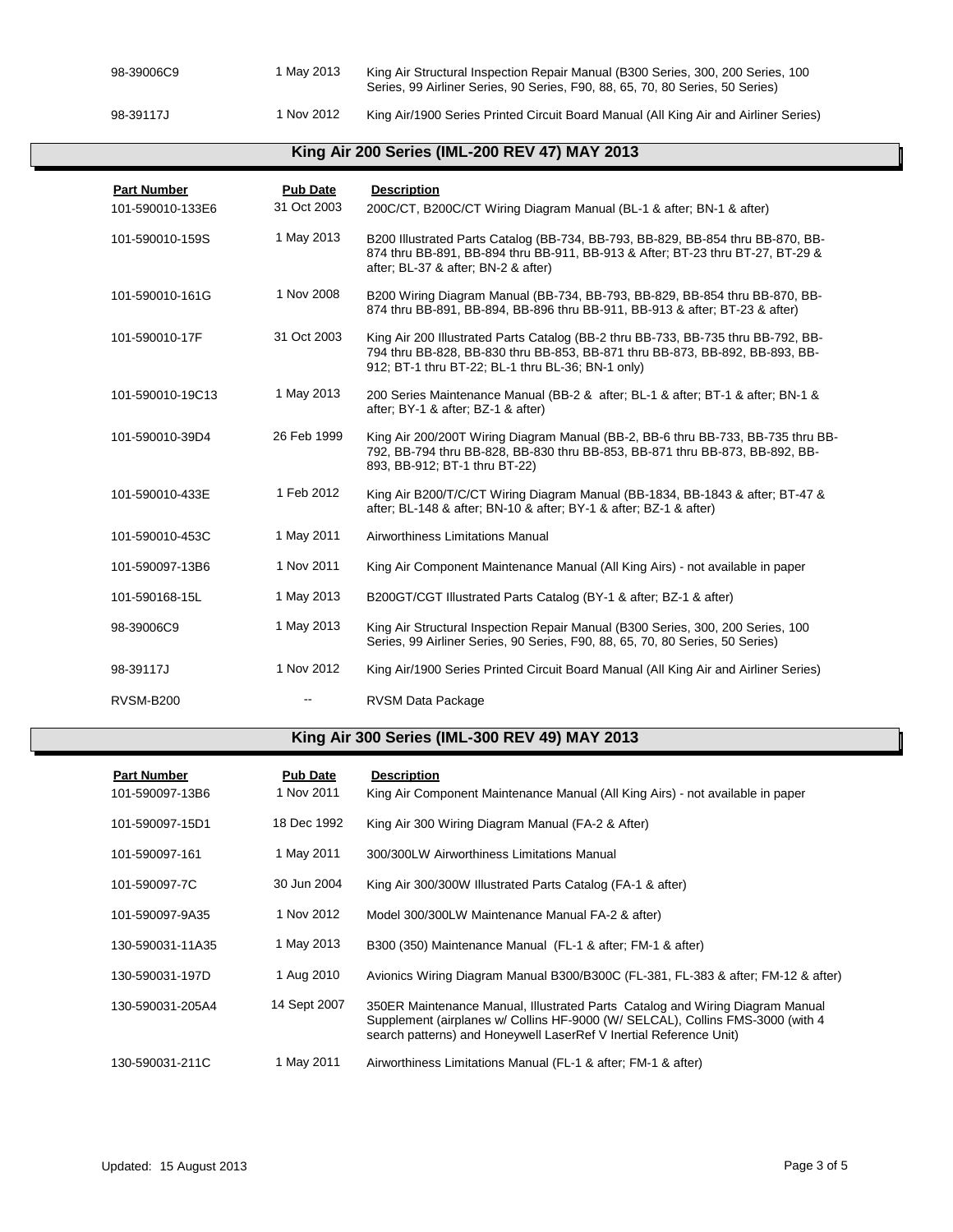| 130-590031-247   | 1 May 2012 | 350ER/CER Supplements (AMM, IPC, and WDM) - The -247 manual has been<br>superseded and all information transferred to the B300 AMM, WDM, IPC and 350 i<br>WDM and IPC. |
|------------------|------------|------------------------------------------------------------------------------------------------------------------------------------------------------------------------|
| 130-590031-315H  | 1 May 2013 | Super King Air 350i/350C Illustrated Parts Catalog (FL-601, FL-672, FL-688 & after<br>with Cabin Management System installed; FM-36 & after)                           |
| 130-590031-317F  | 1 May 2013 | Super King 350i Wiring Diagram Manual (Interiors) (FL-601, FL-672, FL-688 & after)                                                                                     |
| 130-590031-401   | Oct 2010   | King Air 350/350C Instructions for Continued Airworthiness for the Zero Interior<br>Configuration                                                                      |
| 130-590031-7G    | 1 Nov 2012 | B300 Wiring Diagram Manual (FL-1 & after; FM-1 & after)                                                                                                                |
| 130-590031-9N    | 1 May 2013 | B300 Illustrated Parts Catalog (FL-1 & after; FM-1 & after)                                                                                                            |
| 98-39006C9       | 1 May 2013 | King Air Structural Inspection Repair Manual (B300 Series, 300, 200 Series, 100<br>Series, 99 Airliner Series, 90 Series, F90, 88, 65, 70, 80 Series, 50 Series)       |
| 98-39117J        | 1 Nov 2012 | King Air/1900 Series Printed Circuit Board Manual (All King Air and Airliner Series)                                                                                   |
| <b>RVSM-B300</b> |            | RVSM Data Package                                                                                                                                                      |

#### **Airliner 99 Series (IML-99 REV 15) MAY 2013**

| <b>Part Number</b><br>98-30131A3 | <b>Pub Date</b><br>1 May 2008 | <b>Description</b><br>99 Continued Airworthiness Inspection Manual                                                                                               |
|----------------------------------|-------------------------------|------------------------------------------------------------------------------------------------------------------------------------------------------------------|
| 98-39006C9                       | 1 May 2013                    | King Air Structural Inspection Repair Manual (B300 Series, 300, 200 Series, 100<br>Series, 99 Airliner Series, 90 Series, F90, 88, 65, 70, 80 Series, 50 Series) |
| 98-39117J                        | 1 Nov 2012                    | King Air/1900 Series Printed Circuit Board Manual (All King Air and Airliner Series)                                                                             |
| 99-590014K                       | 1 Nov 2012                    | Illustrated Parts Catalog (99, 99A, A99A, B99)                                                                                                                   |
| 99-590015-1C3                    | 1 May 2013                    | 99 Maintenance Manual (U-1 & after)                                                                                                                              |
| 99-590028A5                      | 4 Apr 2000                    | Wiring Diagram Manual (99, 99A, A99A, B99)                                                                                                                       |
| 99-590030-5B2                    | 13 Feb 1987                   | Wiring Diagram Manual (C99)                                                                                                                                      |
| 99-590031-1F                     | 1 Nov 2012                    | Illustrated Parts Catalog (C99)                                                                                                                                  |
| CD990015-5B4                     | 27 Sept 2002                  | 99 Series Component Maintenance Manual (not available in paper)                                                                                                  |

#### **Commuter 1900/1900C (IML-1900/C REV 49) MAY 2013**

| <b>Part Number</b><br>114-590021-11B19 | <b>Pub Date</b><br>May 2011 | <b>Description</b><br>1900 Series Component Maintenance Manual with TR 21-1 (UA-1 & after: UB-1 &<br>after; UC-1 & after, UE-1 & after) - not available in paper |
|----------------------------------------|-----------------------------|------------------------------------------------------------------------------------------------------------------------------------------------------------------|
| 114-590021-13H                         | 1 Nov 2012                  | 1900C Wiring Diagram Manual (UB-1 thru UB-74)                                                                                                                    |
| 114-590021-197A6                       | 1 May 2010                  | <b>Corrosion Control Manual</b>                                                                                                                                  |
| 114-590021-59L                         | 1 Nov 2012                  | 1900C Illustrated Parts Catalog (UC-1 and after)                                                                                                                 |
| 114-590021-5N                          | 1 Nov 2012                  | 1900C Illustrated Parts Catalog (UA-1 and after; UB-1 and after)                                                                                                 |
| 114-590021-61F                         | 1 Nov 2012                  | 1900C Wiring Diagram Manual (UC-1 and after)                                                                                                                     |
| 114-590021-7C9                         | 1 Nov 2012                  | 1900/C Maintenance Manual (UA-1 & after: UB-1 & after: UC-1 & after)                                                                                             |
| 114-590021-9C1                         | 1 May 2011                  | 1900 Series Structural Repair Manual                                                                                                                             |
| 129-590000-131G                        | 1 Nov 2012                  | 1900/C/D Kit Supplement Illustrated Parts Catalog (UA-1 and after; UB-1 and after;<br>UC-1 and after; UE-1 and after)                                            |